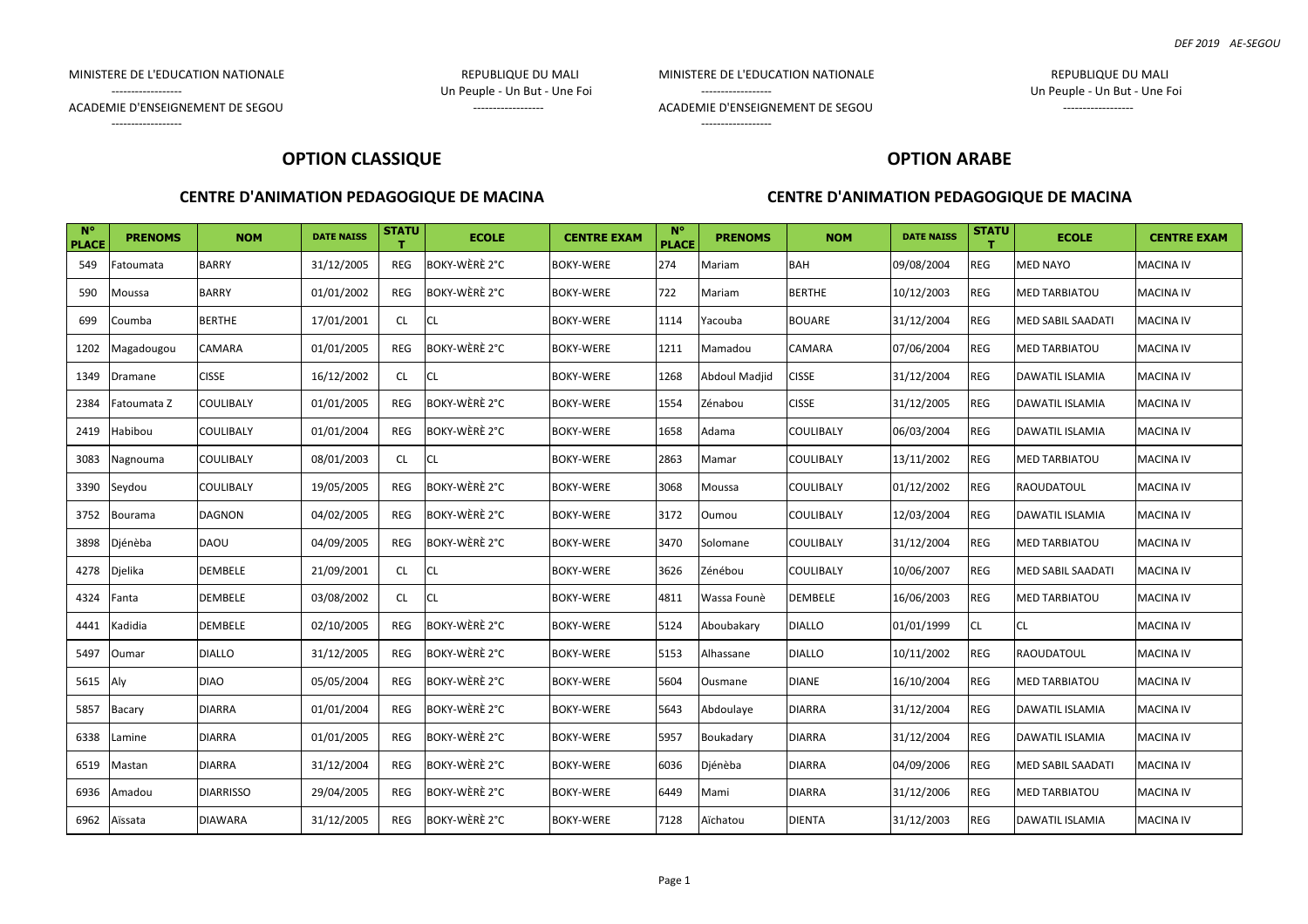## **OPTION ARABE**

#### **CENTRE D'ANIMATION PEDAGOGIQUE DE MACINA**

| $N^{\circ}$<br><b>PLACE</b> | <b>PRENOMS</b> | <b>NOM</b>       | <b>DATE NAISS</b> | <b>STATU</b><br>т. | <b>ECOLE</b>  | <b>CENTRE EXAM</b> | $N^{\circ}$<br><b>PLACE</b> | <b>PRENOMS</b>        | <b>NOM</b>       | <b>DATE NAISS</b> | <b>STATU</b><br>т | <b>ECOLE</b>         | <b>CENTRE EXAM</b> |
|-----------------------------|----------------|------------------|-------------------|--------------------|---------------|--------------------|-----------------------------|-----------------------|------------------|-------------------|-------------------|----------------------|--------------------|
| 7713                        | Blandine       | <b>DRABO</b>     | 04/10/1998        | CL                 | <b>CL</b>     | <b>BOKY-WERE</b>   | 7199                        | Ali                   | <b>DJIGUIBA</b>  | 25/11/2004        | REG               | <b>MED TARBIATOU</b> | <b>MACINA IV</b>   |
| 7960                        | Mariam         | FANE             | 10/03/2006        | REG                | BOKY-WÈRÈ 2°C | <b>BOKY-WERE</b>   | 7489                        | Fatimatou             | <b>DOUCOURE</b>  | 25/01/2007        | REG               | DAWATIL ISLAMIA      | <b>MACINA IV</b>   |
| 8266                        | Sitan          | GASSIRE          | 14/06/2003        | CL                 | <b>CL</b>     | <b>BOKY-WERE</b>   | 7505                        | Mahamadou             | <b>DOUCOURE</b>  | 13/08/2004        | REG               | DAWATIL ISLAMIA      | <b>MACINA IV</b>   |
| 8684                        | Fatoumata      | KABORE           | 28/06/2005        | <b>REG</b>         | BOKY-WÈRÈ 2°C | BOKY-WERE          | 7717                        | Gabriel               | DRABO            | 31/12/2001        | CL.               | CL                   | <b>MACINA IV</b>   |
| 8686                        | Habibatou      | KABORE           | 13/03/2005        | REG                | BOKY-WÈRÈ 2°C | <b>BOKY-WERE</b>   | 7867                        | Sidiki                | FAMANTA          | 31/12/2004        | REG               | DAWATIL ISLAMIA      | MACINA IV          |
| 10100                       | Djénèba        | KONE             | 15/09/2003        | <b>REG</b>         | BOKY-WÈRÈ 2°C | <b>BOKY-WERE</b>   | 8350                        | Koudédji              | GORY             | 09/11/2000        | REG               | MED TARBIATOU        | <b>MACINA IV</b>   |
| 10427                       | Mamary         | KONTA            | 31/12/2005        | REG                | BOKY-WÈRÈ 2°C | <b>BOKY-WERE</b>   | 8819                        | Larabi                | KAMPO            | 01/01/2005        | REG               | MED TARBIATOU        | <b>MACINA IV</b>   |
| 10546                       | Bréhima        | KOUMARE          | 30/05/2002        | CL                 | <b>CL</b>     | <b>BOKY-WERE</b>   | 8947                        | Mamoutou              | KANTA            | 31/12/2006        | REG               | MED NAYO             | <b>MACINA IV</b>   |
| 10656                       | Fatoumata      | LAH              | 12/05/2005        | REG                | BOKY-WÈRÈ 2°C | <b>BOKY-WERE</b>   | 9171                        | Fatoumatou            | KEBE             | 01/01/2001        | REG               | RAOUDATOUL           | <b>MACINA IV</b>   |
| 10657                       | Mamadou        | LAH              | 03/02/2005        | <b>REG</b>         | BOKY-WÈRÈ 2°C | BOKY-WERE          | 9191                        | Aminata               | KEITA            | 31/12/2005        | REG               | MED SABIL SAADATI    | <b>MACINA IV</b>   |
| 10659                       | Sidiki         | LAH              | 01/01/2006        | REG                | BOKY-WÈRÈ 2°C | <b>BOKY-WERE</b>   | 9248                        | Sékou                 | KEITA            | 31/12/2004        | REG               | MED TARBIATOU        | <b>MACINA IV</b>   |
| 10800                       | Adama          | MAÏGA            | 02/10/2002        | CL                 | <b>CL</b>     | <b>BOKY-WERE</b>   | 10076                       | Boukadary             | KONE             | 31/12/2005        | REG               | DAWATIL ISLAMIA      | <b>MACINA IV</b>   |
| 10837                       | Awa            | MAÏGA            | 01/01/2006        | REG                | BOKY-WÈRÈ 2°C | <b>BOKY-WERE</b>   | 10609                       | Hawa                  | KOURIBA          | 05/05/2003        | REG               | MED SABIL SAADATI    | <b>MACINA IV</b>   |
| 11207                       | Issa           | <b>MINTA</b>     | 11/10/2005        | <b>REG</b>         | BOKY-WÈRÈ 2°C | <b>BOKY-WERE</b>   | 11077                       | Sidiki                | MALLE            | 16/12/1999        | CL.               | CL                   | <b>MACINA IV</b>   |
| 11393                       | Mahamadou      | <b>NIANGADO</b>  | 02/12/2004        | REG                | BOKY-WÈRÈ 2°C | <b>BOKY-WERE</b>   | 11272                       | Mahamadou             | <b>NADIO</b>     | 11/01/2004        | REG               | MED TARBIATOU        | <b>MACINA IV</b>   |
| 11585                       | Abdrahamane    | OUEDRAOGO        | 03/10/2006        | REG                | BOKY-WÈRÈ 2°C | <b>BOKY-WERE</b>   | 11365                       | Ahamadou              | NIAMASSOUMOU     | 31/12/2005        | REG               | DAWATIL ISLAMIA      | <b>MACINA IV</b>   |
|                             | 11592 Azéta M  | <b>OUEDRAOGO</b> | 27/11/2004        | REG                | BOKY-WÈRÈ 2°C | <b>BOKY-WERE</b>   | 11640                       | Sitafa                | <b>OUEDRAOGO</b> | 19/07/2000        | <b>REG</b>        | MED SABIL SAADATI    | <b>MACINA IV</b>   |
| 11595 Bata                  |                | OUEDRAOGO        | 01/01/2005        | <b>REG</b>         | BOKY-WÈRÈ 2°C | <b>BOKY-WERE</b>   | 11782                       | Mariam                | PLEA             | 31/12/2004        | REG               | MED SABIL SAADATI    | <b>MACINA IV</b>   |
| 11604                       | Fatoumata T    | <b>OUEDRAOGO</b> | 01/01/2005        | <b>REG</b>         | BOKY-WÈRÈ 2°C | <b>BOKY-WERE</b>   | 11850                       | Cheickna Hamala SACKO |                  | 31/12/2004        | REG               | AMAR BEN YASSIR      | <b>MACINA IV</b>   |
|                             | 11610 Lassine  | <b>OUEDRAOGO</b> | 31/12/2005        | <b>REG</b>         | BOKY-WÈRÈ 2°C | <b>BOKY-WERE</b>   | 12703                       | Bourama               | <b>SAVADOGO</b>  | 06/03/2003        | <b>REG</b>        | MED NAYO             | <b>MACINA IV</b>   |
| 11613                       | Maïmouna       | <b>OUEDRAOGO</b> | 02/01/2005        | REG                | BOKY-WÈRÈ 2°C | <b>BOKY-WERE</b>   | 12876                       | Kassim                | <b>SIDIBE</b>    | 27/10/2005        | <b>REG</b>        | MED TARBIATOU        | <b>MACINA IV</b>   |
| 11614                       | Mamadou        | <b>OUEDRAOGO</b> | 01/01/2005        | <b>REG</b>         | BOKY-WÈRÈ 2°C | <b>BOKY-WERE</b>   | 12969                       | Amadou                | <b>SIETA</b>     | 31/12/2004        | <b>REG</b>        | MED NAYO             | <b>MACINA IV</b>   |
|                             | 11618 Mariam B | <b>OUEDRAOGO</b> | 04/01/2004        | <b>REG</b>         | BOKY-WÈRÈ 2°C | <b>BOKY-WERE</b>   | 12970                       | Bassidy               | <b>SIETA</b>     | 31/12/2006        | REG               | <b>MED NAYO</b>      | <b>MACINA IV</b>   |
|                             | 11630 Safiatou | <b>OUEDRAOGO</b> | 21/08/2005        | REG                | BOKY-WÈRÈ 2°C | BOKY-WERE          | 12974                       | Kassim                | <b>SIETA</b>     | 31/12/2002        | REG               | <b>MED NAYO</b>      | <b>MACINA IV</b>   |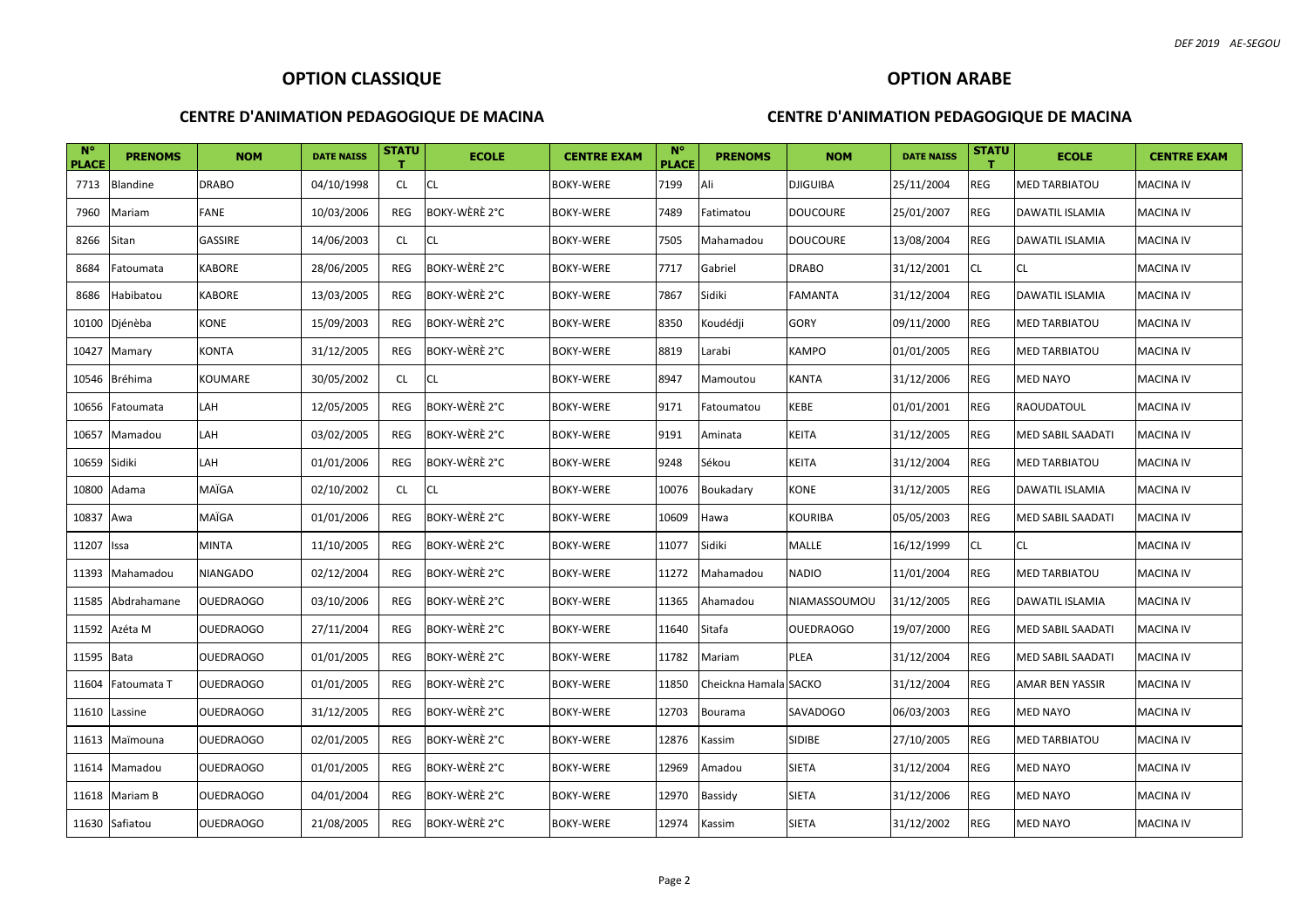#### **CENTRE D'ANIMATION PEDAGOGIQUE DE MACINA**

# **CENTRE D'ANIMATION PEDAGOGIQUE DE MACINA**

**OPTION ARABE** 

| <b>N°</b><br><b>PLACE</b> | <b>PRENOMS</b>          | <b>NOM</b>       | <b>DATE NAISS</b> | <b>STATU</b><br>т | <b>ECOLE</b>  | <b>CENTRE EXAM</b> | <b>N°</b><br><b>PLACE</b> | <b>PRENOMS</b> | <b>NOM</b>     | <b>DATE NAISS</b> | <b>STATU</b><br>т | <b>ECOLE</b>                | <b>CENTRE EXAM</b> |
|---------------------------|-------------------------|------------------|-------------------|-------------------|---------------|--------------------|---------------------------|----------------|----------------|-------------------|-------------------|-----------------------------|--------------------|
| 11645                     | Youssouf Z              | <b>OUEDRAOGO</b> | 22/09/2005        | REG               | BOKY-WÈRÈ 2°C | <b>BOKY-WERE</b>   | 13039                     | Al Azizatou    | <b>SININTA</b> | 31/12/2004        | REG               | <b>MED SABIL SAADATI</b>    | <b>MACINA IV</b>   |
|                           | 11648 Zénabou           | <b>OUEDRAOGO</b> | 12/03/2005        | REG               | BOKY-WÈRÈ 2°C | <b>BOKY-WERE</b>   | 13040                     | Aly            | SININTA        | 31/12/2004        | <b>REG</b>        | <b>MED SABIL SAADATI</b>    | <b>MACINA IV</b>   |
| 11745 Noël                |                         | PARE             | 03/12/2005        | REG               | BOKY-WÈRÈ 2°C | <b>BOKY-WERE</b>   | 13042                     | Djélika        | <b>SININTA</b> | 31/12/2005        | REG               | <b>MED SABIL SAADATI</b>    | <b>MACINA IV</b>   |
|                           | 11820 Lassine           | SABATA           | 01/01/2004        | REG               | BOKY-WÈRÈ 2°C | <b>BOKY-WERE</b>   | 13050                     | Koumba         | <b>SININTA</b> | 31/12/2004        | REG               | <b>MED SABIL SAADATI</b>    | <b>MACINA IV</b>   |
| 12204 Salah               |                         | SAMAKE           | 01/01/2004        | REG               | BOKY-WÈRÈ 2°C | <b>BOKY-WERE</b>   | 13107                     | Ina            | <b>SISSOKO</b> | 24/06/2002        | REG               | <b>MED SABIL SAADATI</b>    | <b>MACINA IV</b>   |
| 12630 Salif               |                         | SANOGO           | 01/05/2001        | CL                | <b>CL</b>     | <b>BOKY-WERE</b>   | 13902                     | Issa           | <b>TANGARA</b> | 31/12/2004        | <b>REG</b>        | DAWATIL ISLAMIA             | <b>MACINA IV</b>   |
| 12706                     | Habibou Y               | SAVADOGO         | 11/01/2005        | REG               | BOKY-WÈRÈ 2°C | <b>BOKY-WERE</b>   | 13978                     | Minata         | TANGARA        | 10/07/2003        | REG               | DAWATIL ISLAMIA             | <b>MACINA IV</b>   |
| 12717                     | Safiatou                | SAVADOGO         | 03/09/2004        | REG               | BOKY-WÈRÈ 2°C | <b>BOKY-WERE</b>   | 13981                     | Modibo         | <b>TANGARA</b> | 01/01/2003        | REG               | <b>RAOUDATOUL</b>           | <b>MACINA IV</b>   |
| 13005 Lafia               |                         | <b>SINAYOGO</b>  | 01/01/2005        | REG               | BOKY-WÈRÈ 2°C | <b>BOKY-WERE</b>   | 14016                     | Oumou          | TANGARA        | 09/05/2005        | REG               | <b>AMAR BEN YASSIR</b>      | <b>MACINA IV</b>   |
| 13762 Assitan             |                         | TANGARA          | 31/12/1993        | CL.               | <b>CL</b>     | <b>BOKY-WERE</b>   | 14084                     | Mariam         | <b>TAPILY</b>  | 06/03/2003        | <b>CL</b>         | <b>CL</b>                   | <b>MACINA IV</b>   |
|                           | 13783 Bakaye            | TANGARA          | 30/03/2005        | REG               | BOKY-WÈRÈ 2°C | <b>BOKY-WERE</b>   | 14461                     | Soumana        | <b>TOMOTA</b>  | 31/12/2004        | <b>REG</b>        | <b>MED SABIL SAADATI</b>    | <b>MACINA IV</b>   |
|                           | 14168 Ibrahim           | THERA            | 23/11/2005        | REG               | BOKY-WÈRÈ 2°C | <b>BOKY-WERE</b>   | 14777                     | Yacouba        | <b>TOURE</b>   | 27/01/2005        | REG               | <b>RAOUDATOUL</b>           | <b>MACINA IV</b>   |
| 14182                     | Thiénewa Dit<br>Salomon | THERA            | 23/01/2004        | REG               | BOKY-WÈRÈ 2°C | <b>BOKY-WERE</b>   | 14884                     | Aïchata        | TRAORE         | 07/02/2003        | REG               | <b>DAWATIL ISLAMIA</b>      | <b>MACINA IV</b>   |
|                           | 14678 Mahamadou         | TOURE            | 15/05/2002        | CL.               | <b>CL</b>     | <b>BOKY-WERE</b>   | 14919                     | Alhassane      | TRAORE         | 31/12/2003        | <b>REG</b>        | <b>MED FINTIGUILA</b>       | <b>MACINA IV</b>   |
|                           | 14710 Mariama           | TOURE            | 08/04/2005        | REG               | BOKY-WÈRÈ 2°C | <b>BOKY-WERE</b>   | 15016                     | Aminata        | TRAORE         | 31/12/2003        | REG               | <b>MED SABIL SAADATI</b>    | <b>MACINA IV</b>   |
| 15171 Barima              |                         | TRAORE           | 11/10/2005        | REG               | BOKY-WÈRÈ 2°C | <b>BOKY-WERE</b>   | 16419                     | Soumana        | TRAORE         | 31/12/2004        | REG               | <b>MED SABIL SAADATI</b>    | <b>MACINA IV</b>   |
|                           | 16580 Djenebou          | WARAMA           | 01/01/2004        | REG               | BOKY-WÈRÈ 2°C | <b>BOKY-WERE</b>   | 16480                     | Yacouba        | <b>TRAORE</b>  | 31/12/2004        | REG               | <b>RAOUDATOUL</b>           | <b>MACINA IV</b>   |
|                           | 16642 Alimamy           | YARA             | 18/10/2006        | REG               | BOKY-WÈRÈ 2°C | <b>BOKY-WERE</b>   |                           |                |                |                   |                   |                             |                    |
|                           | 16643 Baba Hama         | YARA             | 31/12/2006        | REG               | BOKY-WÈRÈ 2°C | <b>BOKY-WERE</b>   |                           |                |                |                   |                   | Ségou, le 02 Novembre 2020  |                    |
| 16644                     | Fatoumata               | YARA             | 31/12/2004        | REG               | BOKY-WÈRÈ 2°C | <b>BOKY-WERE</b>   |                           |                |                |                   |                   | Le Directeur,               |                    |
|                           | 16653 Aïssata           | YARRA            | 01/01/2006        | REG               | BOKY-WÈRÈ 2°C | <b>BOKY-WERE</b>   |                           |                |                |                   |                   |                             |                    |
|                           | 16756 Lamine            | ZEROME           | 31/12/2005        | REG               | BOKY-WÈRÈ 2°C | <b>BOKY-WERE</b>   |                           |                |                |                   |                   | <b>Itous AG Ahmed IKNAN</b> |                    |
| 815                       | Abdramane               | BOUARE           | 23/04/2006        | REG               | KOKRY 2°C     | KOKRY              |                           |                |                |                   |                   |                             |                    |
|                           | 4228 Bintou Founè       | <b>DEMBELE</b>   | 31/12/2003        | REG               | KOKRY 2°C     | <b>KOKRY</b>       |                           |                |                |                   |                   |                             |                    |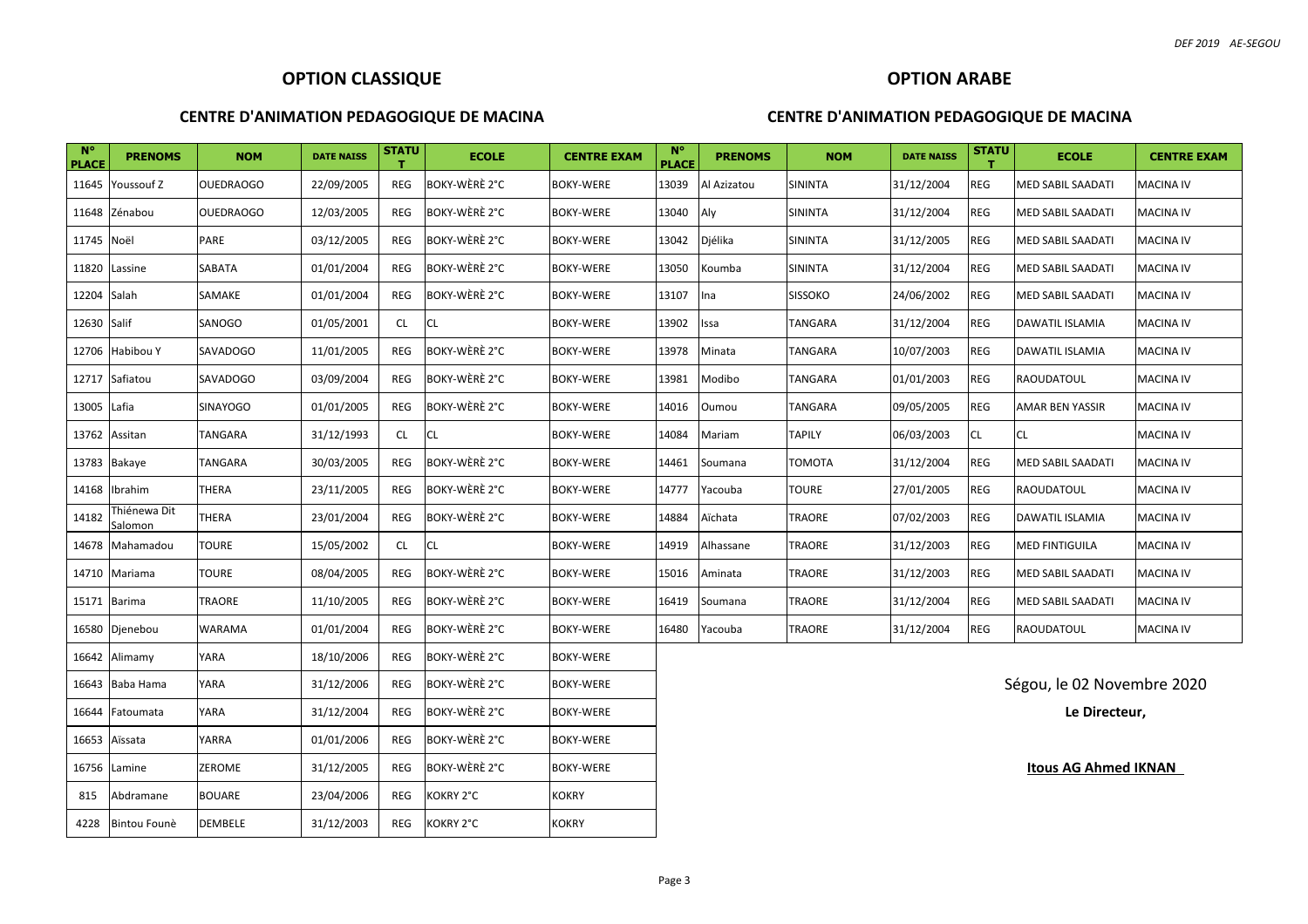# **CENTRE D'ANIMATION PEDAGOGIQUE DE MACINA**

#### **CENTRE D'ANIMATION PEDAGOGIQUE DE MACINA**

**OPTION ARABE**

| $N^{\circ}$   | <b>PRENOMS</b>    | <b>NOM</b>       | <b>DATE NAISS</b> | <b>STATU</b> | <b>ECOLE</b> | <b>CENTRE EXAM</b> | $N^{\circ}$  | <b>PRENOMS</b> | <b>NOM</b> | <b>DATE NAISS</b> | <b>STATU</b> | <b>ECOLE</b> | <b>CENTRE EXAM</b> |
|---------------|-------------------|------------------|-------------------|--------------|--------------|--------------------|--------------|----------------|------------|-------------------|--------------|--------------|--------------------|
| <b>PLACE</b>  |                   |                  |                   | т.           |              |                    | <b>PLACE</b> |                |            |                   |              |              |                    |
| 4932          | Aliou             | <b>DIABY</b>     | 31/12/2003        | REG          | KOKRY 2°C    | <b>KOKRY</b>       |              |                |            |                   |              |              |                    |
| 5132          | Adama             | <b>DIALLO</b>    | 03/05/2003        | REG          | KOKRY 2°C    | <b>KOKRY</b>       |              |                |            |                   |              |              |                    |
| 5285          | Daouda            | <b>DIALLO</b>    | 20/10/2004        | REG          | KOKRY 2°C    | <b>KOKRY</b>       |              |                |            |                   |              |              |                    |
| 5920          | Bintou            | <b>DIARRA</b>    | 31/12/2005        | CL           | CL           | <b>KOKRY</b>       |              |                |            |                   |              |              |                    |
| 5976          | Chaka             | <b>DIARRA</b>    | 31/12/2005        | REG          | KOKRY 2°C    | <b>KOKRY</b>       |              |                |            |                   |              |              |                    |
| 6570          | Moussa            | <b>DIARRA</b>    | 06/05/2006        | REG          | KOKRY 2°C    | <b>KOKRY</b>       |              |                |            |                   |              |              |                    |
| 7094          | Mohamed           | <b>DICKO</b>     | 09/12/2004        | REG          | KOKRY 2°C    | <b>KOKRY</b>       |              |                |            |                   |              |              |                    |
| 7382          | Salimata          | <b>DJIRE</b>     | 16/01/2005        | REG          | KOKRY 2°C    | <b>KOKRY</b>       |              |                |            |                   |              |              |                    |
| 8112          | Mamadou           | <b>FOFANA</b>    | 11/10/2005        | REG          | KOKRY 2°C    | <b>KOKRY</b>       |              |                |            |                   |              |              |                    |
| 8592          | Assitan           | <b>HAÏDARA</b>   | 03/04/2003        | REG          | KOKRY 2°C    | <b>KOKRY</b>       |              |                |            |                   |              |              |                    |
| 9510          | Brahima           | KEÏTE            | 31/12/2006        | REG          | KOKRY 2°C    | <b>KOKRY</b>       |              |                |            |                   |              |              |                    |
| 10138 Founè   |                   | <b>KONE</b>      | 01/08/2002        | REG          | KOKRY 2°C    | <b>KOKRY</b>       |              |                |            |                   |              |              |                    |
|               | 10191 Lassana     | KONE             | 31/12/2004        | REG          | KOKRY 2°C    | <b>KOKRY</b>       |              |                |            |                   |              |              |                    |
|               | 10223 Mariam      | KONE             | 31/12/2004        | REG          | KOKRY 2°C    | <b>KOKRY</b>       |              |                |            |                   |              |              |                    |
| 10653 Ladji   |                   | LABITA           | 02/05/2005        | REG          | KOKRY 2°C    | <b>KOKRY</b>       |              |                |            |                   |              |              |                    |
|               | 10840 Bakary      | MAÏGA            | 20/04/2005        | REG          | KOKRY 2°C    | <b>KOKRY</b>       |              |                |            |                   |              |              |                    |
|               | 11622 Moussa      | <b>OUEDRAOGO</b> | 17/09/2002        | REG          | KOKRY 2°C    | <b>KOKRY</b>       |              |                |            |                   |              |              |                    |
|               |                   |                  |                   |              |              |                    |              |                |            |                   |              |              |                    |
|               | 11629 Risnata     | <b>OUEDRAOGO</b> | 20/04/2004        | REG          | KOKRY 2°C    | <b>KOKRY</b>       |              |                |            |                   |              |              |                    |
| 11643 Wassa   |                   | <b>OUEDRAOGO</b> | 12/11/2003        | REG          | KOKRY 2°C    | <b>KOKRY</b>       |              |                |            |                   |              |              |                    |
|               | 12500 Barema      | SANOGO           | 19/11/2004        | REG          | KOKRY 2°C    | <b>KOKRY</b>       |              |                |            |                   |              |              |                    |
| 13843 Djibril |                   | TANGARA          | 02/01/2005        | REG          | KOKRY 2°C    | <b>KOKRY</b>       |              |                |            |                   |              |              |                    |
|               | 14148 Sawoua      | <b>TERETA</b>    | 15/02/2004        | REG          | KOKRY 2°C    | <b>KOKRY</b>       |              |                |            |                   |              |              |                    |
|               | 14393 Bradra Alou | <b>TOGOLA</b>    | 21/04/2005        | REG          | KOKRY 2°C    | <b>KOKRY</b>       |              |                |            |                   |              |              |                    |
|               | 14471 Lassinè     | <b>TOUMENTA</b>  | 31/12/2005        | REG          | KOKRY 2°C    | <b>KOKRY</b>       |              |                |            |                   |              |              |                    |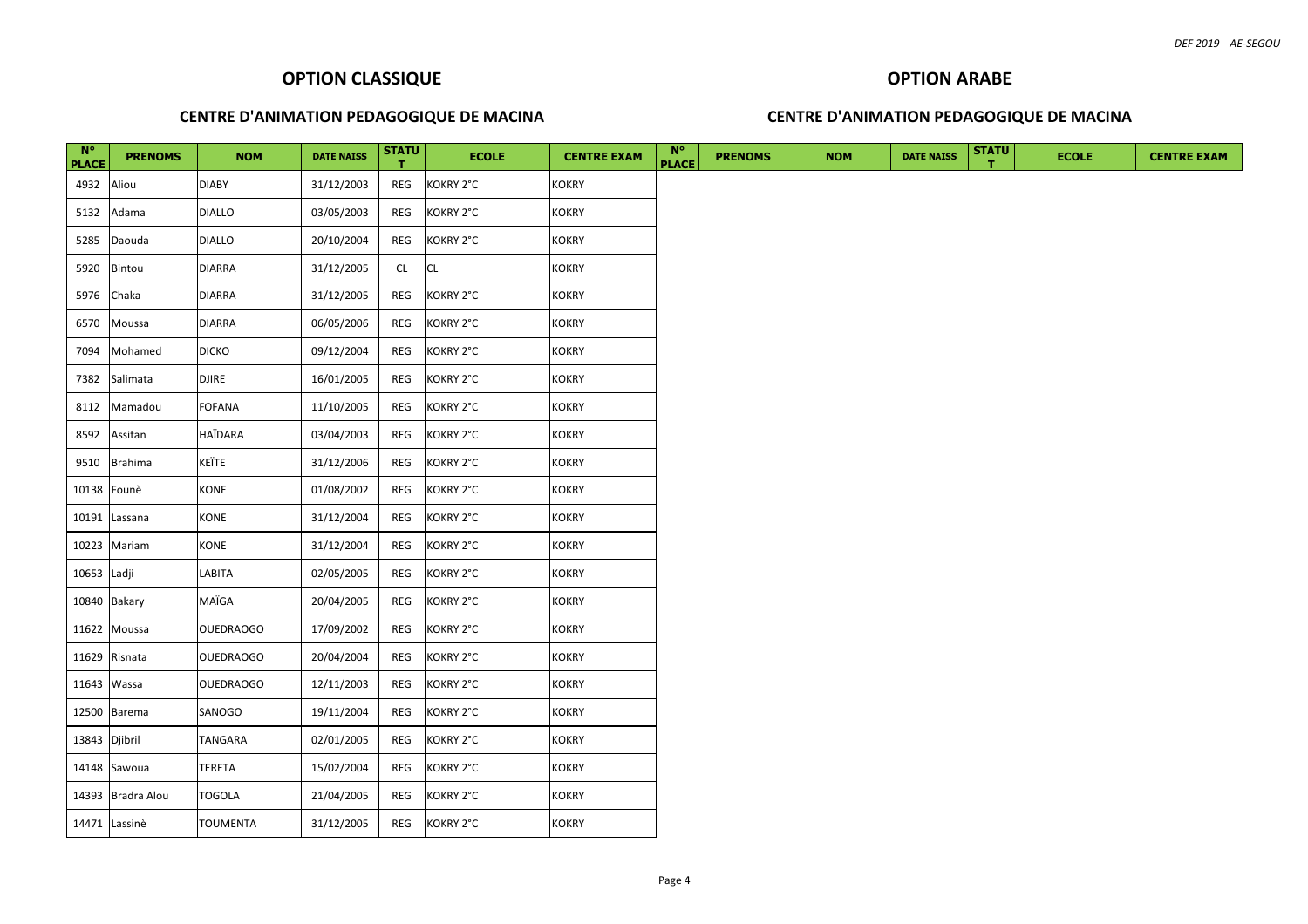#### **OPTION ARABE**

#### **CENTRE D'ANIMATION PEDAGOGIQUE DE MACINA**

| $N^{\circ}$  | <b>PRENOMS</b>  | <b>NOM</b>       | <b>DATE NAISS</b> | <b>STATU</b> | <b>ECOLE</b> | <b>CENTRE EXAM</b> | $N^{\circ}$  | <b>PRENOMS</b> | <b>NOM</b> | <b>DATE NAISS</b> | <b>STATU</b> | <b>ECOLE</b> | <b>CENTRE EXAM</b> |
|--------------|-----------------|------------------|-------------------|--------------|--------------|--------------------|--------------|----------------|------------|-------------------|--------------|--------------|--------------------|
| <b>PLACE</b> |                 |                  |                   | т            |              |                    | <b>PLACE</b> |                |            |                   |              |              |                    |
|              | 14654 Ibrahim   | <b>TOURE</b>     | 12/07/2004        | REG          | KOKRY 2°C    | <b>KOKRY</b>       |              |                |            |                   |              |              |                    |
|              | 14747 Ousmane   | <b>TOURE</b>     | 20/10/2004        | REG          | KOKRY 2°C    | <b>KOKRY</b>       |              |                |            |                   |              |              |                    |
| 14823 Abiba  |                 | TRAORE           | 31/12/2005        | REG          | KOKRY 2°C    | <b>KOKRY</b>       |              |                |            |                   |              |              |                    |
|              | 14885 Aïchata   | <b>TRAORE</b>    | 31/12/2007        | REG          | KOKRY 2°C    | <b>KOKRY</b>       |              |                |            |                   |              |              |                    |
|              | 14897 Aïssata   | TRAORE           | 31/12/2006        | REG          | KOKRY 2°C    | <b>KOKRY</b>       |              |                |            |                   |              |              |                    |
|              | 15382 Dramane   | TRAORE           | 31/12/2006        | REG          | KOKRY 2°C    | <b>KOKRY</b>       |              |                |            |                   |              |              |                    |
|              | 15464 Fatoumata | TRAORE           | 12/01/2002        | REG          | KOKRY 2°C    | <b>KOKRY</b>       |              |                |            |                   |              |              |                    |
| 15669 Kadia  |                 | <b>TRAORE</b>    | 31/12/2004        | REG          | KOKRY 2°C    | <b>KOKRY</b>       |              |                |            |                   |              |              |                    |
|              | 15830 Mahamadou | TRAORE           | 05/01/2005        | REG          | KOKRY 2°C    | <b>KOKRY</b>       |              |                |            |                   |              |              |                    |
|              | 16309 Seydou    | <b>TRAORE</b>    | 01/03/2007        | REG          | KOKRY 2°C    | <b>KOKRY</b>       |              |                |            |                   |              |              |                    |
|              | 16418 Soumana   | TRAORE           | 26/10/2004        | REG          | KOKRY 2°C    | <b>KOKRY</b>       |              |                |            |                   |              |              |                    |
|              | 16726 Mamou     | YOUMANTA         | 31/12/2004        | REG          | KOKRY 2°C    | <b>KOKRY</b>       |              |                |            |                   |              |              |                    |
| 302          | Sirima          | <b>BAH</b>       | 21/08/2000        | REG          | KAYO 2°C     | KOLONGO/ A         |              |                |            |                   |              |              |                    |
| 512          | Adama           | <b>BARRY</b>     | 06/12/2000        | REG          | GSBD I       | KOLONGO/ A         |              |                |            |                   |              |              |                    |
| 607          | Souleymane      | <b>BARRY</b>     | 31/12/2002        | REG          | GSBD I       | KOLONGO/ A         |              |                |            |                   |              |              |                    |
| 669          | Adama           | <b>BERTHE</b>    | 31/12/2006        | REG          | GSBD I       | KOLONGO/ A         |              |                |            |                   |              |              |                    |
| 936          | Fatoumata M     | <b>BOUARE</b>    | 27/03/2004        | REG          | GSBD I       | KOLONGO/ A         |              |                |            |                   |              |              |                    |
| 939          | Fatoumata Y     | <b>BOUARE</b>    | 31/12/2006        | REG          | GSBD I       | KOLONGO/ A         |              |                |            |                   |              |              |                    |
| 993          | Malamine        | <b>BOUARE</b>    | 16/06/2003        | REG          | GSBD I       | KOLONGO/ A         |              |                |            |                   |              |              |                    |
| 1358         | Fanta           | <b>CISSE</b>     | 06/03/2002        | REG          | GSBD I       | KOLONGO/ A         |              |                |            |                   |              |              |                    |
| 1696         | Ahamadou        | <b>COULIBALY</b> | 27/10/2003        | REG          | GSBD I       | KOLONGO/ A         |              |                |            |                   |              |              |                    |
| 1727         | Alima           | <b>COULIBALY</b> | 31/12/2003        | REG          | KAYO 2°C     | KOLONGO/ A         |              |                |            |                   |              |              |                    |
| 1810         | Aminata         | <b>COULIBALY</b> | 28/12/2004        | REG          | GSBD I       | KOLONGO/ A         |              |                |            |                   |              |              |                    |
| 2042 Bina    |                 | COULIBALY        | 26/03/2002        | REG          | GSBD I       | KOLONGO/ A         |              |                |            |                   |              |              |                    |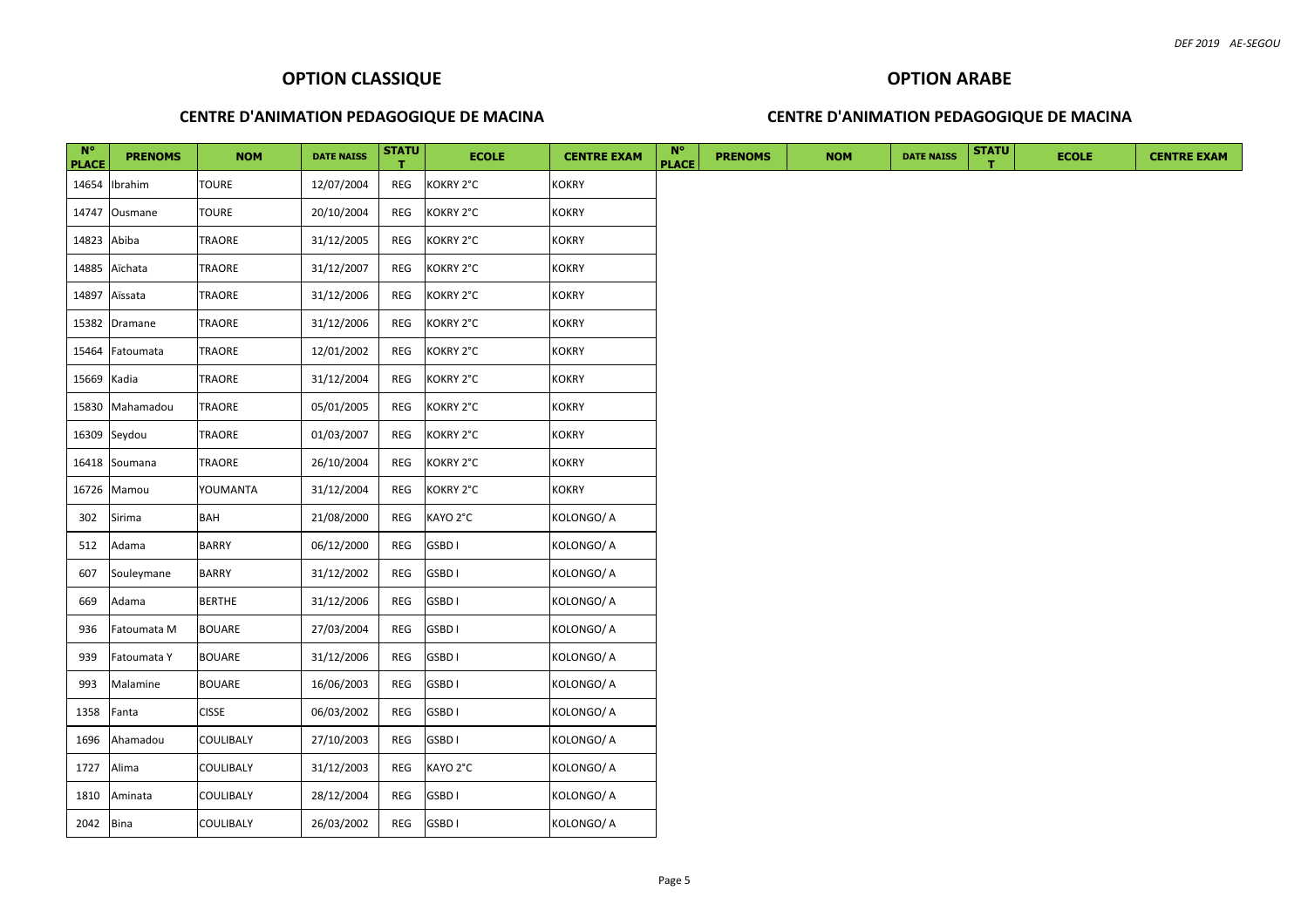#### **OPTION ARABE**

#### **CENTRE D'ANIMATION PEDAGOGIQUE DE MACINA**

| $N^{\circ}$<br><b>PLACE</b> | <b>PRENOMS</b> | <b>NOM</b>       | <b>DATE NAISS</b> | <b>STATU</b> | <b>ECOLE</b> | <b>CENTRE EXAM</b> | $N^{\circ}$<br><b>PLACE</b> | <b>PRENOMS</b> | <b>NOM</b> | <b>DATE NAISS</b> | <b>STATU</b> | <b>ECOLE</b> | <b>CENTRE EXAM</b> |
|-----------------------------|----------------|------------------|-------------------|--------------|--------------|--------------------|-----------------------------|----------------|------------|-------------------|--------------|--------------|--------------------|
| 2129                        | Chaka          | COULIBALY        | 31/12/2004        | REG          | GSBD I       | KOLONGO/A          |                             |                |            |                   |              |              |                    |
| 2228                        | Djénèba        | COULIBALY        | 17/09/2003        | REG          | KAYO 2°C     | KOLONGO/A          |                             |                |            |                   |              |              |                    |
| 2677                        | Kotimi         | COULIBALY        | 31/12/2000        | REG          | GSBD I       | KOLONGO/A          |                             |                |            |                   |              |              |                    |
| 2772                        | Mahamadou      | <b>COULIBALY</b> | 21/01/2003        | REG          | GSBD I       | KOLONGO/A          |                             |                |            |                   |              |              |                    |
| 3266                        | Rokia          | COULIBALY        | 03/01/2007        | REG          | GSBD I       | KOLONGO/A          |                             |                |            |                   |              |              |                    |
| 3654                        | Djénèba        | COUMARE          | 31/12/2005        | REG          | GSBD I       | KOLONGO/A          |                             |                |            |                   |              |              |                    |
| 3686                        | Nana Kadidia   | COUMARE          | 09/08/2002        | REG          | GSBD I       | KOLONGO/A          |                             |                |            |                   |              |              |                    |
| 3997                        | Sitan          | DAOU             | 05/12/2004        | REG          | GSBD I       | KOLONGO/ A         |                             |                |            |                   |              |              |                    |
| 4363                        | Fatoumata D    | DEMBELE          | 31/12/2004        | REG          | GSBD I       | KOLONGO/A          |                             |                |            |                   |              |              |                    |
| 4368                        | Fatoumata Y    | DEMBELE          | 25/02/2004        | REG          | GSBD I       | KOLONGO/A          |                             |                |            |                   |              |              |                    |
| 5054                        | Mansa Moussa   | <b>DIAKITE</b>   | 27/11/2003        | REG          | GSBD I       | KOLONGO/A          |                             |                |            |                   |              |              |                    |
| 5066                        | Modibo         | <b>DIAKITE</b>   | 06/09/2005        | REG          | GSBD I       | KOLONGO/A          |                             |                |            |                   |              |              |                    |
| 5678                        | Adama          | DIARRA           | 31/12/2003        | REG          | KAYO 2°C     | KOLONGO/ A         |                             |                |            |                   |              |              |                    |
| 5704                        | Aïssata        | <b>DIARRA</b>    | 14/07/2004        | REG          | GSBD I       | KOLONGO/ A         |                             |                |            |                   |              |              |                    |
| 5972                        | Brahima        | <b>DIARRA</b>    | 15/06/2004        | REG          | GSBD I       | KOLONGO/ A         |                             |                |            |                   |              |              |                    |
| 6047                        | Djibril        | <b>DIARRA</b>    | 16/08/2003        | REG          | GSBD I       | KOLONGO/A          |                             |                |            |                   |              |              |                    |
| 6526                        | Moctar         | <b>DIARRA</b>    | 24/08/2003        | REG          | KAYO 2°C     | KOLONGO/ A         |                             |                |            |                   |              |              |                    |
| 7040                        | Alassane       | <b>DICKO</b>     | 31/12/2003        | REG          | GSBD I       | KOLONGO/ A         |                             |                |            |                   |              |              |                    |
| 7081                        | Kadidia Hama   | <b>DICKO</b>     | 25/05/2007        | REG          | GSBD I       | KOLONGO/A          |                             |                |            |                   |              |              |                    |
| 7124                        | Wandé          | <b>DICKO</b>     | 28/03/2003        | REG          | GSBD I       | KOLONGO/ A         |                             |                |            |                   |              |              |                    |
| 7214                        | Djénèba        | <b>DJIGUIBA</b>  | 23/09/2005        | REG          | GSBD I       | KOLONGO/ A         |                             |                |            |                   |              |              |                    |
| 7561                        | Mohamed Ali    | DOUMANGOUROU     | 31/12/2005        | REG          | GSBD I       | KOLONGO/A          |                             |                |            |                   |              |              |                    |
| 7806                        | Zoumana        | DRAME            | 31/12/2004        | REG          | GSBD I       | KOLONGO/A          |                             |                |            |                   |              |              |                    |
|                             | 7896 Aminata   | <b>FANE</b>      | 31/12/2004        | REG          | KAYO 2°C     | KOLONGO/ A         |                             |                |            |                   |              |              |                    |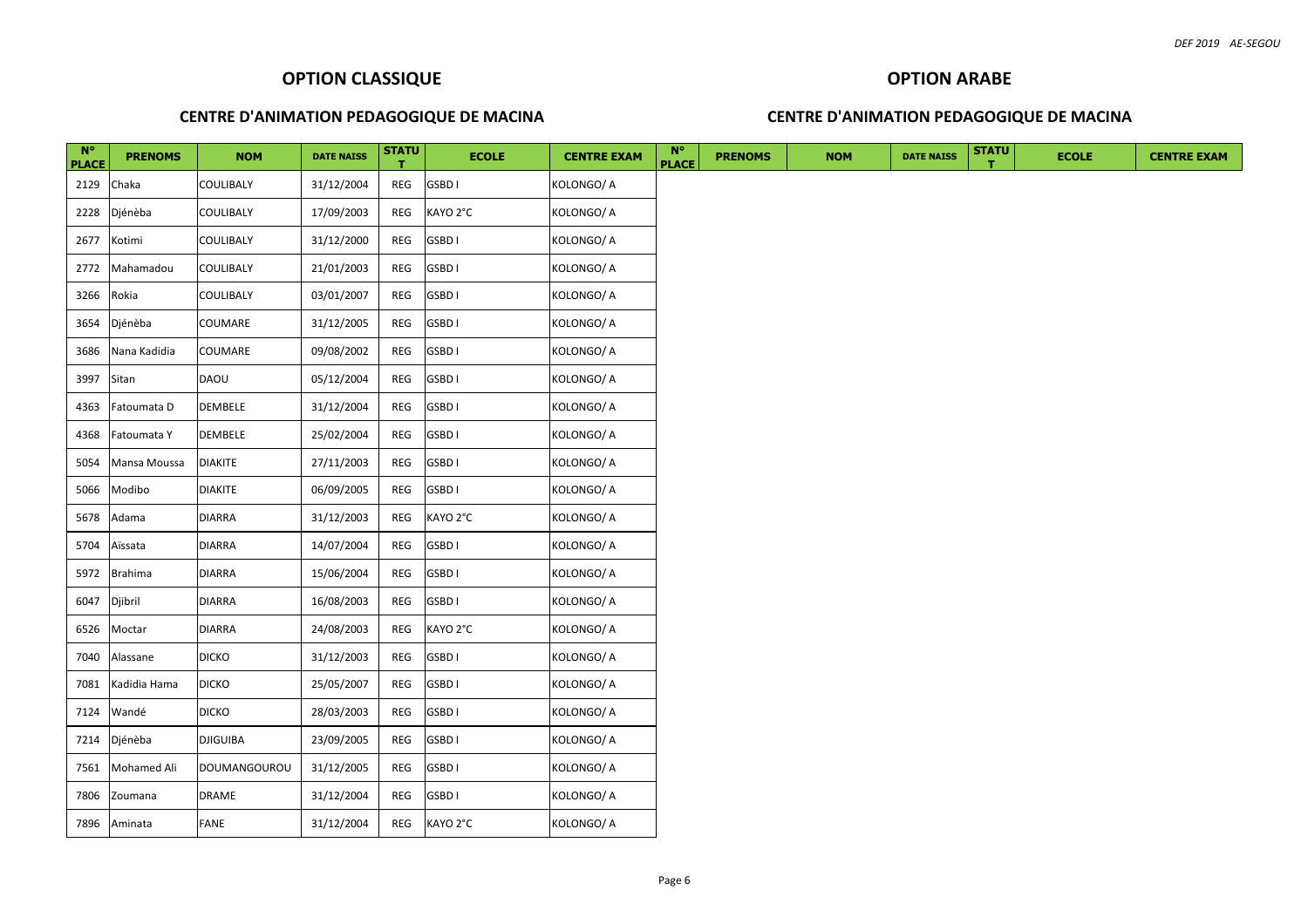#### **OPTION ARABE**

#### **CENTRE D'ANIMATION PEDAGOGIQUE DE MACINA**

| $N^{\circ}$  | <b>PRENOMS</b>         | <b>NOM</b>     | <b>DATE NAISS</b> | <b>STATU</b> | <b>ECOLE</b> | <b>CENTRE EXAM</b> | $N^{\circ}$  | <b>PRENOMS</b> | <b>NOM</b> | <b>DATE NAISS</b> | <b>STATU</b> | <b>ECOLE</b> | <b>CENTRE EXAM</b> |
|--------------|------------------------|----------------|-------------------|--------------|--------------|--------------------|--------------|----------------|------------|-------------------|--------------|--------------|--------------------|
| <b>PLACE</b> |                        |                |                   | т.           |              |                    | <b>PLACE</b> |                |            |                   |              |              |                    |
| 8301         | Bakary                 | GOÏTA          | 23/06/2000        | CL           | <b>CL</b>    | KOLONGO/A          |              |                |            |                   |              |              |                    |
| 8352         | Moulaye                | GORY           | 17/05/2003        | REG          | GSBD I       | KOLONGO/A          |              |                |            |                   |              |              |                    |
| 8658         | Zakaria                | <b>HAÏDARA</b> | 11/06/2003        | REG          | KAYO 2°C     | KOLONGO/A          |              |                |            |                   |              |              |                    |
| 8945         | Maïssata               | <b>KANTA</b>   | 31/12/2004        | REG          | GSBD I       | KOLONGO/A          |              |                |            |                   |              |              |                    |
| 9344         | Fadi                   | KEÏTA          | 14/07/2004        | REG          | GSBD I       | KOLONGO/A          |              |                |            |                   |              |              |                    |
| 9590         | Chaka                  | KODIO          | 02/09/2003        | REG          | GSBD I       | KOLONGO/A          |              |                |            |                   |              |              |                    |
| 9758         | Abdoulaye              | KONATE         | 20/09/2004        | REG          | KAYO 2°C     | KOLONGO/A          |              |                |            |                   |              |              |                    |
| 9801         | Bintou                 | KONATE         | 31/12/2004        | REG          | KAYO 2°C     | KOLONGO/A          |              |                |            |                   |              |              |                    |
| 9999         | Alimata                | <b>KONE</b>    | 20/03/2003        | REG          | GSBD I       | KOLONGO/A          |              |                |            |                   |              |              |                    |
| 10208        | Mahamadou<br>Kordiase  | <b>KONE</b>    | 31/12/2004        | REG          | GSBD I       | KOLONGO/ A         |              |                |            |                   |              |              |                    |
| 10210        | Maïmouna               | <b>KONE</b>    | 05/10/2005        | REG          | GSBD I       | KOLONGO/A          |              |                |            |                   |              |              |                    |
| 10222        | Mariam                 | <b>KONE</b>    | 01/10/2005        | REG          | GSBD I       | KOLONGO/A          |              |                |            |                   |              |              |                    |
| 10257        | Moussa                 | KONE           | 25/09/2005        | REG          | GSBD I       | KOLONGO/A          |              |                |            |                   |              |              |                    |
| 10396        | Bakary                 | <b>KONTA</b>   | 31/12/2004        | REG          | KAYO 2°C     | KOLONGO/A          |              |                |            |                   |              |              |                    |
| 10415        | Hawa                   | <b>KONTA</b>   | 24/06/2005        | REG          | GSBD I       | KOLONGO/A          |              |                |            |                   |              |              |                    |
| 10561        | Moussa                 | KOUMARE        | 01/01/2004        | REG          | KAYO 2°C     | KOLONGO/A          |              |                |            |                   |              |              |                    |
| 10621        | Aboubacar              | KOUYATE        | 10/06/2004        | REG          | GSBD I       | KOLONGO/A          |              |                |            |                   |              |              |                    |
| 10624        | Bakadia                | <b>KOUYATE</b> | 15/11/2003        | REG          | GSBD I       | KOLONGO/A          |              |                |            |                   |              |              |                    |
| 10640        | Sory Ibrahim           | KOUYATE        | 20/08/2001        | REG          | GSBD I       | KOLONGO/A          |              |                |            |                   |              |              |                    |
| 10643        | Bienvenue<br>Cathérine | KY             | 06/01/2001        | REG          | GSBD I       | KOLONGO/A          |              |                |            |                   |              |              |                    |
| 10648        | Lassinè                | KY             | 22/02/2002        | REG          | GSBD I       | KOLONGO/A          |              |                |            |                   |              |              |                    |
| 10655        | Bintou                 | LAH            | 07/01/2007        | REG          | GSBD I       | KOLONGO/A          |              |                |            |                   |              |              |                    |
| 10878        | Habibou                | MAÏGA          | 31/12/2006        | REG          | GSBD I       | KOLONGO/A          |              |                |            |                   |              |              |                    |
|              | 10895 Kadiatou         | MAÏGA          | 11/05/2006        | REG          | GSBD I       | KOLONGO/ A         |              |                |            |                   |              |              |                    |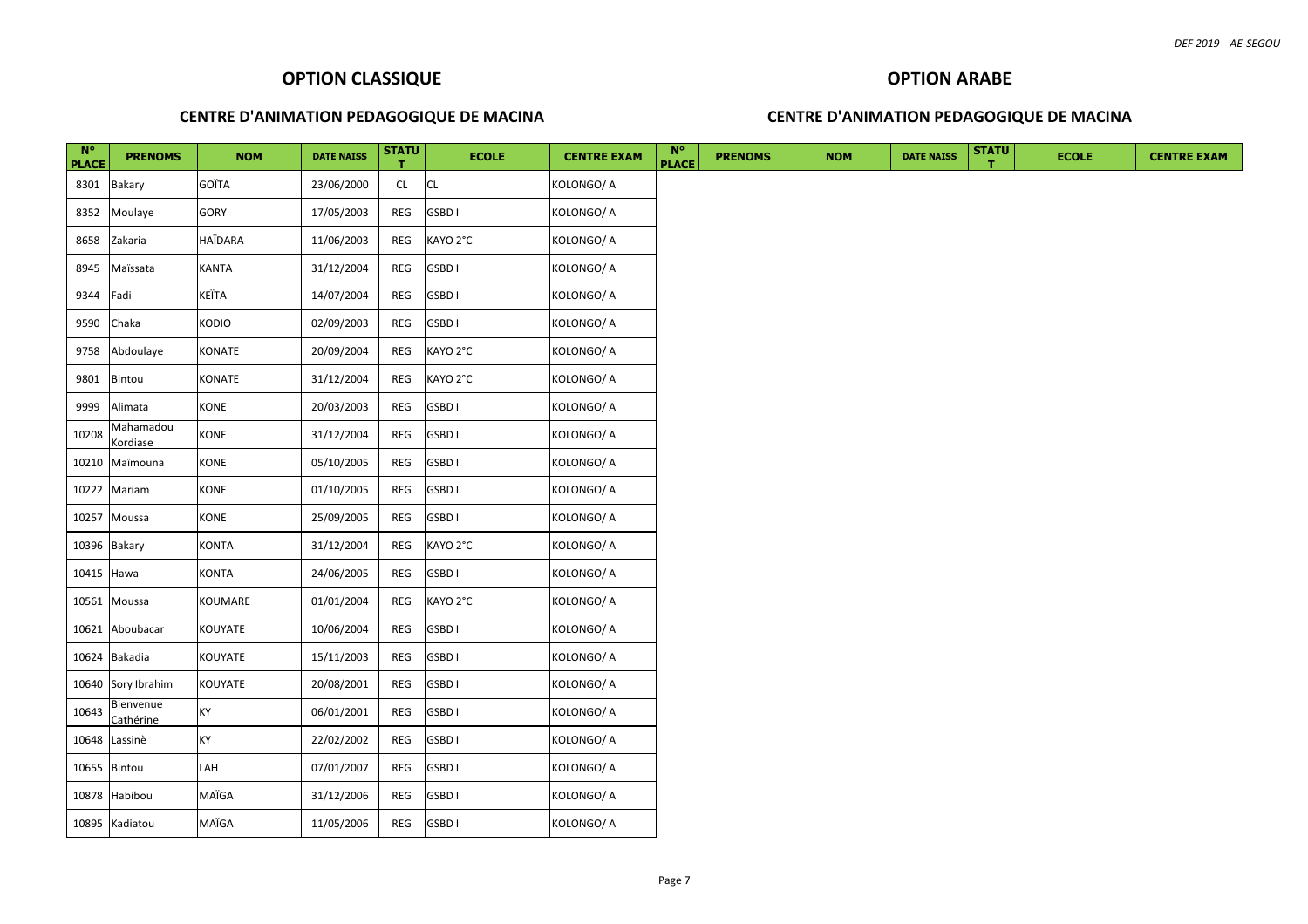#### **CENTRE D'ANIMATION PEDAGOGIQUE DE MACINA**

#### **CENTRE D'ANIMATION PEDAGOGIQUE DE MACINA**

**OPTION ARABE** 

| $N^{\circ}$  |                              |                  |                   | <b>STATU</b> |              |                    | $N^{\circ}$  |                |            |                   | <b>STATU</b> |              |                    |
|--------------|------------------------------|------------------|-------------------|--------------|--------------|--------------------|--------------|----------------|------------|-------------------|--------------|--------------|--------------------|
| <b>PLACE</b> | <b>PRENOMS</b>               | <b>NOM</b>       | <b>DATE NAISS</b> | т            | <b>ECOLE</b> | <b>CENTRE EXAM</b> | <b>PLACE</b> | <b>PRENOMS</b> | <b>NOM</b> | <b>DATE NAISS</b> |              | <b>ECOLE</b> | <b>CENTRE EXAM</b> |
|              | 10915 Mariama                | MAÏGA            | 31/12/2003        | REG          | GSBD I       | KOLONGO/ A         |              |                |            |                   |              |              |                    |
|              | 11255 Maman                  | MOUNKORO         | 31/12/2003        | REG          | KAYO 2°C     | KOLONGO/ A         |              |                |            |                   |              |              |                    |
| 11382        | <b>Cheick Tidiane</b><br>Abd | <b>NIANG</b>     | 10/05/2003        | REG          | GSBD I       | KOLONGO/ A         |              |                |            |                   |              |              |                    |
|              | 11597 Bintou                 | <b>OUEDRAOGO</b> | 06/07/2004        | REG          | KAYO 2°C     | KOLONGO/ A         |              |                |            |                   |              |              |                    |
|              | 11635 Salimata               | <b>OUEDRAOGO</b> | 17/03/2003        | <b>CL</b>    | <b>CL</b>    | KOLONGO/ A         |              |                |            |                   |              |              |                    |
| 11641 Sitan  |                              | <b>OUEDRAOGO</b> | 31/12/2005        | REG          | KAYO 2°C     | KOLONGO/ A         |              |                |            |                   |              |              |                    |
|              | 11729 Aminata                | PARE             | 30/07/2002        | REG          | GSBD I       | KOLONGO/ A         |              |                |            |                   |              |              |                    |
|              | 11744 Nina Valentine         | PARE             | 27/02/2001        | REG          | GSBD I       | KOLONGO/ A         |              |                |            |                   |              |              |                    |
|              | 11758 Abdoulaye              | PLEA             | 31/12/2005        | REG          | GSBD I       | KOLONGO/ A         |              |                |            |                   |              |              |                    |
| 11913        | Modibo<br>Mamadou            | SACKO            | 22/04/2005        | REG          | GSBD I       | KOLONGO/ A         |              |                |            |                   |              |              |                    |
|              | 12516 Cheickna               | SANOGO           | 21/11/2006        | REG          | GSBD I       | KOLONGO/ A         |              |                |            |                   |              |              |                    |
| 12569        | Lala Maria                   | SANOGO           | 12/11/2000        | REG          | GSBD I       | KOLONGO/ A         |              |                |            |                   |              |              |                    |
|              | 12718 Salam                  | SAVADOGO         | 31/12/2004        | REG          | KAYO 2°C     | KOLONGO/ A         |              |                |            |                   |              |              |                    |
|              | 12798 Alimata                | SIDIBE           | 26/03/2003        | REG          | GSBD I       | KOLONGO/ A         |              |                |            |                   |              |              |                    |
| 12861        | Ibrahim                      | SIDIBE           | 28/10/2004        | REG          | GSBD I       | KOLONGO/ A         |              |                |            |                   |              |              |                    |
| 14319        | Habibou                      | TOE              | 01/11/2004        | REG          | GSBD I       | KOLONGO/ A         |              |                |            |                   |              |              |                    |
|              | 14478 Fatoumata              | TOUNGARA         | 31/12/2003        | REG          | KAYO 2°C     | KOLONGO/ A         |              |                |            |                   |              |              |                    |
| 14556 Ali    |                              | TOURE            | 06/08/2002        | REG          | KAYO 2°C     | KOLONGO/ A         |              |                |            |                   |              |              |                    |
| 14621        | Fatouma                      | TOURE            | 02/01/2006        | REG          | GSBD I       | KOLONGO/ A         |              |                |            |                   |              |              |                    |
| 14648 Hawa   |                              | TOURE            | 05/12/2005        | REG          | GSBD I       | KOLONGO/ A         |              |                |            |                   |              |              |                    |
|              | 15007 Aminata                | TRAORE           | 01/02/2003        | REG          | GSBD I       | KOLONGO/ A         |              |                |            |                   |              |              |                    |
|              | 15128 Bacary                 | TRAORE           | 08/02/2005        | REG          | GSBD I       | KOLONGO/ A         |              |                |            |                   |              |              |                    |
| 15586 Hawa   |                              | TRAORE           | 15/08/2002        | CL           | <b>CL</b>    | KOLONGO/ A         |              |                |            |                   |              |              |                    |
|              | 15781 Lassina                | TRAORE           | 27/10/2000        | REG          | GSBD I       | KOLONGO/ A         |              |                |            |                   |              |              |                    |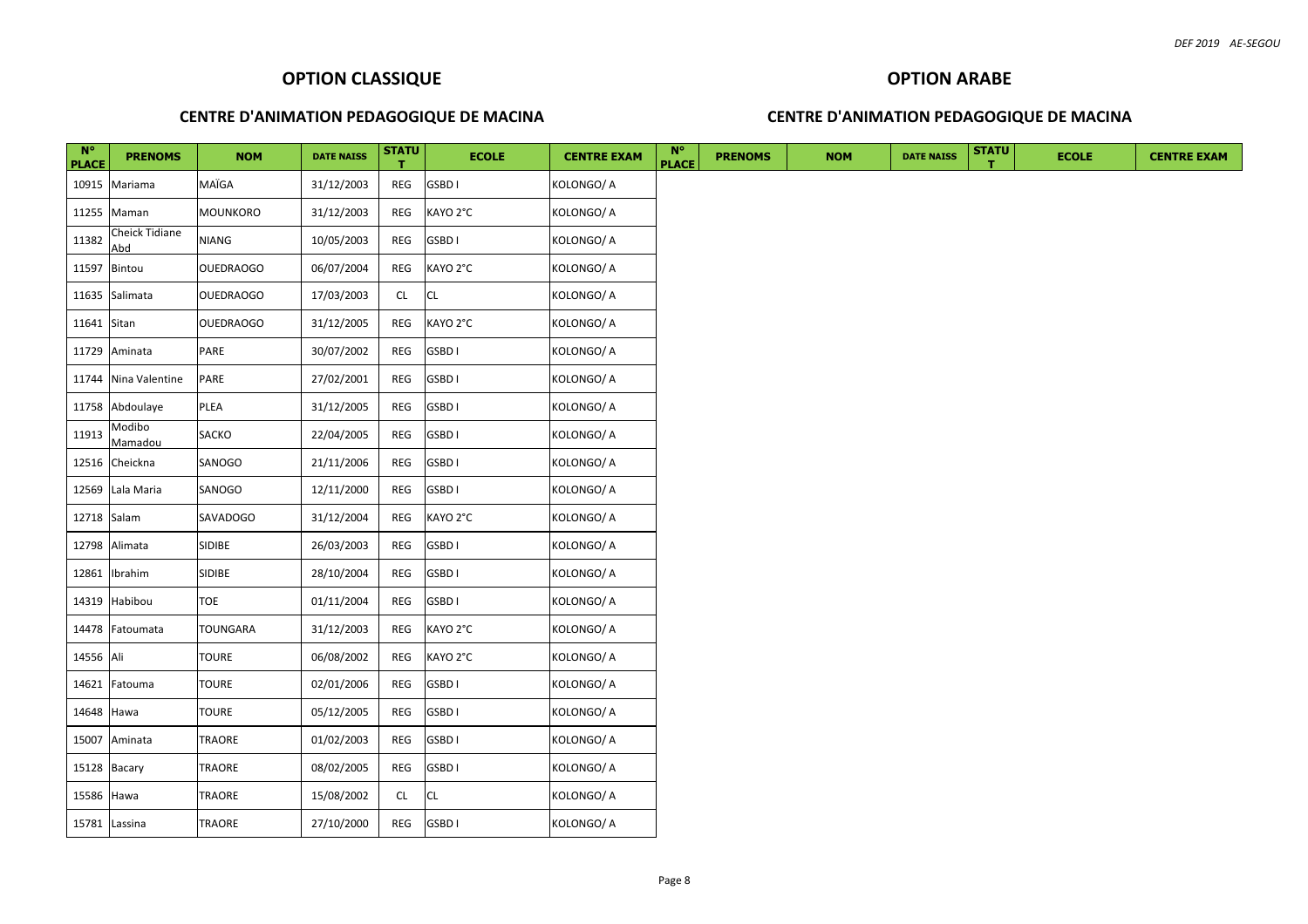# **OPTION ARABE**

#### **CENTRE D'ANIMATION PEDAGOGIQUE DE MACINA**

| $N^{\circ}$  | <b>PRENOMS</b> | <b>NOM</b>     | <b>DATE NAISS</b> | <b>STATU</b> | <b>ECOLE</b>        | <b>CENTRE EXAM</b> | $N^{\circ}$<br><b>PLACE</b> | <b>PRENOMS</b> | <b>NOM</b> | <b>DATE NAISS</b> | <b>STATU</b> | <b>ECOLE</b> | <b>CENTRE EXAM</b> |
|--------------|----------------|----------------|-------------------|--------------|---------------------|--------------------|-----------------------------|----------------|------------|-------------------|--------------|--------------|--------------------|
| <b>PLACE</b> | 15904 Mamary   | <b>TRAORE</b>  | 07/10/2004        | REG          | GSBD I              | KOLONGO/ A         |                             |                |            |                   |              |              |                    |
|              | 16075 Moussa   | TRAORE         | 31/12/2005        | REG          | GSBD I              | KOLONGO/A          |                             |                |            |                   |              |              |                    |
|              | 16394 Souaïbou | TRAORE         | 31/12/2003        | REG          | GSBD I              | KOLONGO/ A         |                             |                |            |                   |              |              |                    |
|              | 16461 Vambé    | TRAORE         | 15/04/2006        | REG          | GSBD I              | KOLONGO/ A         |                             |                |            |                   |              |              |                    |
| 646          | Souleymane     | <b>BELLEM</b>  | 01/01/2003        | REG          | LAVIGERIE II        | KOLONGO/B          |                             |                |            |                   |              |              |                    |
| 1185         | Héta           | CAMARA         | 27/06/2003        | REG          | <b>GSBD II</b>      | KOLONGO/B          |                             |                |            |                   |              |              |                    |
| 2522         | Issa Bakoroba  | COULIBALY      | 31/12/2005        | REG          | <b>GSBD II</b>      | KOLONGO/B          |                             |                |            |                   |              |              |                    |
| 4148         | Aminata M      | <b>DEMBELE</b> | 12/10/2006        | REG          | <b>LAVIGERIE II</b> | KOLONGO/B          |                             |                |            |                   |              |              |                    |
| 5554         | Sitan          | <b>DIALLO</b>  | 10/09/2005        | REG          | <b>LAVIGERIE II</b> | KOLONGO/B          |                             |                |            |                   |              |              |                    |
| 5744         | Amadou         | <b>DIARRA</b>  | 16/08/2006        | REG          | <b>GSBD II</b>      | KOLONGO/B          |                             |                |            |                   |              |              |                    |
| 5927         | Bintou         | <b>DIARRA</b>  | 24/09/2006        | REG          | LAVIGERIE II        | KOLONGO/B          |                             |                |            |                   |              |              |                    |
| 6504         | Mariama        | <b>DIARRA</b>  | 24/01/2003        | REG          | <b>GSBD II</b>      | KOLONGO/B          |                             |                |            |                   |              |              |                    |
| 7026         | Sidi Mambé     | <b>DIAWO</b>   | 31/12/2004        | REG          | <b>GSBD II</b>      | Kolongo/ B         |                             |                |            |                   |              |              |                    |
| 7093         | Modibo         | <b>DICKO</b>   | 01/01/2004        | REG          | <b>GSBD II</b>      | KOLONGO/B          |                             |                |            |                   |              |              |                    |
| 7111         | Safiatou       | <b>DICKO</b>   | 22/06/2004        | REG          | <b>GSBD II</b>      | KOLONGO/B          |                             |                |            |                   |              |              |                    |
| 7468         | Mariam         | <b>DOUANTE</b> | 23/07/2006        | REG          | <b>GSBD II</b>      | KOLONGO/B          |                             |                |            |                   |              |              |                    |
| 7562         | Moulaye        | DOUMANGOUROU   | 31/12/2004        | REG          | <b>GSBD II</b>      | KOLONGO/ B         |                             |                |            |                   |              |              |                    |
| 8280         | Cathérine      | GÔH            | 29/04/2003        | REG          | <b>GSBD II</b>      | KOLONGO/B          |                             |                |            |                   |              |              |                    |
| 8281         | Jacôb          | GÔH            | 03/03/2004        | REG          | <b>GSBD II</b>      | KOLONGO/B          |                             |                |            |                   |              |              |                    |
| 8297         | Adama          | <b>GOÏTA</b>   | 16/10/2004        | REG          | LAVIGERIE II        | KOLONGO/B          |                             |                |            |                   |              |              |                    |
| 8433         | Fatoumata      | <b>GUINDO</b>  | 27/01/2003        | REG          | <b>GSBD II</b>      | KOLONGO/B          |                             |                |            |                   |              |              |                    |
| 9036         | Sanata         | KAREMBE        | 05/01/2004        | REG          | LAVIGERIE II        | KOLONGO/B          |                             |                |            |                   |              |              |                    |
| 9685         | Tata           | KOÏTA          | 19/08/2005        | REG          | <b>LAVIGERIE II</b> | KOLONGO/B          |                             |                |            |                   |              |              |                    |
|              | 9727 Antoine   | KONANE         | 14/06/2004        | REG          | <b>LAVIGERIE II</b> | KOLONGO/B          |                             |                |            |                   |              |              |                    |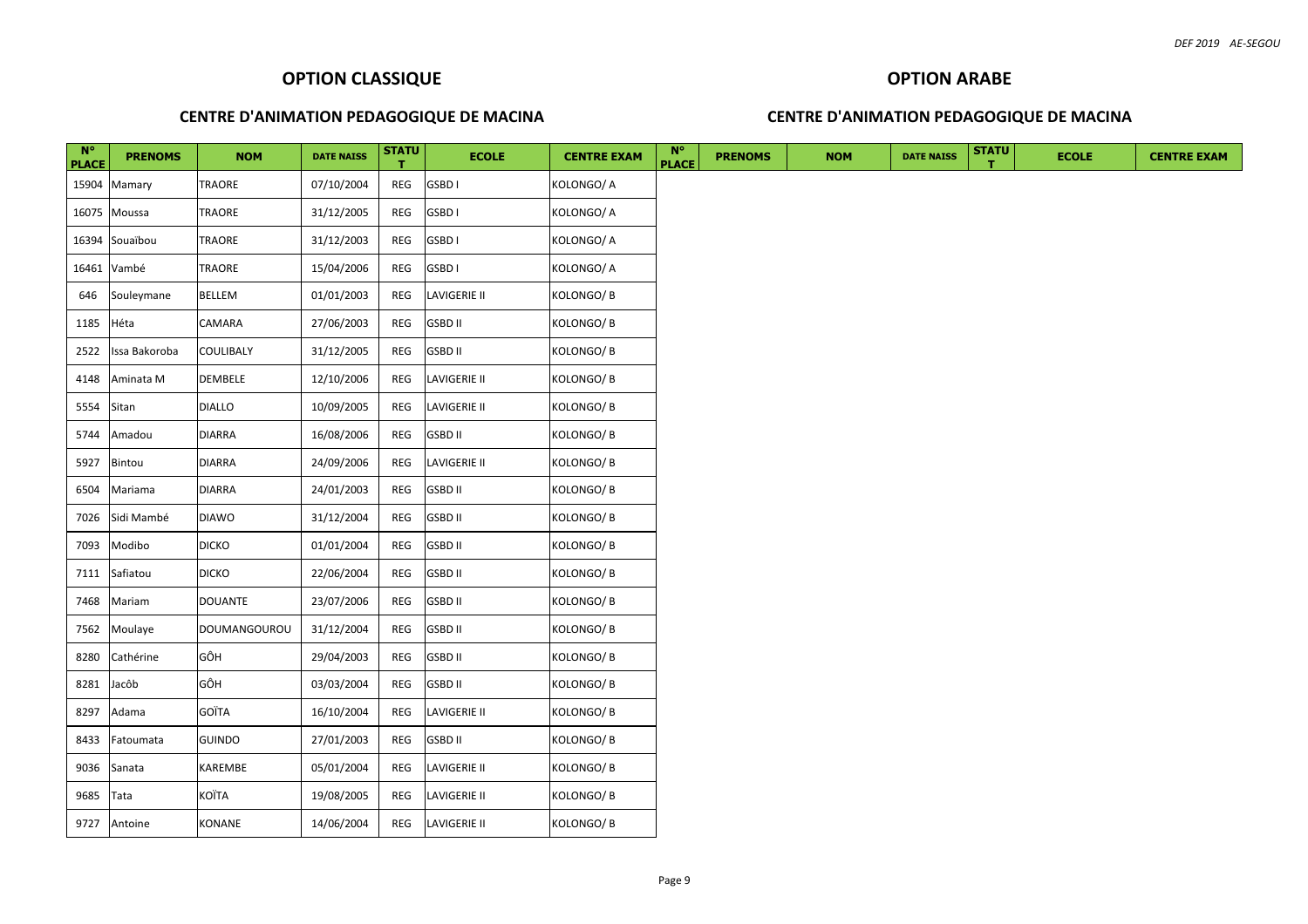#### **CENTRE D'ANIMATION PEDAGOGIQUE DE MACINA**

#### **CENTRE D'ANIMATION PEDAGOGIQUE DE MACINA**

**OPTION ARABE**

| $N^{\circ}$<br><b>PLACE</b> | <b>PRENOMS</b>           | <b>NOM</b>       | <b>DATE NAISS</b> | <b>STATU</b> | <b>ECOLE</b>        | <b>CENTRE EXAM</b> | $N^{\circ}$<br><b>PLACE</b> | <b>PRENOMS</b> | <b>NOM</b> | <b>DATE NAISS</b> | <b>STATU</b> | <b>ECOLE</b> | <b>CENTRE EXAM</b> |
|-----------------------------|--------------------------|------------------|-------------------|--------------|---------------------|--------------------|-----------------------------|----------------|------------|-------------------|--------------|--------------|--------------------|
| 9939                        | Sitan Founé              | KONATE           | 19/04/2005        | REG          | <b>LAVIGERIE II</b> | KOLONGO/B          |                             |                |            |                   |              |              |                    |
| 10093                       | Diassou                  | KONE             | 11/12/2005        | REG          | <b>LAVIGERIE II</b> | KOLONGO/B          |                             |                |            |                   |              |              |                    |
|                             | 10432 Moussa             | KONTA            | 31/12/2005        | REG          | <b>GSBD II</b>      | KOLONGO/B          |                             |                |            |                   |              |              |                    |
| 10434 Nana                  |                          | <b>KONTA</b>     | 20/04/2005        | REG          | LAVIGERIE II        | KOLONGO/B          |                             |                |            |                   |              |              |                    |
|                             | 10642 Anne Marie         | КY               | 21/09/2006        | REG          | LAVIGERIE II        | KOLONGO/ B         |                             |                |            |                   |              |              |                    |
|                             | 10649 Oumou              | KY               | 31/12/2004        | REG          | <b>GSBD II</b>      | KOLONGO/ B         |                             |                |            |                   |              |              |                    |
| 10650 Sitan                 |                          | KY               | 12/02/2001        | REG          | <b>GSBD II</b>      | Kolongo/ B         |                             |                |            |                   |              |              |                    |
|                             | 10666 Abdrahamane        | LELLENTA         | 22/06/2005        | REG          | LAVIGERIE II        | KOLONGO/B          |                             |                |            |                   |              |              |                    |
|                             | 10807 Aïchata            | MAÏGA            | 06/03/2005        | REG          | <b>GSBD II</b>      | KOLONGO/ B         |                             |                |            |                   |              |              |                    |
| 11271                       | Ibrahima                 | <b>NADIO</b>     | 04/04/2006        | REG          | <b>LAVIGERIE II</b> | KOLONGO/B          |                             |                |            |                   |              |              |                    |
|                             | 11469 Djoussoumou        | NIOUMANTA        | 31/12/2005        | REG          | <b>GSBD II</b>      | KOLONGO/B          |                             |                |            |                   |              |              |                    |
| 11606                       | Habibou                  | <b>OUEDRAOGO</b> | 04/02/2003        | REG          | LAVIGERIE II        | KOLONGO/B          |                             |                |            |                   |              |              |                    |
| 11733 Basil                 |                          | PARE             | 31/12/2003        | REG          | LAVIGERIE II        | KOLONGO/ B         |                             |                |            |                   |              |              |                    |
|                             | 11736 Hawaye             | PARE             | 08/02/2005        | REG          | <b>LAVIGERIE II</b> | KOLONGO/B          |                             |                |            |                   |              |              |                    |
|                             | 11739 Léontine           | PARE             | 02/04/2002        | REG          | <b>LAVIGERIE II</b> | KOLONGO/B          |                             |                |            |                   |              |              |                    |
|                             | 11741 Mariam             | PARE             | 31/08/2005        | REG          | LAVIGERIE II        | KOLONGO/B          |                             |                |            |                   |              |              |                    |
| 11748                       | Safouna Antoine<br>Nonta | PARE             | 19/02/2006        | REG          | <b>LAVIGERIE II</b> | KOLONGO/ B         |                             |                |            |                   |              |              |                    |
| 12440                       | Thomas<br>Emmanuel       | SANGARE          | 03/07/2005        | REG          | LAVIGERIE II        | KOLONGO/B          |                             |                |            |                   |              |              |                    |
| 12452 Solo                  |                          | SANGHO           | 03/09/2005        | REG          | <b>LAVIGERIE II</b> | Kolongo/ B         |                             |                |            |                   |              |              |                    |
|                             | 12729 Rayouni Pascal     | <b>SAWADOGO</b>  | 17/04/2006        | REG          | <b>LAVIGERIE II</b> | KOLONGO/B          |                             |                |            |                   |              |              |                    |
|                             | 13024 Djelika            | SINGARE          | 19/10/2005        | REG          | LAVIGERIE II        | KOLONGO/ B         |                             |                |            |                   |              |              |                    |
|                             | 13755 Aminata Founé      | <b>TANGARA</b>   | 01/05/2004        | REG          | <b>GSBD II</b>      | KOLONGO/B          |                             |                |            |                   |              |              |                    |
|                             | 14079 Djénèba            | <b>TAPILY</b>    | 23/04/2003        | REG          | <b>GSBD II</b>      | KOLONGO/B          |                             |                |            |                   |              |              |                    |
| 15205 Bintou                |                          | TRAORE           | 05/11/2005        | REG          | <b>LAVIGERIE II</b> | KOLONGO/B          |                             |                |            |                   |              |              |                    |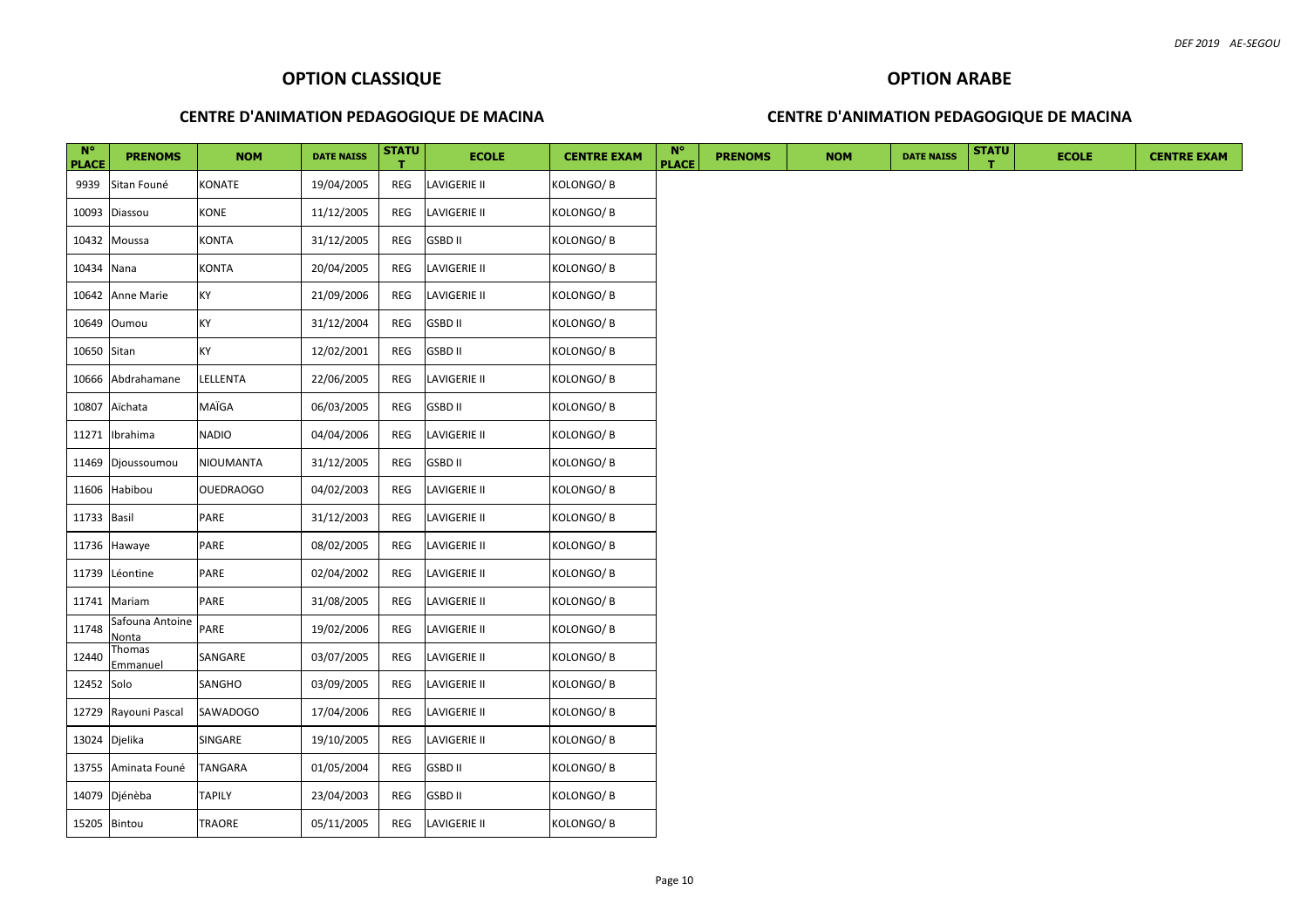#### **OPTION ARABE**

#### **CENTRE D'ANIMATION PEDAGOGIQUE DE MACINA**

| $N^{\circ}$<br><b>PLACE</b> | <b>PRENOMS</b>    | <b>NOM</b>   | <b>DATE NAISS</b> | <b>STATU</b> | <b>ECOLE</b>    | <b>CENTRE EXAM</b> | $N^{\circ}$<br><b>PLACE</b> | <b>PRENOMS</b> | <b>NOM</b> | <b>DATE NAISS</b> | <b>STATU</b> | <b>ECOLE</b> | <b>CENTRE EXAM</b> |
|-----------------------------|-------------------|--------------|-------------------|--------------|-----------------|--------------------|-----------------------------|----------------|------------|-------------------|--------------|--------------|--------------------|
|                             | 15349 Djénèba     | TRAORE       | 21/04/2003        | REG          | <b>GSBD II</b>  | KOLONGO/B          |                             |                |            |                   |              |              |                    |
|                             | 15791 Lassine     | TRAORE       | 17/06/2002        | REG          | LAVIGERIE II    | KOLONGO/B          |                             |                |            |                   |              |              |                    |
|                             | 16622 Safiatou    | YALCOUYE     | 04/03/2003        | REG          | LAVIGERIE II    | KOLONGO/B          |                             |                |            |                   |              |              |                    |
| 16741                       | Fatoumata         | ZERBO        | 21/01/2005        | REG          | GSBD II         | KOLONGO/B          |                             |                |            |                   |              |              |                    |
|                             | 16748 Maïmouna    | ZERBO        | 09/01/2003        | REG          | LAVIGERIE II    | KOLONGO/B          |                             |                |            |                   |              |              |                    |
| 567                         | Ibrahim           | <b>BARRY</b> | 17/03/2007        | REG          | LAFIABOUGOU 2°C | LAFIABOUGOU        |                             |                |            |                   |              |              |                    |
| 636                         | Issa              | BAYOKO       | 15/04/2005        | REG          | LAFIABOUGOU 2°C | LAFIABOUGOU        |                             |                |            |                   |              |              |                    |
| 706                         | Fatoumata         | BERTHE       | 30/07/2003        | REG          | LAFIABOUGOU 2°C | LAFIABOUGOU        |                             |                |            |                   |              |              |                    |
| 1043                        | Oumar             | BOUARE       | 31/12/2004        | REG          | SOUMOUNI 2°C    | LAFIABOUGOU        |                             |                |            |                   |              |              |                    |
| 1379                        | Fatoumata S       | CISSE        | 12/11/2004        | REG          | ALPHA O BA      | LAFIABOUGOU        |                             |                |            |                   |              |              |                    |
| 1443                        | Maïmouna          | <b>CISSE</b> | 26/06/2004        | REG          | ALPHA O BA      | LAFIABOUGOU        |                             |                |            |                   |              |              |                    |
| 1667                        | Adama             | COULIBALY    | 20/01/2006        | REG          | LAFIABOUGOU 2°C | LAFIABOUGOU        |                             |                |            |                   |              |              |                    |
| 1680                        | Adama I           | COULIBALY    | 31/12/2005        | REG          | LAFIABOUGOU 2°C | LAFIABOUGOU        |                             |                |            |                   |              |              |                    |
| 1811                        | Aminata           | COULIBALY    | 09/08/2003        | REG          | LAFIABOUGOU 2°C | LAFIABOUGOU        |                             |                |            |                   |              |              |                    |
| 2023                        | Barima            | COULIBALY    | 31/12/2004        | REG          | SOUMOUNI 2°C    | LAFIABOUGOU        |                             |                |            |                   |              |              |                    |
| 2242                        | Djénèbou          | COULIBALY    | 09/09/2001        | REG          | LAFIABOUGOU 2°C | LAFIABOUGOU        |                             |                |            |                   |              |              |                    |
| 2305                        | Fatoumata         | COULIBALY    | 23/05/2006        | REG          | ALPHA O BA      | LAFIABOUGOU        |                             |                |            |                   |              |              |                    |
| 2467                        | Hawa              | COULIBALY    | 06/11/2006        | REG          | SOUMOUNI 2°C    | LAFIABOUGOU        |                             |                |            |                   |              |              |                    |
| 2647                        | Koni              | COULIBALY    | 31/12/2004        | REG          | LAFIABOUGOU 2°C | LAFIABOUGOU        |                             |                |            |                   |              |              |                    |
| 2860                        | Mamadou<br>Assimi | COULIBALY    | 02/12/2005        | REG          | LAFIABOUGOU 2°C | LAFIABOUGOU        |                             |                |            |                   |              |              |                    |
| 2964                        | Mariétou          | COULIBALY    | 25/02/2005        | REG          | LAFIABOUGOU 2°C | LAFIABOUGOU        |                             |                |            |                   |              |              |                    |
| 3220                        | Ousmane           | COULIBALY    | 31/12/2005        | REG          | LAFIABOUGOU 2°C | LAFIABOUGOU        |                             |                |            |                   |              |              |                    |
| 3504                        | Soumana           | COULIBALY    | 06/01/2003        | REG          | LAFIABOUGOU 2°C | LAFIABOUGOU        |                             |                |            |                   |              |              |                    |
| 3728 Rafael                 |                   | <b>DACKO</b> | 05/07/2003        | REG          | LAFIABOUGOU 2°C | LAFIABOUGOU        |                             |                |            |                   |              |              |                    |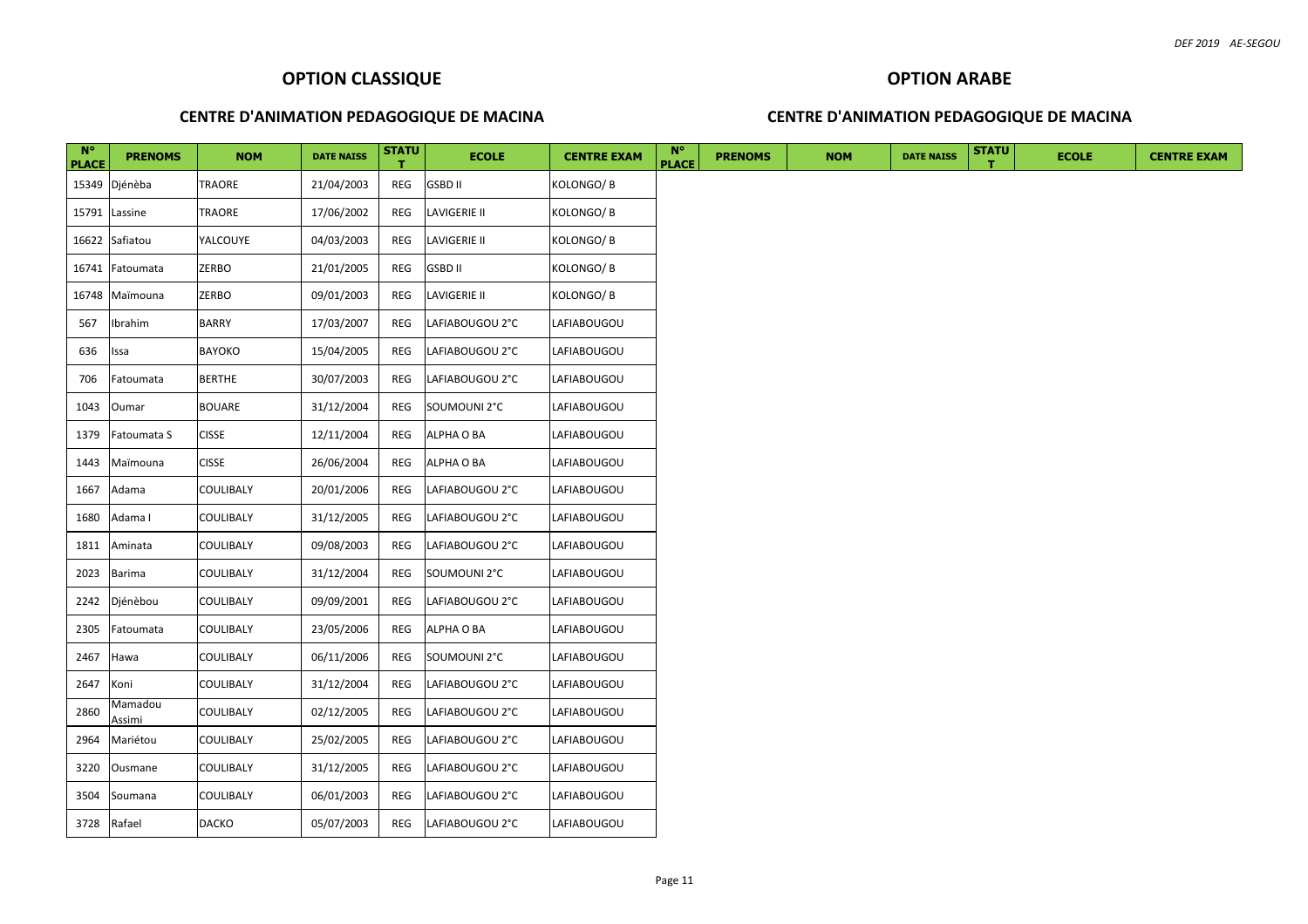#### **OPTION ARABE**

#### **CENTRE D'ANIMATION PEDAGOGIQUE DE MACINA**

| $N^{\circ}$<br><b>PLACE</b> | <b>PRENOMS</b>        | <b>NOM</b>      | <b>DATE NAISS</b> | <b>STATU</b> | <b>ECOLE</b>    | <b>CENTRE EXAM</b> | $N^{\circ}$<br><b>PLACE</b> | <b>PRENOMS</b> | <b>NOM</b> | <b>DATE NAISS</b> | <b>STATU</b> | <b>ECOLE</b> | <b>CENTRE EXAM</b> |
|-----------------------------|-----------------------|-----------------|-------------------|--------------|-----------------|--------------------|-----------------------------|----------------|------------|-------------------|--------------|--------------|--------------------|
| 3946                        | Maïmouna              | <b>DAOU</b>     | 31/12/2005        | REG          | LAFIABOUGOU 2°C | LAFIABOUGOU        |                             |                |            |                   |              |              |                    |
| 4067                        | Aïchata               | DEMBELE         | 28/02/2003        | REG          | LAFIABOUGOU 2°C | LAFIABOUGOU        |                             |                |            |                   |              |              |                    |
| 4131                        | Aminata               | DEMBELE         | 10/01/2002        | REG          | LAFIABOUGOU 2°C | LAFIABOUGOU        |                             |                |            |                   |              |              |                    |
| 4132                        | Aminata               | DEMBELE         | 10/01/2005        | REG          | LAFIABOUGOU 2°C | LAFIABOUGOU        |                             |                |            |                   |              |              |                    |
| 4204                        | <b>Bibata Siriman</b> | DEMBELE         | 31/12/2005        | REG          | LAFIABOUGOU 2°C | LAFIABOUGOU        |                             |                |            |                   |              |              |                    |
| 4252                        | Chaka                 | DEMBELE         | 10/05/2003        | REG          | LAFIABOUGOU 2°C | LAFIABOUGOU        |                             |                |            |                   |              |              |                    |
| 4279                        | Djelika               | DEMBELE         | 03/11/2004        | REG          | LAFIABOUGOU 2°C | LAFIABOUGOU        |                             |                |            |                   |              |              |                    |
| 4302                        | Djibril               | DEMBELE         | 18/09/2004        | REG          | LAFIABOUGOU 2°C | LAFIABOUGOU        |                             |                |            |                   |              |              |                    |
| 4329                        | Fanta Tara            | DEMBELE         | 10/03/2003        | REG          | LAFIABOUGOU 2°C | LAFIABOUGOU        |                             |                |            |                   |              |              |                    |
| 4415                        | Issa                  | DEMBELE         | 29/12/2004        | REG          | LAFIABOUGOU 2°C | LAFIABOUGOU        |                             |                |            |                   |              |              |                    |
| 4614                        | Moussa                | DEMBELE         | 31/12/2003        | REG          | LAFIABOUGOU 2°C | LAFIABOUGOU        |                             |                |            |                   |              |              |                    |
| 4647                        | Nouhoum               | DEMBELE         | 11/10/2002        | REG          | LAFIABOUGOU 2°C | LAFIABOUGOU        |                             |                |            |                   |              |              |                    |
| 4690                        | Rachelle              | DEMBELE         | 20/03/2003        | REG          | LAFIABOUGOU 2°C | LAFIABOUGOU        |                             |                |            |                   |              |              |                    |
| 4709                        | Salif                 | DEMBELE         | 25/01/2005        | REG          | LAFIABOUGOU 2°C | LAFIABOUGOU        |                             |                |            |                   |              |              |                    |
| 4820                        | Yaya                  | DEMBELE         | 16/08/2001        | REG          | LAFIABOUGOU 2°C | LAFIABOUGOU        |                             |                |            |                   |              |              |                    |
| 4925                        | Modibo                | <b>DIABENTA</b> | 28/07/2004        | REG          | LAFIABOUGOU 2°C | LAFIABOUGOU        |                             |                |            |                   |              |              |                    |
| 5648                        | Abdoulaye             | <b>DIARRA</b>   | 02/05/2005        | REG          | LAFIABOUGOU 2°C | LAFIABOUGOU        |                             |                |            |                   |              |              |                    |
| 5769                        | Aminata               | DIARRA          | 23/05/2003        | REG          | LAFIABOUGOU 2°C | LAFIABOUGOU        |                             |                |            |                   |              |              |                    |
| 5913                        | <b>Binta</b>          | DIARRA          | 12/06/2006        | REG          | ALPHA O BA      | LAFIABOUGOU        |                             |                |            |                   |              |              |                    |
| 6408                        | Maïmouna              | DIARRA          | 08/12/2005        | REG          | LAFIABOUGOU 2°C | LAFIABOUGOU        |                             |                |            |                   |              |              |                    |
| 6613                        | Nèmatou               | <b>DIARRA</b>   | 31/12/2004        | REG          | LAFIABOUGOU 2°C | LAFIABOUGOU        |                             |                |            |                   |              |              |                    |
| 6624                        | Nouhoum               | DIARRA          | 31/12/2003        | REG          | LAFIABOUGOU 2°C | LAFIABOUGOU        |                             |                |            |                   |              |              |                    |
|                             | 7118 Souleymane       | dicko           | 26/03/2004        | REG          | LAFIABOUGOU 2°C | LAFIABOUGOU        |                             |                |            |                   |              |              |                    |
| 7185                        | Mamahamadou<br>In.    | <b>DJENEPO</b>  | 31/12/2004        | REG          | LAFIABOUGOU 2°C | LAFIABOUGOU        |                             |                |            |                   |              |              |                    |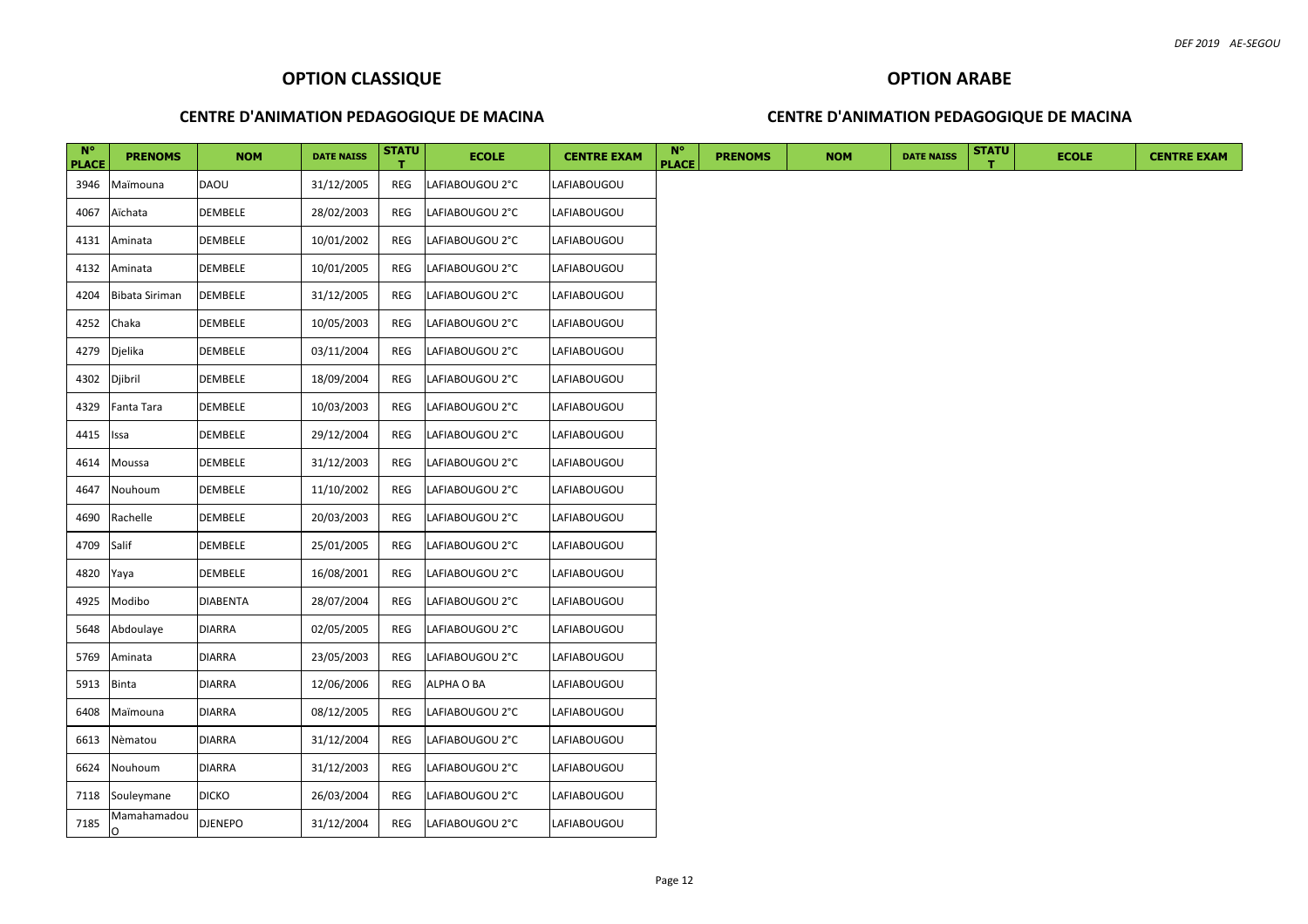#### **OPTION ARABE**

#### **CENTRE D'ANIMATION PEDAGOGIQUE DE MACINA**

| $N^{\circ}$<br><b>PLACE</b> | <b>PRENOMS</b>       | <b>NOM</b> | <b>DATE NAISS</b> | <b>STATU</b> | <b>ECOLE</b>    | <b>CENTRE EXAM</b> | $N^{\circ}$<br><b>PLACE</b> | <b>PRENOMS</b> | <b>NOM</b> | <b>DATE NAISS</b> | <b>STATU</b> | <b>ECOLE</b> | <b>CENTRE EXAM</b> |
|-----------------------------|----------------------|------------|-------------------|--------------|-----------------|--------------------|-----------------------------|----------------|------------|-------------------|--------------|--------------|--------------------|
|                             | 8011 Maïma           | FAROTA     | 31/12/2006        | REG          | SOUMOUNI 2°C    | LAFIABOUGOU        |                             |                |            |                   |              |              |                    |
| 8163                        | Mariam               | FOLLET     | 31/12/2006        | REG          | ALPHA O BA      | LAFIABOUGOU        |                             |                |            |                   |              |              |                    |
| 8218                        | Hamady Di Bafa GAKOU |            | 18/10/2004        | REG          | LAFIABOUGOU 2°C | LAFIABOUGOU        |                             |                |            |                   |              |              |                    |
| 8697                        | Alissa               | KALAPO     | 31/12/2005        | REG          | LAFIABOUGOU 2°C | LAFIABOUGOU        |                             |                |            |                   |              |              |                    |
| 8755                        | Fatoumata            | KAMENA     | 05/03/2005        | REG          | LAFIABOUGOU 2°C | LAFIABOUGOU        |                             |                |            |                   |              |              |                    |
| 8976                        | Hamala               | KANTE      | 22/11/2005        | REG          | LAFIABOUGOU 2°C | LAFIABOUGOU        |                             |                |            |                   |              |              |                    |
| 8999                        | Aboubacar M          | KARABENTA  | 31/12/2004        | REG          | LAFIABOUGOU 2°C | LAFIABOUGOU        |                             |                |            |                   |              |              |                    |
| 9007                        | Merou Mama           | KARABENTA  | 31/12/2004        | REG          | LAFIABOUGOU 2°C | LAFIABOUGOU        |                             |                |            |                   |              |              |                    |
| 9010                        | Tiya                 | KARABENTA  | 31/12/2004        | REG          | LAFIABOUGOU 2°C | LAFIABOUGOU        |                             |                |            |                   |              |              |                    |
| 9272                        | Alhassane            | KEÏTA      | 01/01/2001        | REG          | LAFIABOUGOU 2°C | LAFIABOUGOU        |                             |                |            |                   |              |              |                    |
| 9273                        | Ali                  | KEÏTA      | 20/03/2003        | REG          | SOUMOUNI 2°C    | LAFIABOUGOU        |                             |                |            |                   |              |              |                    |
| 9285                        | Aminata              | KEÏTA      | 13/03/2005        | REG          | LAFIABOUGOU 2°C | LAFIABOUGOU        |                             |                |            |                   |              |              |                    |
| 9302                        | Bakaye               | KEÏTA      | 31/12/2003        | REG          | SOUMOUNI 2°C    | LAFIABOUGOU        |                             |                |            |                   |              |              |                    |
| 9318                        | Boubacar             | KEÏTA      | 31/12/2003        | REG          | SOUMOUNI 2°C    | LAFIABOUGOU        |                             |                |            |                   |              |              |                    |
| 9351                        | Fatoumata            | KEÏTA      | 30/06/2002        | REG          | SOUMOUNI 2°C    | LAFIABOUGOU        |                             |                |            |                   |              |              |                    |
| 9352                        | Fatoumata            | KEÏTA      | 29/04/2002        | REG          | SOUMOUNI 2°C    | LAFIABOUGOU        |                             |                |            |                   |              |              |                    |
| 9390                        | Kassim               | KEÏTA      | 31/12/2003        | REG          | SOUMOUNI 2°C    | LAFIABOUGOU        |                             |                |            |                   |              |              |                    |
| 9396                        | Lamine               | KEÏTA      | 31/12/2003        | REG          | SOUMOUNI 2°C    | LAFIABOUGOU        |                             |                |            |                   |              |              |                    |
| 9653                        | Fatoumata Salla      | KOÏTA      | 31/08/2006        | REG          | LAFIABOUGOU 2°C | LAFIABOUGOU        |                             |                |            |                   |              |              |                    |
| 9675                        | Oumar                | KOÏTA      | 22/07/2005        | REG          | LAFIABOUGOU 2°C | LAFIABOUGOU        |                             |                |            |                   |              |              |                    |
| 9683                        | Sory Ibrahim S       | KOÏTA      | 12/07/2005        | REG          | LAFIABOUGOU 2°C | LAFIABOUGOU        |                             |                |            |                   |              |              |                    |
|                             | 10292 Rokiatou       | KONE       | 13/08/2005        | REG          | LAFIABOUGOU 2°C | LAFIABOUGOU        |                             |                |            |                   |              |              |                    |
|                             | 10365 Bakary         | KONFOUROU  | 31/12/2002        | REG          | LAFIABOUGOU 2°C | LAFIABOUGOU        |                             |                |            |                   |              |              |                    |
|                             | 10367 Bintou         | KONFOUROU  | 31/12/2002        | REG          | LAFIABOUGOU 2°C | LAFIABOUGOU        |                             |                |            |                   |              |              |                    |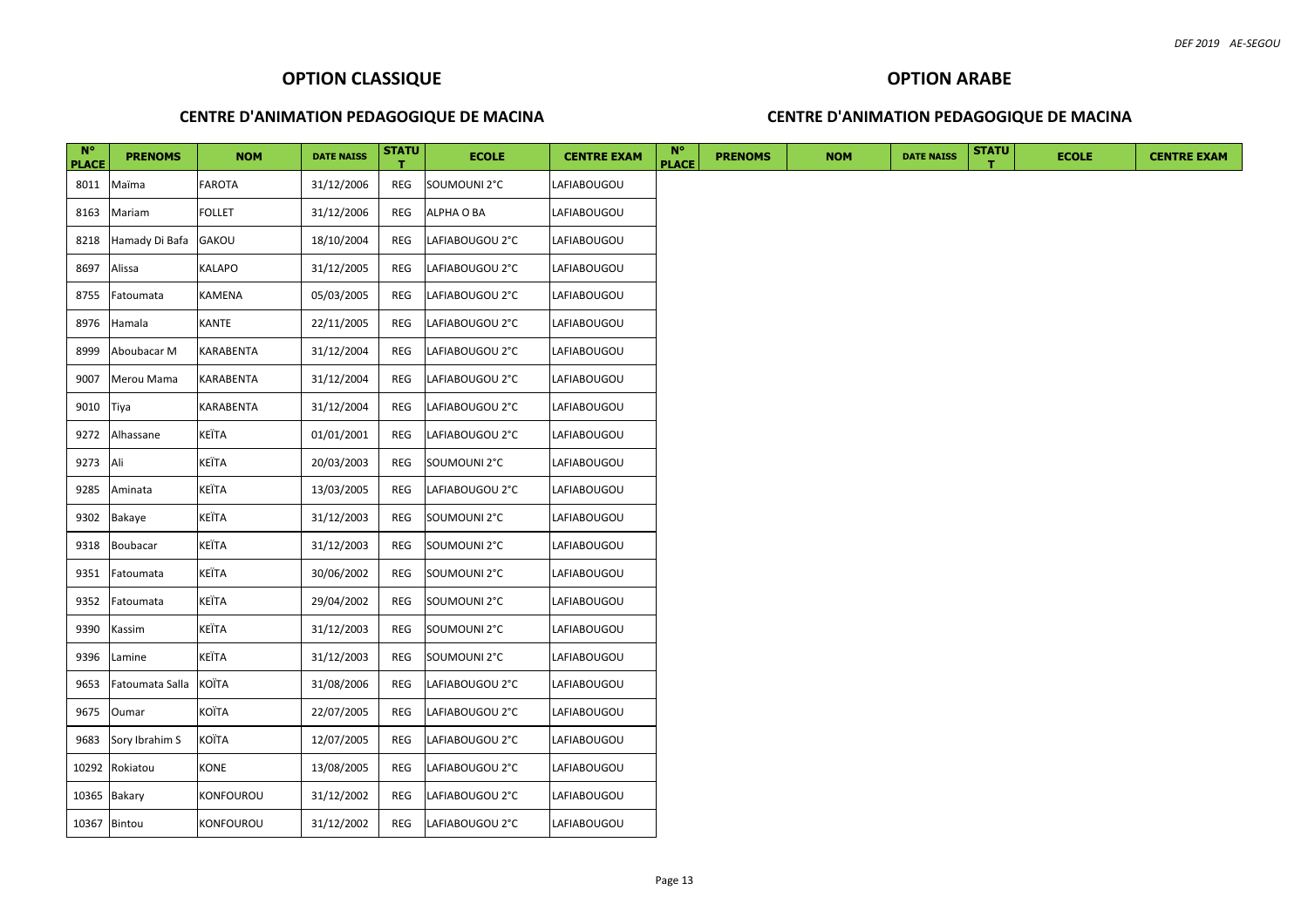#### **OPTION ARABE**

#### **CENTRE D'ANIMATION PEDAGOGIQUE DE MACINA**

| $N^{\circ}$<br><b>PLACE</b> | <b>PRENOMS</b>       | <b>NOM</b>    | <b>DATE NAISS</b> | <b>STATU</b> | <b>ECOLE</b>    | <b>CENTRE EXAM</b> | $N^{\circ}$<br><b>PLACE</b> | <b>PRENOMS</b> | <b>NOM</b> | <b>DATE NAISS</b> | <b>STATU</b> | <b>ECOLE</b> | <b>CENTRE EXAM</b> |
|-----------------------------|----------------------|---------------|-------------------|--------------|-----------------|--------------------|-----------------------------|----------------|------------|-------------------|--------------|--------------|--------------------|
| 10380 Rokia                 |                      | KONFOUROU     | 24/08/2002        | REG          | LAFIABOUGOU 2°C | LAFIABOUGOU        |                             |                |            |                   |              |              |                    |
|                             | 10392 Assitan        | KONTA         | 31/12/2005        | REG          | LAFIABOUGOU 2°C | LAFIABOUGOU        |                             |                |            |                   |              |              |                    |
| 10451 Zam                   |                      | <b>KONTA</b>  | 31/12/2004        | REG          | LAFIABOUGOU 2°C | LAFIABOUGOU        |                             |                |            |                   |              |              |                    |
| 10552 Kadia                 |                      | KOUMARE       | 31/12/2005        | REG          | LAFIABOUGOU 2°C | LAFIABOUGOU        |                             |                |            |                   |              |              |                    |
|                             | 10626 Cheick         | KOUYATE       | 27/12/2005        | REG          | ALPHA O BA      | LAFIABOUGOU        |                             |                |            |                   |              |              |                    |
| 10937                       | Ramatou<br>Younoussa | MAÏGA         | 09/05/2006        | REG          | LAFIABOUGOU 2°C | LAFIABOUGOU        |                             |                |            |                   |              |              |                    |
| 10965 Tanzé                 |                      | MAÏGA         | 31/12/2003        | REG          | ALPHA O BA      | LAFIABOUGOU        |                             |                |            |                   |              |              |                    |
|                             | 11200 Brema          | MINTA         | 31/12/2003        | REG          | LAFIABOUGOU 2°C | LAFIABOUGOU        |                             |                |            |                   |              |              |                    |
|                             | 11471 Moussa         | NIOUMANTA     | 09/02/2005        | REG          | LAFIABOUGOU 2°C | LAFIABOUGOU        |                             |                |            |                   |              |              |                    |
|                             | 11768 Djidane        | PLEA          | 30/05/2005        | REG          | LAFIABOUGOU 2°C | LAFIABOUGOU        |                             |                |            |                   |              |              |                    |
|                             | 11944 Aboubacar      | SAGARA        | 31/12/2004        | REG          | LAFIABOUGOU 2°C | LAFIABOUGOU        |                             |                |            |                   |              |              |                    |
| 12020 Aïssa                 |                      | SAMAKE        | 17/03/2005        | REG          | LAFIABOUGOU 2°C | LAFIABOUGOU        |                             |                |            |                   |              |              |                    |
|                             | 12075 Bourama        | SAMAKE        | 31/12/2005        | REG          | SOUMOUNI 2°C    | LAFIABOUGOU        |                             |                |            |                   |              |              |                    |
| 12132 Konfa                 |                      | SAMAKE        | 31/12/2004        | REG          | LAFIABOUGOU 2°C | LAFIABOUGOU        |                             |                |            |                   |              |              |                    |
|                             | 12151 Maïmouna       | SAMAKE        | 31/12/2004        | REG          | SOUMOUNI 2°C    | LAFIABOUGOU        |                             |                |            |                   |              |              |                    |
| 12196                       | Ramata               | SAMAKE        | 19/05/2006        | REG          | LAFIABOUGOU 2°C | LAFIABOUGOU        |                             |                |            |                   |              |              |                    |
|                             | 12199 Rokia D        | SAMAKE        | 31/12/2004        | REG          | LAFIABOUGOU 2°C | LAFIABOUGOU        |                             |                |            |                   |              |              |                    |
| 12287                       | Fatoumata D          | SANA          | 31/12/2002        | REG          | LAFIABOUGOU 2°C | LAFIABOUGOU        |                             |                |            |                   |              |              |                    |
| 12561                       | Issouf               | SANOGO        | 08/12/2002        | REG          | LAFIABOUGOU 2°C | LAFIABOUGOU        |                             |                |            |                   |              |              |                    |
|                             | 12852 Fousseyni      | <b>SIDIBE</b> | 21/07/2004        | REG          | ALPHA O BA      | LAFIABOUGOU        |                             |                |            |                   |              |              |                    |
|                             | 13038 Adama          | SININTA       | 06/10/2004        | REG          | ALPHA O BA      | LAFIABOUGOU        |                             |                |            |                   |              |              |                    |
| 13045                       | Fatoumata            | SININTA       | 31/12/2004        | REG          | LAFIABOUGOU 2°C | LAFIABOUGOU        |                             |                |            |                   |              |              |                    |
| 13047                       | Ibrahim              | SININTA       | 31/12/2004        | REG          | LAFIABOUGOU 2°C | LAFIABOUGOU        |                             |                |            |                   |              |              |                    |
|                             | 13059 Seydou         | SININTA       | 24/08/2006        | REG          | LAFIABOUGOU 2°C | LAFIABOUGOU        |                             |                |            |                   |              |              |                    |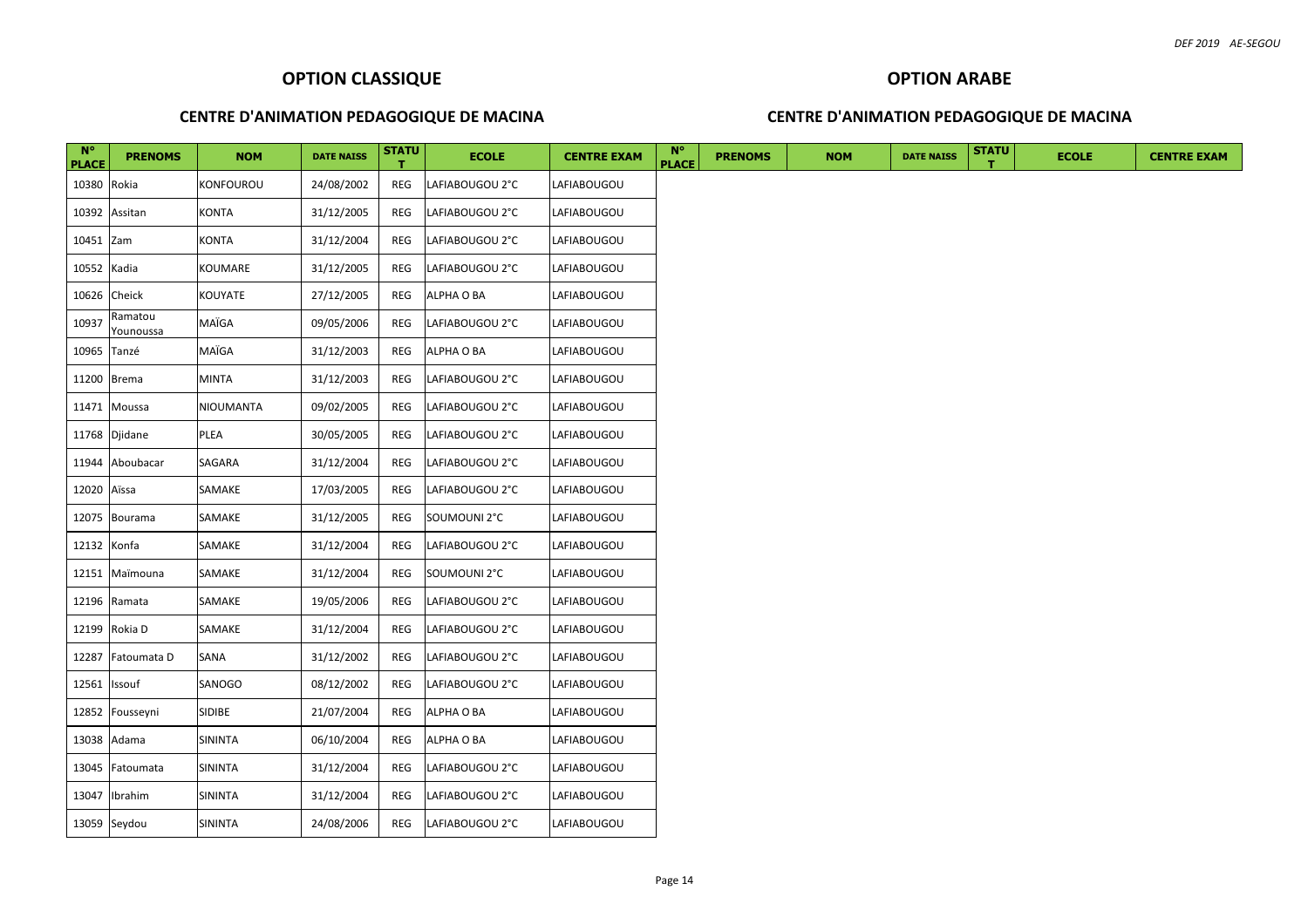#### **OPTION ARABE**

#### **CENTRE D'ANIMATION PEDAGOGIQUE DE MACINA**

| $N^{\circ}$<br><b>PLACE</b> | <b>PRENOMS</b>     | <b>NOM</b>      | <b>DATE NAISS</b> | <b>STATU</b> | <b>ECOLE</b>    | <b>CENTRE EXAM</b> | $N^{\circ}$<br><b>PLACE</b> | <b>PRENOMS</b> | <b>NOM</b> | <b>DATE NAISS</b> | <b>STATU</b> | <b>ECOLE</b> | <b>CENTRE EXAM</b> |
|-----------------------------|--------------------|-----------------|-------------------|--------------|-----------------|--------------------|-----------------------------|----------------|------------|-------------------|--------------|--------------|--------------------|
|                             | 13237 Mahamadou    | SOGOBA          | 11/05/2002        | REG          | LAFIABOUGOU 2°C | LAFIABOUGOU        |                             |                |            |                   |              |              |                    |
|                             | 13375 Amadou       | SOUMARE         | 17/10/2004        | REG          | ALPHA O BA      | LAFIABOUGOU        |                             |                |            |                   |              |              |                    |
|                             | 13617 Alpha Macki  | <b>TALL</b>     | 21/12/2006        | REG          | ALPHA O BA      | LAFIABOUGOU        |                             |                |            |                   |              |              |                    |
|                             | 13656 Amadou       | <b>TAMBOURA</b> | 22/05/2006        | REG          | ALPHA O BA      | LAFIABOUGOU        |                             |                |            |                   |              |              |                    |
| 13734                       | Alimatou           | TANGARA         | 31/12/2003        | REG          | LAFIABOUGOU 2°C | LAFIABOUGOU        |                             |                |            |                   |              |              |                    |
|                             | 13849 Dramane      | TANGARA         | 23/05/2003        | REG          | LAFIABOUGOU 2°C | LAFIABOUGOU        |                             |                |            |                   |              |              |                    |
|                             | 13995 Moussa       | TANGARA         | 15/11/2002        | REG          | LAFIABOUGOU 2°C | LAFIABOUGOU        |                             |                |            |                   |              |              |                    |
|                             | 14111 Djouma       | TEMBELY         | 22/07/2005        | REG          | LAFIABOUGOU 2°C | LAFIABOUGOU        |                             |                |            |                   |              |              |                    |
|                             | 14464 Abdoul Kader | <b>TOTE</b>     | 31/12/2003        | REG          | LAFIABOUGOU 2°C | LAFIABOUGOU        |                             |                |            |                   |              |              |                    |
|                             | 14629 Fatoumata    | <b>TOURE</b>    | 07/06/2003        | REG          | LAFIABOUGOU 2°C | LAFIABOUGOU        |                             |                |            |                   |              |              |                    |
|                             | 14770 Souleymane   | <b>TOURE</b>    | 20/02/2004        | REG          | LAFIABOUGOU 2°C | LAFIABOUGOU        |                             |                |            |                   |              |              |                    |
| 15204 Bintou                |                    | TRAORE          | 12/03/2004        | REG          | LAFIABOUGOU 2°C | LAFIABOUGOU        |                             |                |            |                   |              |              |                    |
|                             | 15310 Diamoussa    | TRAORE          | 31/12/2004        | REG          | LAFIABOUGOU 2°C | LAFIABOUGOU        |                             |                |            |                   |              |              |                    |
|                             | 15356 Djenebou     | TRAORE          | 01/03/2003        | REG          | LAFIABOUGOU 2°C | LAFIABOUGOU        |                             |                |            |                   |              |              |                    |
| 15465                       | Fatoumata          | TRAORE          | 20/04/2002        | REG          | LAFIABOUGOU 2°C | LAFIABOUGOU        |                             |                |            |                   |              |              |                    |
| 15466                       | Fatoumata          | TRAORE          | 26/01/2004        | REG          | LAFIABOUGOU 2°C | LAFIABOUGOU        |                             |                |            |                   |              |              |                    |
| 15686                       | Kadiatou           | TRAORE          | 10/03/2005        | REG          | LAFIABOUGOU 2°C | LAFIABOUGOU        |                             |                |            |                   |              |              |                    |
|                             | 15807 Madjou       | TRAORE          | 31/12/2003        | REG          | ALPHA O BA      | LAFIABOUGOU        |                             |                |            |                   |              |              |                    |
| 15988                       | Massitan K         | TRAORE          | 31/12/2004        | REG          | LAFIABOUGOU 2°C | LAFIABOUGOU        |                             |                |            |                   |              |              |                    |
| 16181                       | Ousmane            | TRAORE          | 26/01/2006        | REG          | ALPHA O BA      | LAFIABOUGOU        |                             |                |            |                   |              |              |                    |
|                             | 16188 Ousmane      | TRAORE          | 23/04/2003        | REG          | LAFIABOUGOU 2°C | LAFIABOUGOU        |                             |                |            |                   |              |              |                    |
| 16348 Sinaly                |                    | TRAORE          | 31/12/2004        | REG          | LAFIABOUGOU 2°C | LAFIABOUGOU        |                             |                |            |                   |              |              |                    |
|                             | 16454 Tièmogo      | TRAORE          | 23/09/2005        | REG          | LAFIABOUGOU 2°C | LAFIABOUGOU        |                             |                |            |                   |              |              |                    |
| 16526 Zara                  |                    | TRAORE          | 31/12/2005        | REG          | LAFIABOUGOU 2°C | LAFIABOUGOU        |                             |                |            |                   |              |              |                    |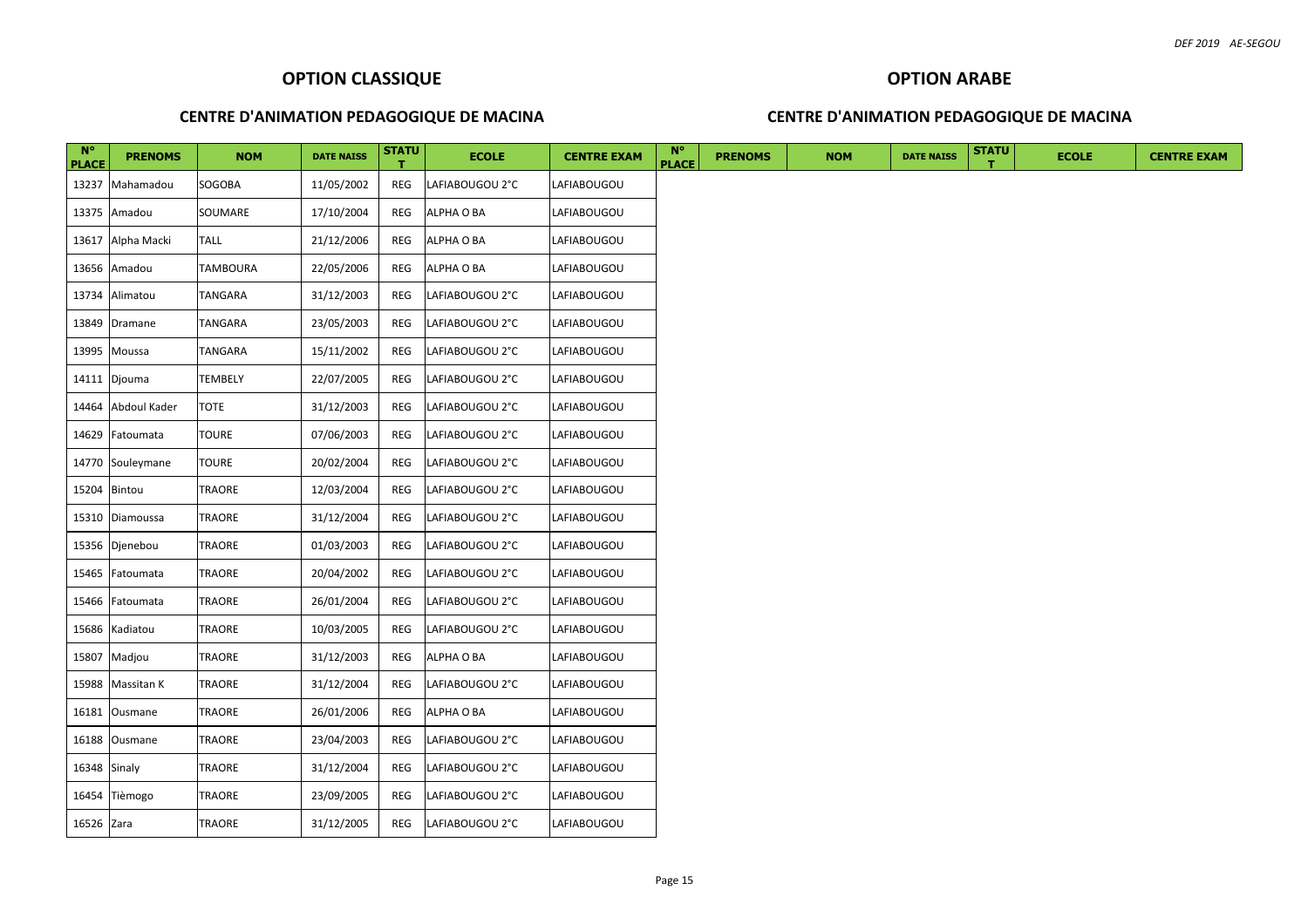# **OPTION ARABE**

#### **CENTRE D'ANIMATION PEDAGOGIQUE DE MACINA**

| $N^{\circ}$<br><b>PLACE</b> | <b>PRENOMS</b> | <b>NOM</b>    | <b>DATE NAISS</b> | <b>STATU</b> | <b>ECOLE</b>    | <b>CENTRE EXAM</b> | $N^{\circ}$<br><b>PLACE</b> | <b>PRENOMS</b> | <b>NOM</b> | <b>DATE NAISS</b> | <b>STATU</b> | <b>ECOLE</b> | <b>CENTRE EXAM</b> |
|-----------------------------|----------------|---------------|-------------------|--------------|-----------------|--------------------|-----------------------------|----------------|------------|-------------------|--------------|--------------|--------------------|
|                             | 16639 Kadiatou | YANOGUE       | 07/06/2004        | REG          | ALPHA O BA      | LAFIABOUGOU        |                             |                |            |                   |              |              |                    |
|                             | 16667 Aldjou   | YATTARA       | 23/10/2005        | REG          | LAFIABOUGOU 2°C | LAFIABOUGOU        |                             |                |            |                   |              |              |                    |
| 356                         | Chieck Amadou  | <b>BALLO</b>  | 14/01/2003        | REG          | MACINA 2°C/A    | MACINA I           |                             |                |            |                   |              |              |                    |
| 466                         | Assétou        | BAMBA         | 19/12/2003        | REG          | MACINA 2°C/A    | MACINA I           |                             |                |            |                   |              |              |                    |
| 834                         | Alimata        | BOUARE        | 02/05/2002        | REG          | MACINA 2°C/A    | MACINA I           |                             |                |            |                   |              |              |                    |
| 852                         | Aminata        | <b>BOUARE</b> | 22/04/2005        | REG          | MACINA 2°C/A    | MACINA I           |                             |                |            |                   |              |              |                    |
| 867                         | Bakary         | BOUARE        | 31/12/2002        | REG          | MACINA 2°C/A    | MACINA I           |                             |                |            |                   |              |              |                    |
| 999                         | Mamatiè        | <b>BOUARE</b> | 31/12/2004        | REG          | MACINA 2°C/A    | MACINA I           |                             |                |            |                   |              |              |                    |
| 1221                        | Moussa         | CAMARA        | 08/10/2004        | REG          | MACINA 2°C/A    | MACINA I           |                             |                |            |                   |              |              |                    |
| 1369                        | Fatoumata      | <b>CISSE</b>  | 09/04/2006        | REG          | MACINA 2°C/A    | MACINA I           |                             |                |            |                   |              |              |                    |
| 1449                        | Mamadou        | <b>CISSE</b>  | 31/12/2005        | REG          | MACINA 2°C/A    | <b>MACINA I</b>    |                             |                |            |                   |              |              |                    |
| 1523                        | Sadio          | <b>CISSE</b>  | 08/10/2003        | REG          | MACINA 2°C/A    | <b>MACINA I</b>    |                             |                |            |                   |              |              |                    |
| 1938                        | Awa            | COULIBALY     | 30/08/2001        | CL.          | <b>ICL</b>      | MACINA I           |                             |                |            |                   |              |              |                    |
| 2052                        | Bintou         | COULIBALY     | 10/12/1994        | <b>CL</b>    | <b>CL</b>       | <b>MACINA I</b>    |                             |                |            |                   |              |              |                    |
| 2338                        | Fatoumata      | COULIBALY     | 12/08/2004        | REG          | MACINA 2°C/A    | <b>MACINA I</b>    |                             |                |            |                   |              |              |                    |
| 2734                        | Lassinè        | COULIBALY     | 13/10/2002        | REG          | MACINA 2°C/A    | <b>MACINA I</b>    |                             |                |            |                   |              |              |                    |
| 2736                        | Mabintou       | COULIBALY     | 27/08/2006        | REG          | MACINA 2°C/A    | <b>MACINA I</b>    |                             |                |            |                   |              |              |                    |
| 2898                        | Mariam         | COULIBALY     | 07/02/1999        | CL.          | <b>CL</b>       | <b>MACINA I</b>    |                             |                |            |                   |              |              |                    |
| 3181                        | Oumou          | COULIBALY     | 16/04/2005        | REG          | MACINA 2°C/A    | <b>MACINA I</b>    |                             |                |            |                   |              |              |                    |
| 3325                        | Salimata       | COULIBALY     | 17/01/2002        | <b>CL</b>    | <b>CL</b>       | <b>MACINA I</b>    |                             |                |            |                   |              |              |                    |
| 4015                        | Mamadou        | DEBOKENDE     | 27/12/2005        | REG          | MACINA 2°C/A    | MACINA I           |                             |                |            |                   |              |              |                    |
| 4158                        | Assétou        | DEMBELE       | 31/12/2003        | REG          | MACINA 2°C/A    | <b>MACINA I</b>    |                             |                |            |                   |              |              |                    |
| 4325                        | Fanta          | DEMBELE       | 01/11/2003        | REG          | MACINA 2°C/A    | MACINA I           |                             |                |            |                   |              |              |                    |
| 4389                        | Harouna        | DEMBELE       | 31/12/2003        | REG          | MACINA 2°C/A    | MACINA I           |                             |                |            |                   |              |              |                    |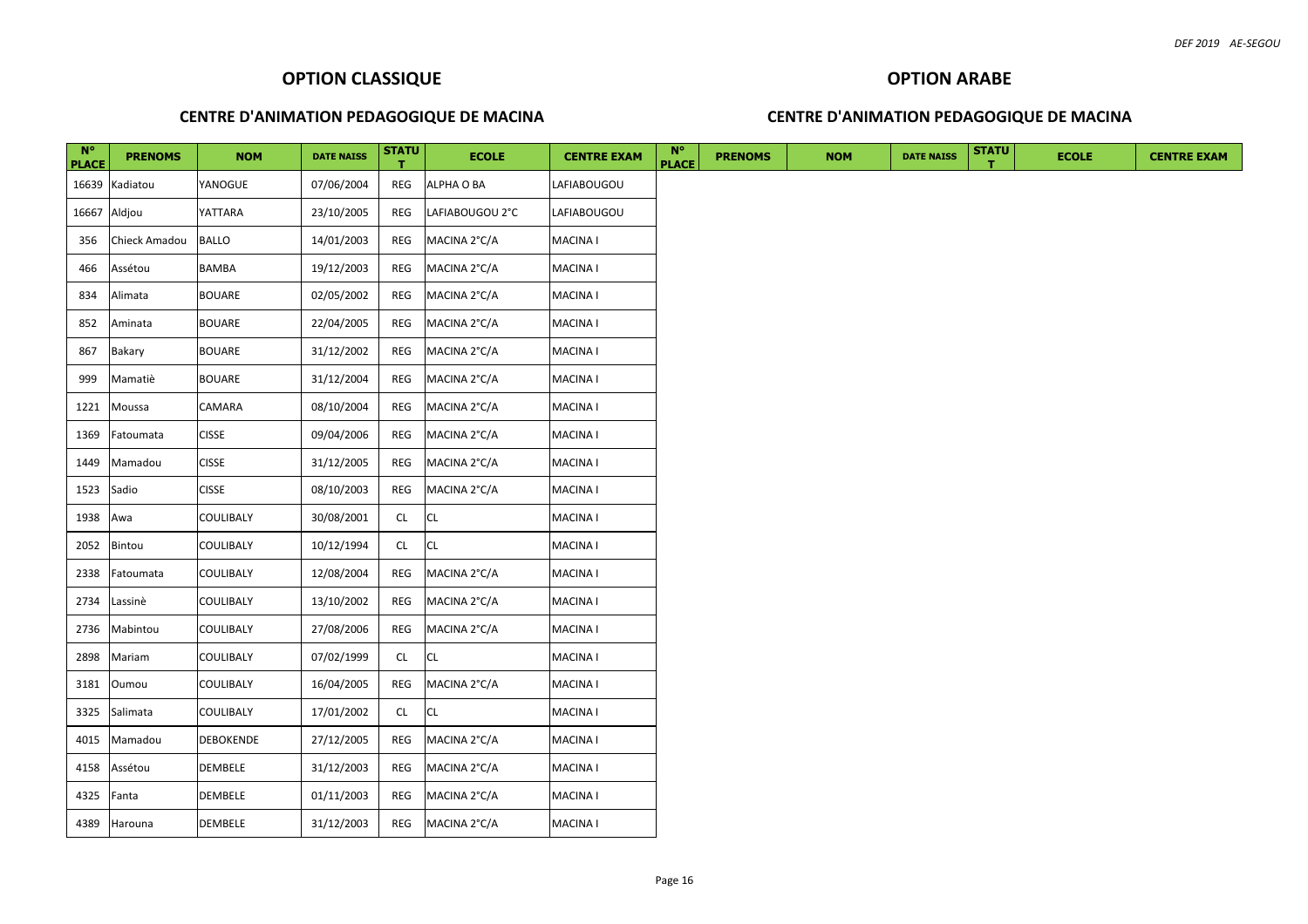# **OPTION ARABE**

#### **CENTRE D'ANIMATION PEDAGOGIQUE DE MACINA**

| $N^{\circ}$<br><b>PLACE</b> | <b>PRENOMS</b>               | <b>NOM</b>     | <b>DATE NAISS</b> | <b>STATU</b><br>т | <b>ECOLE</b> | <b>CENTRE EXAM</b> | $N^{\circ}$<br><b>PLACE</b> | <b>PRENOMS</b> | <b>NOM</b> | <b>DATE NAISS</b> | <b>STATU</b> | <b>ECOLE</b> | <b>CENTRE EXAM</b> |
|-----------------------------|------------------------------|----------------|-------------------|-------------------|--------------|--------------------|-----------------------------|----------------|------------|-------------------|--------------|--------------|--------------------|
| 4706                        | Sadio                        | <b>DEMBELE</b> | 31/12/2005        | REG               | MACINA 2°C/A | <b>MACINA I</b>    |                             |                |            |                   |              |              |                    |
| 4771                        | Sirantou                     | DEMBELE        | 31/12/2007        | REG               | MACINA 2°C/A | <b>MACINA I</b>    |                             |                |            |                   |              |              |                    |
| 4812                        | Wassa Niana                  | DEMBELE        | 01/01/2004        | REG               | MACINA 2°C/A | <b>MACINA I</b>    |                             |                |            |                   |              |              |                    |
| 5338                        | Fatoumata<br><b>Bintou M</b> | <b>DIALLO</b>  | 15/09/2005        | REG               | MACINA 2°C/A | <b>MACINA1</b>     |                             |                |            |                   |              |              |                    |
| 5345                        | Fatoumata Yaya               | <b>DIALLO</b>  | 05/09/2005        | REG               | MACINA 2°C/A | <b>MACINA I</b>    |                             |                |            |                   |              |              |                    |
| 5496                        | Nouhoum M                    | <b>DIALLO</b>  | 20/09/2001        | <b>CL</b>         | CL.          | <b>MACINA I</b>    |                             |                |            |                   |              |              |                    |
| 5502                        | Oumar Ali                    | <b>DIALLO</b>  | 31/12/1996        | <b>CL</b>         | CL           | <b>MACINA I</b>    |                             |                |            |                   |              |              |                    |
| 5928                        | Bintou                       | <b>DIARRA</b>  | 31/12/2002        | REG               | MACINA 2°C/A | MACINA I           |                             |                |            |                   |              |              |                    |
| 5956                        | Boucary                      | <b>DIARRA</b>  | 14/09/2003        | REG               | MACINA 2°C/A | MACINA I           |                             |                |            |                   |              |              |                    |
| 6035                        | Djénèba                      | <b>DIARRA</b>  | 09/04/2004        | REG               | MACINA 2°C/A | <b>MACINA I</b>    |                             |                |            |                   |              |              |                    |
| 6040                        | Djenebou                     | <b>DIARRA</b>  | 31/12/2005        | REG               | MACINA 2°C/A | <b>MACINA I</b>    |                             |                |            |                   |              |              |                    |
| 6126                        | Fatoumata                    | <b>DIARRA</b>  | 31/12/2003        | REG               | MACINA 2°C/A | <b>MACINA I</b>    |                             |                |            |                   |              |              |                    |
| 6349                        | Lassine                      | <b>DIARRA</b>  | 02/01/2004        | REG               | MACINA 2°C/A | <b>MACINA I</b>    |                             |                |            |                   |              |              |                    |
| 6725                        | Salimata                     | <b>DIARRA</b>  | 19/09/2004        | REG               | MACINA 2°C/A | MACINA I           |                             |                |            |                   |              |              |                    |
| 6743                        | Sarata                       | <b>DIARRA</b>  | 25/03/2004        | <b>CL</b>         | <b>CL</b>    | <b>MACINA I</b>    |                             |                |            |                   |              |              |                    |
| 6848                        | Soumana                      | <b>DIARRA</b>  | 22/03/2005        | REG               | MACINA 2°C/A | <b>MACINA I</b>    |                             |                |            |                   |              |              |                    |
| 6858                        | Tara                         | <b>DIARRA</b>  | 31/12/2005        | REG               | MACINA 2°C/A | <b>MACINA I</b>    |                             |                |            |                   |              |              |                    |
| 7037                        | Aïchata                      | <b>DICKO</b>   | 31/12/2008        | REG               | MACINA 2°C/A | <b>MACINA1</b>     |                             |                |            |                   |              |              |                    |
| 7117                        | Sira                         | <b>DICKO</b>   | 07/01/2004        | REG               | MACINA 2°C/A | <b>MACINA1</b>     |                             |                |            |                   |              |              |                    |
| 7130                        | Amadou                       | <b>DIENTA</b>  | 01/06/1996        | CL                | CL.          | <b>MACINA1</b>     |                             |                |            |                   |              |              |                    |
| 7132                        | Bamoussa                     | <b>DIENTA</b>  | 08/10/2003        | REG               | MACINA 2°C/A | MACINA I           |                             |                |            |                   |              |              |                    |
| 7134                        | Fanta Maghan                 | <b>DIENTA</b>  | 01/11/2005        | REG               | MACINA 2°C/A | <b>MACINA I</b>    |                             |                |            |                   |              |              |                    |
| 7135                        | Fatoumata                    | <b>DIENTA</b>  | 16/05/2005        | REG               | MACINA 2°C/A | <b>MACINA1</b>     |                             |                |            |                   |              |              |                    |
| 7141                        | Oumou                        | <b>DIENTA</b>  | 01/12/2003        | REG               | MACINA 2°C/A | <b>MACINA1</b>     |                             |                |            |                   |              |              |                    |
| 8101                        | Mahamadou<br>amine           | <b>FOFANA</b>  | 20/09/2003        | REG               | MACINA 2°C/A | <b>MACINA1</b>     |                             |                |            |                   |              |              |                    |
| 8887                        | Mohamed<br>Amadou            | KANE           | 25/07/1998        | CL                | CL.          | <b>MACINA I</b>    |                             |                |            |                   |              |              |                    |
| 8935                        | Fatoumata                    | <b>KANTA</b>   | 28/05/2001        | REG               | MACINA 2°C/A | <b>MACINA I</b>    |                             |                |            |                   |              |              |                    |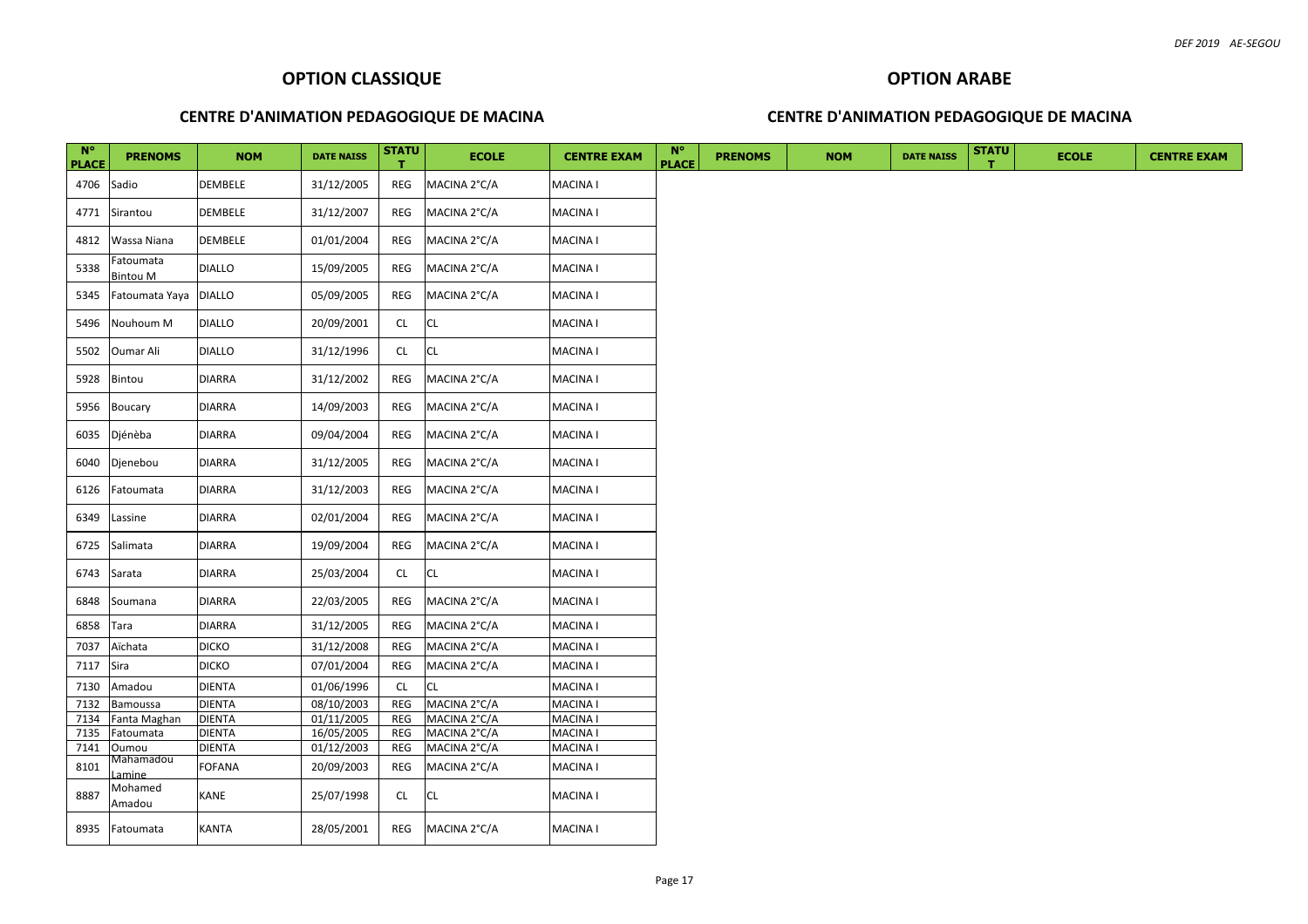# **OPTION ARABE**

## **CENTRE D'ANIMATION PEDAGOGIQUE DE MACINA**

| $N^{\circ}$<br><b>PLACE</b> | <b>PRENOMS</b>   | <b>NOM</b>       | <b>DATE NAISS</b> | <b>STATU</b><br>T. | <b>ECOLE</b> | <b>CENTRE EXAM</b> | $N^{\circ}$<br><b>PLACE</b> | <b>PRENOMS</b> | <b>NOM</b> | <b>DATE NAISS</b> | <b>STATU</b> | <b>ECOLE</b> | <b>CENTRE EXAM</b> |
|-----------------------------|------------------|------------------|-------------------|--------------------|--------------|--------------------|-----------------------------|----------------|------------|-------------------|--------------|--------------|--------------------|
| 9039                        | Farimata         | <b>KARONTA</b>   | 31/12/2001        | REG                | MACINA 2°C/A | MACINA I           |                             |                |            |                   |              |              |                    |
| 9268                        | Aïchata          | KEÏTA            | 31/12/2006        | REG                | MACINA 2°C/A | <b>MACINA1</b>     |                             |                |            |                   |              |              |                    |
| 9298                        | Awa              | KEÏTA            | 26/10/2005        | REG                | MACINA 2°C/A | MACINA I           |                             |                |            |                   |              |              |                    |
| 9340                        | Djiguiba         | <b>KEÏTA</b>     | 01/06/2003        | REG                | MACINA 2°C/A | MACINA I           |                             |                |            |                   |              |              |                    |
| 9414                        | Maïssata         | KEÏTA            | 31/12/2001        | REG                | MACINA 2°C/A | MACINA I           |                             |                |            |                   |              |              |                    |
| 9709                        | Ousmane          | <b>KOMINA</b>    | 31/12/2005        | REG                | MACINA 2°C/A | MACINA I           |                             |                |            |                   |              |              |                    |
| 9713                        | Korotimi         | KOMOTA           | 01/01/2002        | REG                | MACINA 2°C/A | <b>MACINA1</b>     |                             |                |            |                   |              |              |                    |
| 9714                        | Moussa           | KOMOTA           | 31/12/2003        | REG                | MACINA 2°C/A | MACINA I           |                             |                |            |                   |              |              |                    |
| 9960                        | Amadou           | KONDE            | 26/04/2003        | REG                | MACINA 2°C/A | MACINA I           |                             |                |            |                   |              |              |                    |
| 10112 Drissa                |                  | KONE             | 30/03/2002        | REG                | MACINA 2°C/A | MACINA I           |                             |                |            |                   |              |              |                    |
| 10122                       | Fatoumata        | <b>KONE</b>      | 05/04/2000        | <b>CL</b>          | <b>CL</b>    | MACINA I           |                             |                |            |                   |              |              |                    |
| 10159 Issa                  |                  | KONE             | 25/12/2003        | REG                | MACINA 2°C/A | <b>MACINA I</b>    |                             |                |            |                   |              |              |                    |
| 10184                       | Korotoumou       | <b>KONE</b>      | 10/10/2003        | REG                | MACINA 2°C/A | MACINA I           |                             |                |            |                   |              |              |                    |
|                             | 10331 Souleymane | <b>KONE</b>      | 10/10/2003        | REG                | MACINA 2°C/A | <b>MACINA1</b>     |                             |                |            |                   |              |              |                    |
| 10381 Salia                 |                  | <b>KONFOUROU</b> | 01/01/2002        | REG                | MACINA 2°C/A | <b>MACINA1</b>     |                             |                |            |                   |              |              |                    |
| 10386                       | Aïssata I        | <b>KONTA</b>     | 20/12/2003        | REG                | MACINA 2°C/A | MACINA I           |                             |                |            |                   |              |              |                    |
|                             | 10393 Assitan    | <b>KONTA</b>     | 21/10/2004        | REG                | MACINA 2°C/A | MACINA I           |                             |                |            |                   |              |              |                    |
| 10435 Nana                  |                  | <b>KONTA</b>     | 31/12/2005        | REG                | MACINA 2°C/A | MACINA I           |                             |                |            |                   |              |              |                    |
| 10600 Sitan                 |                  | <b>KOUREÏSSI</b> | 30/09/2005        | REG                | MACINA 2°C/A | MACINA I           |                             |                |            |                   |              |              |                    |
|                             | 11213 Moussa     | <b>MINTA</b>     | 31/12/1997        | CL                 | <b>CL</b>    | MACINA I           |                             |                |            |                   |              |              |                    |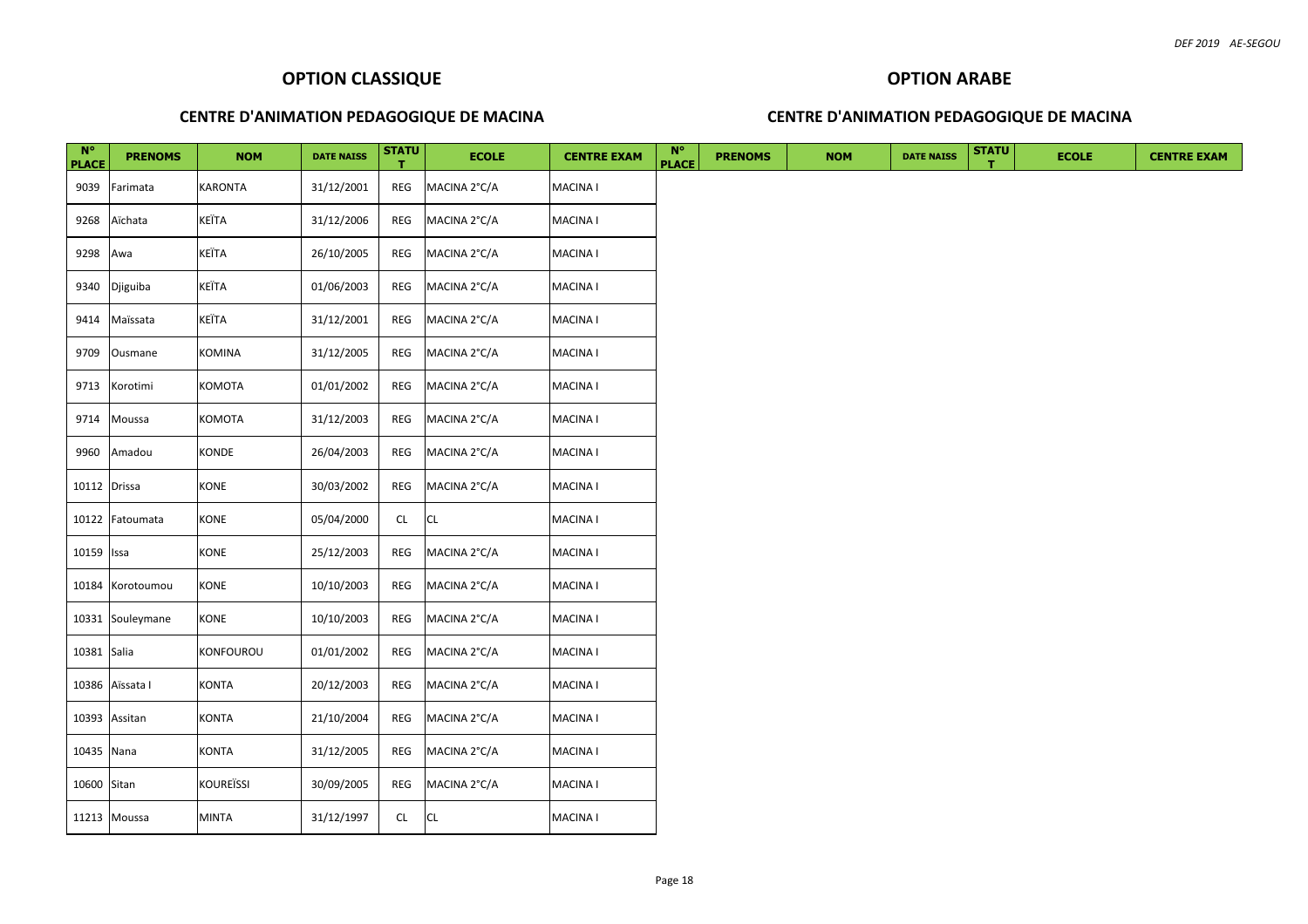# **OPTION ARABE**

## **CENTRE D'ANIMATION PEDAGOGIQUE DE MACINA**

| $N^{\circ}$  |                              |                  |                   |                    |              |                    |                             |                |            |                   |              |              |
|--------------|------------------------------|------------------|-------------------|--------------------|--------------|--------------------|-----------------------------|----------------|------------|-------------------|--------------|--------------|
| <b>PLACE</b> | <b>PRENOMS</b>               | <b>NOM</b>       | <b>DATE NAISS</b> | <b>STATU</b><br>т. | <b>ECOLE</b> | <b>CENTRE EXAM</b> | $N^{\circ}$<br><b>PLACE</b> | <b>PRENOMS</b> | <b>NOM</b> | <b>DATE NAISS</b> | <b>STATU</b> | <b>ECOLE</b> |
|              | 11391 Demba Moussa           | NIANGADO         | 25/10/2003        | <b>CL</b>          | <b>CL</b>    | <b>MACINA I</b>    |                             |                |            |                   |              |              |
|              | 11423 Abdoulaye              | NIARE            | 01/10/2004        | REG                | MACINA 2°C/A | <b>MACINA1</b>     |                             |                |            |                   |              |              |
|              | 11452 Aïchata                | NIENTA           | 12/06/2001        | CL                 | CL           | <b>MACINA1</b>     |                             |                |            |                   |              |              |
|              | 11473 Oumou                  | <b>NIOUMANTA</b> | 25/08/2004        | REG                | MACINA 2°C/A | <b>MACINA1</b>     |                             |                |            |                   |              |              |
| 11476 Penda  |                              | <b>NIOUMENTA</b> | 31/12/2002        | CL.                | CL           | <b>MACINA1</b>     |                             |                |            |                   |              |              |
|              | 11835 Aminata                | SACKO            | 27/04/2006        | REG                | MACINA 2°C/A | <b>MACINA I</b>    |                             |                |            |                   |              |              |
|              | 12023 Alimata                | SAMAKE           | 31/12/2002        | REG                | MACINA 2°C/A | <b>MACINA I</b>    |                             |                |            |                   |              |              |
|              | 12042 Arouna                 | SAMAKE           | 02/12/2003        | REG                | MACINA 2°C/A | <b>MACINA1</b>     |                             |                |            |                   |              |              |
|              | 12048 Assitan                | SAMAKE           | 24/08/2005        | REG                | MACINA 2°C/A | <b>MACINA I</b>    |                             |                |            |                   |              |              |
|              | 12061 Bakary                 | SAMAKE           | 31/12/2006        | REG                | MACINA 2°C/A | <b>MACINA1</b>     |                             |                |            |                   |              |              |
|              | 12064 Barima                 | SAMAKE           | 02/12/2003        | REG                | MACINA 2°C/A | <b>MACINA I</b>    |                             |                |            |                   |              |              |
|              | 12092 Dramane                | SAMAKE           | 01/01/2003        | REG                | MACINA 2°C/A | <b>MACINA I</b>    |                             |                |            |                   |              |              |
|              | 12191 Ousmane                | SAMAKE           | 31/12/2004        | REG                | MACINA 2°C/A | <b>MACINA I</b>    |                             |                |            |                   |              |              |
| 12229 Sitan  |                              | SAMAKE           | 31/12/2005        | REG                | MACINA 2°C/A | <b>MACINA1</b>     |                             |                |            |                   |              |              |
|              | 12249 Tiéssa Brema           | SAMAKE           | 28/03/2005        | REG                | MACINA 2°C/A | <b>MACINA1</b>     |                             |                |            |                   |              |              |
|              | 12250 Tiguiranké             | SAMAKE           | 17/02/2007        | REG                | MACINA 2°C/A | <b>MACINA I</b>    |                             |                |            |                   |              |              |
| 12283 Sékou  |                              | SAMPANA          | 14/09/2004        | REG                | MACINA 2°C/A | <b>MACINA1</b>     |                             |                |            |                   |              |              |
|              | 12711 Mamoutou               | SAVADOGO         | 12/08/2005        | REG                | MACINA 2°C/A | <b>MACINA I</b>    |                             |                |            |                   |              |              |
|              | 12719 Salimata               | <b>SAVADOGO</b>  | 31/12/2005        | REG                | MACINA 2°C/A | <b>MACINA1</b>     |                             |                |            |                   |              |              |
|              | Fatoumata<br>$12849$ Moulaye | <b>SIDIBE</b>    | 30/09/2006        | REG                | MACINA 2°C/A | <b>MACINA I</b>    |                             |                |            |                   |              |              |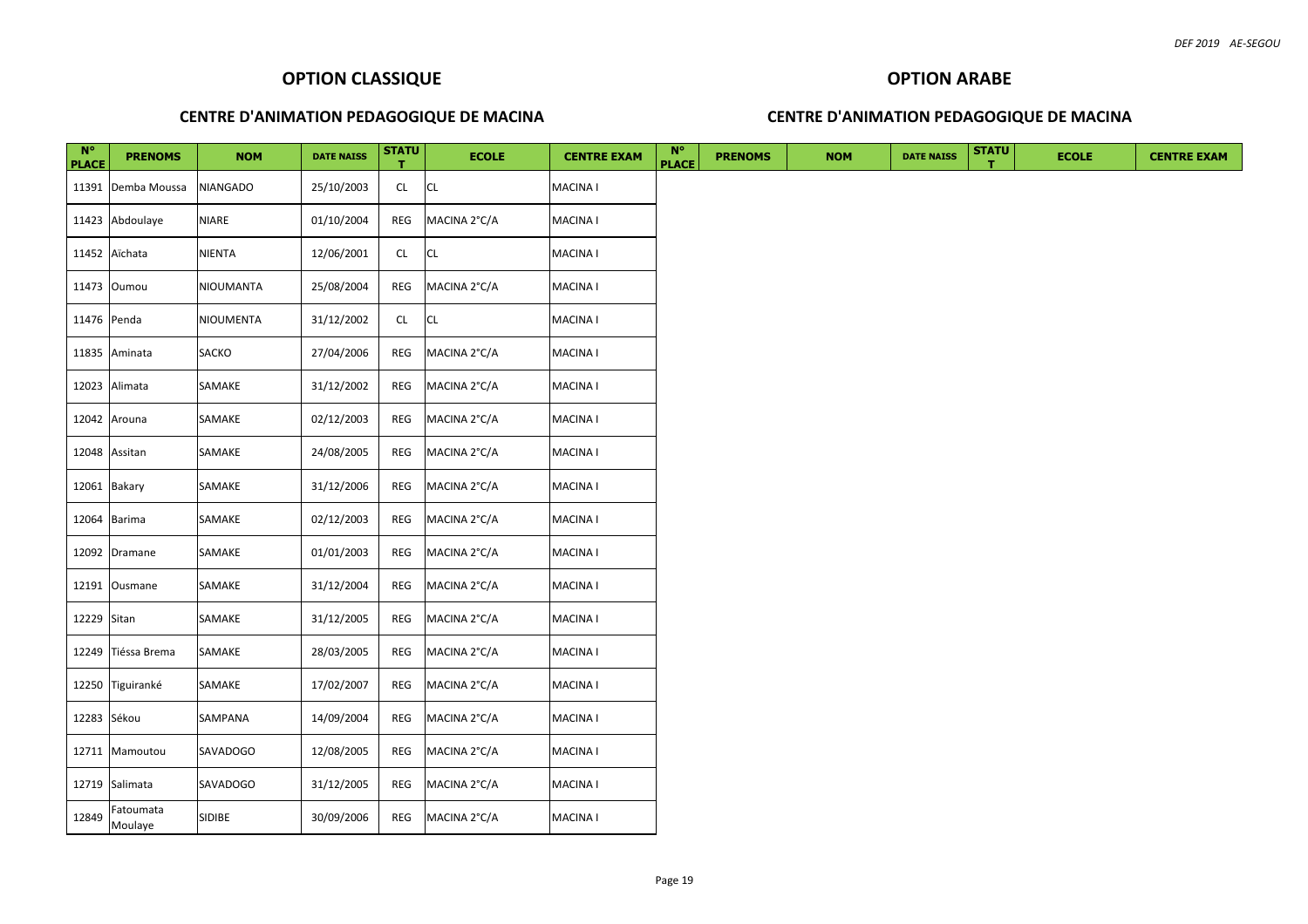# **OPTION ARABE**

## **CENTRE D'ANIMATION PEDAGOGIQUE DE MACINA**

| $N^{\circ}$<br><b>PLACE</b> | <b>PRENOMS</b>    | <b>NOM</b> | <b>DATE NAISS</b> | <b>STATU</b><br>т. | <b>ECOLE</b> | <b>CENTRE EXAM</b> | $N^{\circ}$<br><b>PLACE</b> | <b>PRENOMS</b> | <b>NOM</b> | <b>DATE NAISS</b> | <b>STATU</b> | <b>ECOLE</b> | <b>CENTRE EXAM</b> |
|-----------------------------|-------------------|------------|-------------------|--------------------|--------------|--------------------|-----------------------------|----------------|------------|-------------------|--------------|--------------|--------------------|
| 12967 Bréma                 |                   | SIENTA     | 15/04/2004        | REG                | MACINA 2°C/A | <b>MACINA I</b>    |                             |                |            |                   |              |              |                    |
|                             | 13016 Sounkalo    | SINAYOKO   | 02/12/2001        | REG                | MACINA 2°C/A | <b>MACINA1</b>     |                             |                |            |                   |              |              |                    |
|                             | 13017 Tenimba     | SINAYOKO   | 20/04/1995        | CL                 | CL           | <b>MACINA I</b>    |                             |                |            |                   |              |              |                    |
|                             | 13018 Fatoumata   | SINDEBOU   | 26/04/2005        | REG                | MACINA 2°C/A | <b>MACINA I</b>    |                             |                |            |                   |              |              |                    |
|                             | 13179 Amidou      | SOGOBA     | 27/03/2005        | REG                | MACINA 2°C/A | <b>MACINA1</b>     |                             |                |            |                   |              |              |                    |
|                             | 13474 Mariam      | SOW        | 16/08/2004        | REG                | MACINA 2°C/A | <b>MACINA I</b>    |                             |                |            |                   |              |              |                    |
|                             | 13595 Oumar       | SYLLA      | 31/12/2004        | REG                | MACINA 2°C/A | <b>MACINA1</b>     |                             |                |            |                   |              |              |                    |
|                             | 13649 Abdouramane | TAMBOURA   | 31/12/2006        | REG                | MACINA 2°C/A | <b>MACINA I</b>    |                             |                |            |                   |              |              |                    |
|                             | 13670 Mahamadou   | TAMBOURA   | 31/12/2006        | REG                | MACINA 2°C/A | <b>MACINA I</b>    |                             |                |            |                   |              |              |                    |
| 13774 Bakary                |                   | TANGARA    | 22/08/2004        | REG                | MACINA 2°C/A | <b>MACINA I</b>    |                             |                |            |                   |              |              |                    |
| 13791 Bintou                |                   | TANGARA    | 31/12/1997        | <b>CL</b>          | CL           | <b>MACINA I</b>    |                             |                |            |                   |              |              |                    |
|                             | 13804 Boukadary   | TANGARA    | 06/03/2005        | REG                | MACINA 2°C/A | <b>MACINA1</b>     |                             |                |            |                   |              |              |                    |
|                             | 13865 Fatoumata   | TANGARA    | 20/10/2003        | REG                | MACINA 2°C/A | <b>MACINA1</b>     |                             |                |            |                   |              |              |                    |
|                             | 13913 Kadiatou    | TANGARA    | 10/09/2004        | REG                | MACINA 2°C/A | <b>MACINA1</b>     |                             |                |            |                   |              |              |                    |
|                             | 14011 Oumar       | TANGARA    | 31/12/2004        | REG                | MACINA 2°C/A | <b>MACINA I</b>    |                             |                |            |                   |              |              |                    |
|                             | 14018 Oumou       | TANGARA    | 22/01/2004        | REG                | MACINA 2°C/A | <b>MACINA1</b>     |                             |                |            |                   |              |              |                    |
|                             | 14116 Kadia Founè | TEMBELY    | 31/12/2004        | REG                | MACINA 2°C/A | <b>MACINA I</b>    |                             |                |            |                   |              |              |                    |
|                             | 14149 Seydou      | TERETA     | 31/12/2001        | REG                | MACINA 2°C/A | <b>MACINA1</b>     |                             |                |            |                   |              |              |                    |
|                             | 14205 Cheick Boba | THIENTA    | 27/04/2004        | REG                | MACINA 2°C/A | <b>MACINA1</b>     |                             |                |            |                   |              |              |                    |
| 14215 Mama                  |                   | THIENTA    | 31/12/2005        | REG                | MACINA 2°C/A | <b>MACINA I</b>    |                             |                |            |                   |              |              |                    |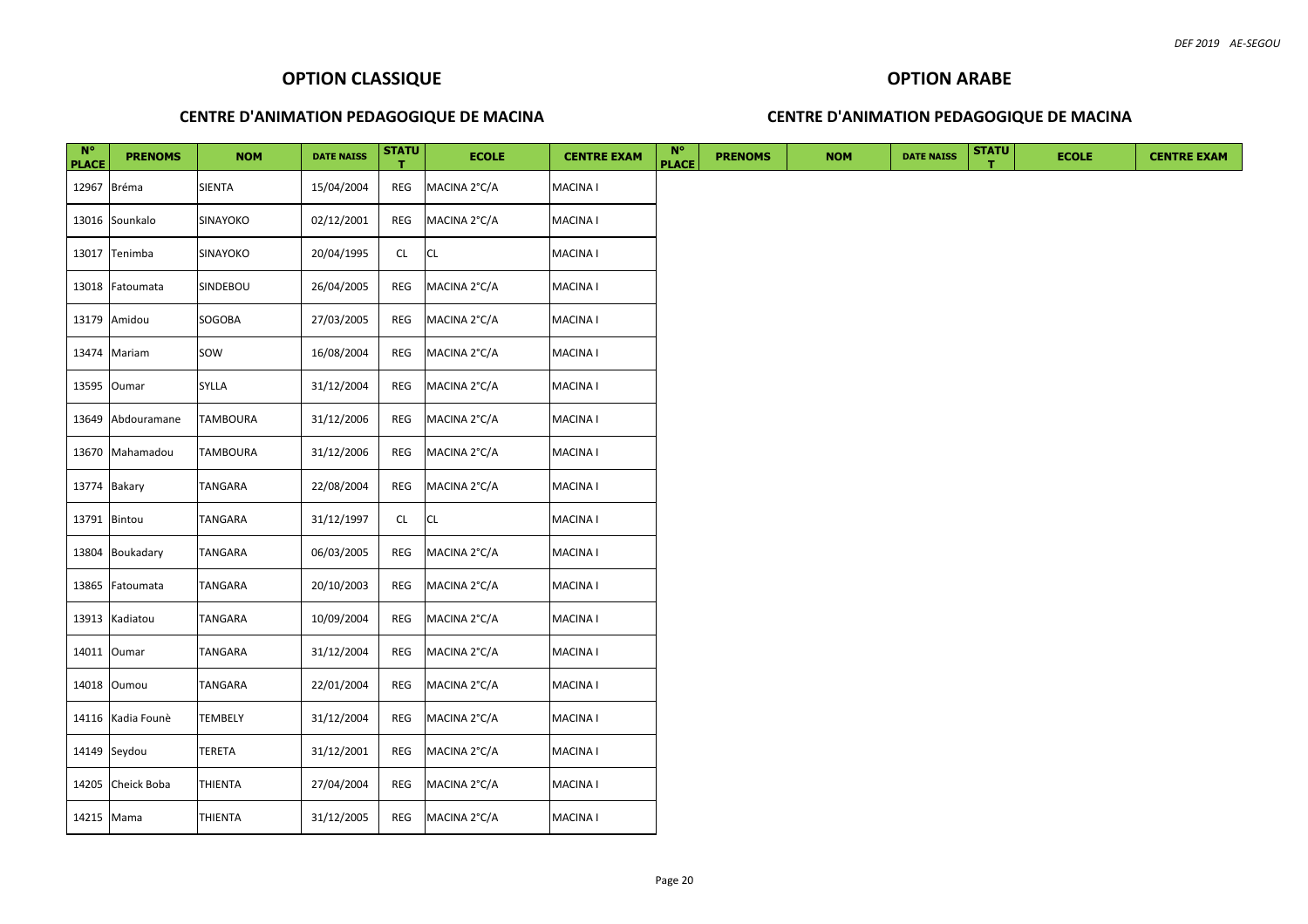## **OPTION ARABE**

## **CENTRE D'ANIMATION PEDAGOGIQUE DE MACINA**

| $N^{\circ}$<br><b>PLACE</b> | <b>PRENOMS</b>          | <b>NOM</b>    | <b>DATE NAISS</b> | <b>STATU</b><br>т. | <b>ECOLE</b> | <b>CENTRE EXAM</b> | $N^{\circ}$<br><b>PLACE</b> | <b>PRENOMS</b> | <b>NOM</b> | <b>DATE NAISS</b> | <b>STATU</b> | <b>ECOLE</b> | <b>CENTRE EXAM</b> |
|-----------------------------|-------------------------|---------------|-------------------|--------------------|--------------|--------------------|-----------------------------|----------------|------------|-------------------|--------------|--------------|--------------------|
|                             | 14275 Housseini         | THIOCARY      | 10/01/2005        | REG                | MACINA 2°C/A | <b>MACINA I</b>    |                             |                |            |                   |              |              |                    |
|                             | 14327 Ousmane           | TOE           | 26/01/2003        | REG                | MACINA 2°C/A | <b>MACINA1</b>     |                             |                |            |                   |              |              |                    |
|                             | 14338 Aminata           | <b>TOGO</b>   | 20/09/2004        | REG                | MACINA 2°C/A | <b>MACINA I</b>    |                             |                |            |                   |              |              |                    |
|                             | 14568 Amadoun           | TOURE         | 31/12/2005        | REG                | MACINA 2°C/A | <b>MACINA1</b>     |                             |                |            |                   |              |              |                    |
|                             | 14760 Sarata Boubacar   | <b>TOURE</b>  | 11/09/2005        | REG                | MACINA 2°C/A | <b>MACINA1</b>     |                             |                |            |                   |              |              |                    |
| 14786 Abass                 |                         | TRAORE        | 31/12/2004        | REG                | MACINA 2°C/A | <b>MACINA I</b>    |                             |                |            |                   |              |              |                    |
|                             | 14856 Adama             | TRAORE        | 12/04/2004        | REG                | MACINA 2°C/A | <b>MACINA I</b>    |                             |                |            |                   |              |              |                    |
|                             | 14941 Alimatou          | <b>TRAORE</b> | 24/12/2003        | REG                | MACINA 2°C/A | <b>MACINA1</b>     |                             |                |            |                   |              |              |                    |
|                             | 15239 Boukary           | TRAORE        | 31/01/2004        | REG                | MACINA 2°C/A | <b>MACINA I</b>    |                             |                |            |                   |              |              |                    |
|                             | 15366 Djénèbou          | TRAORE        | 23/05/2002        | REG                | MACINA 2°C/A | <b>MACINA1</b>     |                             |                |            |                   |              |              |                    |
|                             | 15438 Fatoumata         | TRAORE        | 21/10/2001        | CL                 | CL           | <b>MACINA I</b>    |                             |                |            |                   |              |              |                    |
| 15535                       | Fatoumata<br>Sanoussi   | <b>TRAORE</b> | 21/08/2003        | REG                | MACINA 2°C/A | <b>MACINA I</b>    |                             |                |            |                   |              |              |                    |
| 15536                       | Fatoumata<br>Sékou      | TRAORE        | 31/12/2003        | REG                | MACINA 2°C/A | <b>MACINA I</b>    |                             |                |            |                   |              |              |                    |
| 15537                       | Fatoumata<br>Souleymane | TRAORE        | 31/12/2004        | REG                | MACINA 2°C/A | <b>MACINA1</b>     |                             |                |            |                   |              |              |                    |
| 15651 Issa                  |                         | TRAORE        | 05/03/2006        | REG                | MACINA 2°C/A | <b>MACINA1</b>     |                             |                |            |                   |              |              |                    |
|                             | 15706 Kadidiatou        | TRAORE        | 01/01/2004        | REG                | MACINA 2°C/A | <b>MACINA I</b>    |                             |                |            |                   |              |              |                    |
|                             | 15865 Maïmouna          | <b>TRAORE</b> | 01/01/2005        | REG                | MACINA 2°C/A | <b>MACINA1</b>     |                             |                |            |                   |              |              |                    |
|                             | 15939 Mariam            | TRAORE        | 15/05/2002        | REG                | MACINA 2°C/A | <b>MACINA I</b>    |                             |                |            |                   |              |              |                    |
|                             | 15974 Mariama           | TRAORE        | 28/06/2005        | REG                | MACINA 2°C/A | <b>MACINA1</b>     |                             |                |            |                   |              |              |                    |
| 16106 Néné                  |                         | TRAORE        | 21/10/2005        | REG                | MACINA 2°C/A | <b>MACINA I</b>    |                             |                |            |                   |              |              |                    |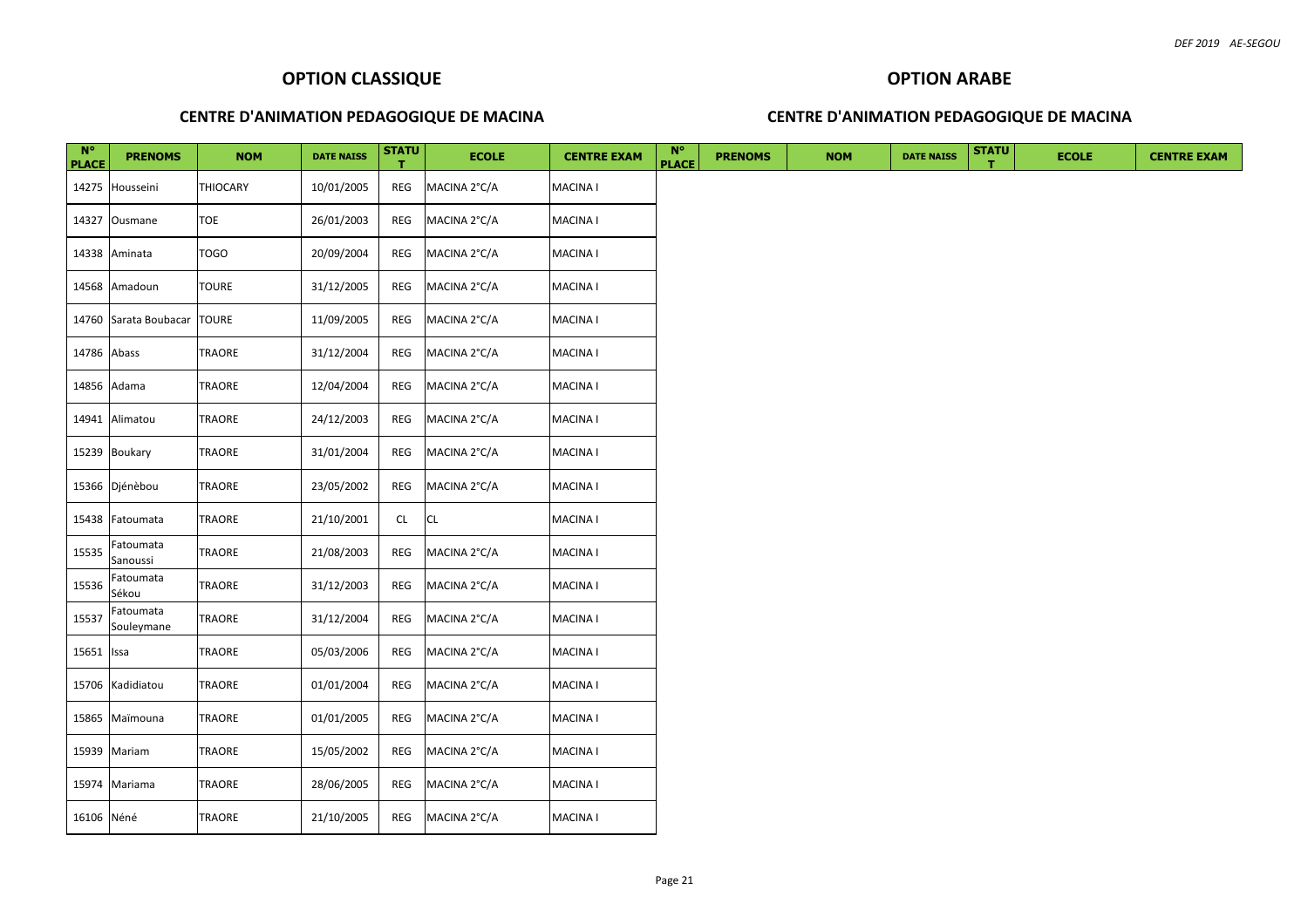## **OPTION ARABE**

## **CENTRE D'ANIMATION PEDAGOGIQUE DE MACINA**

| $N^{\circ}$<br><b>PLACE</b> | <b>PRENOMS</b>  | <b>NOM</b>       | <b>DATE NAISS</b> | <b>STATU</b><br>т. | <b>ECOLE</b> | <b>CENTRE EXAM</b> | $N^{\circ}$<br><b>PLACE</b> | <b>PRENOMS</b> | <b>NOM</b> | <b>DATE NAISS</b> | <b>STATU</b> | <b>ECOLE</b> | <b>CENTRE EXAM</b> |
|-----------------------------|-----------------|------------------|-------------------|--------------------|--------------|--------------------|-----------------------------|----------------|------------|-------------------|--------------|--------------|--------------------|
|                             | 16199 Ramata    | TRAORE           | 31/12/2004        | REG                | MACINA 2°C/A | <b>MACINA I</b>    |                             |                |            |                   |              |              |                    |
|                             | 16523 Zakariaou | TRAORE           | 02/01/2002        | REG                | MACINA 2°C/A | <b>MACINA1</b>     |                             |                |            |                   |              |              |                    |
| 877                         | Bintou          | <b>BOUARE</b>    | 07/03/2004        | REG                | MACINA 2°C/B | <b>MACINA II</b>   |                             |                |            |                   |              |              |                    |
| 996                         | Mamadou         | <b>BOUARE</b>    | 17/10/2004        | REG                | MACINA 2°C/B | <b>MACINA II</b>   |                             |                |            |                   |              |              |                    |
| 1107                        | Soungalo        | <b>BOUARE</b>    | 11/11/2002        | REG                | MACINA 2°C/B | <b>MACINA II</b>   |                             |                |            |                   |              |              |                    |
| 1681                        | Adama M         | COULIBALY        | 31/12/2001        | REG                | MACINA 2°C/B | <b>MACINA II</b>   |                             |                |            |                   |              |              |                    |
| 2481                        | Hawa Y          | COULIBALY        | 31/12/2003        | REG                | MACINA 2°C/B | <b>MACINA II</b>   |                             |                |            |                   |              |              |                    |
| 2673                        | Korotoumou      | COULIBALY        | 21/10/2004        | REG                | MACINA 2°C/B | <b>MACINA II</b>   |                             |                |            |                   |              |              |                    |
| 3118                        | Niamatiè        | COULIBALY        | 30/01/2002        | REG                | MACINA 2°C/B | <b>MACINA II</b>   |                             |                |            |                   |              |              |                    |
| 3204                        | Oumou M         | COULIBALY        | 01/01/2004        | REG                | MACINA 2°C/B | <b>MACINA II</b>   |                             |                |            |                   |              |              |                    |
| 3206                        | Oumou S I       | COULIBALY        | 24/07/2005        | REG                | MACINA 2°C/B | <b>MACINA II</b>   |                             |                |            |                   |              |              |                    |
| 3222                        | Ousmane         | <b>COULIBALY</b> | 18/04/2004        | REG                | MACINA 2°C/B | <b>MACINA II</b>   |                             |                |            |                   |              |              |                    |
| 3530                        | Tassiré         | COULIBALY        | 21/02/2004        | REG                | MACINA 2°C/B | <b>MACINA II</b>   |                             |                |            |                   |              |              |                    |
| 3569                        | Yacouba         | COULIBALY        | 07/06/2004        | REG                | MACINA 2°C/B | <b>MACINA II</b>   |                             |                |            |                   |              |              |                    |
| 4018                        | Abdoulaye       | DEM              | 31/12/2007        | REG                | MACINA 2°C/B | <b>MACINA II</b>   |                             |                |            |                   |              |              |                    |
| 4092                        | Alou            | DEMBELE          | 08/04/2005        | REG                | MACINA 2°C/B | <b>MACINA II</b>   |                             |                |            |                   |              |              |                    |
| 4235                        | Boubacar        | DEMBELE          | 03/12/2004        | REG                | MACINA 2°C/B | <b>MACINA II</b>   |                             |                |            |                   |              |              |                    |
| 4409                        | Idrissa         | <b>DEMBELE</b>   | 05/10/2004        | REG                | MACINA 2°C/B | <b>MACINA II</b>   |                             |                |            |                   |              |              |                    |
|                             | 4426 Josephine  | <b>DEMBELE</b>   | 19/04/2002        | REG                | MACINA 2°C/B | <b>MACINA II</b>   |                             |                |            |                   |              |              |                    |
|                             | 4433 Kadia Awa  | DEMBELE          | 01/03/2003        | REG                | MACINA 2°C/B | <b>MACINA II</b>   |                             |                |            |                   |              |              |                    |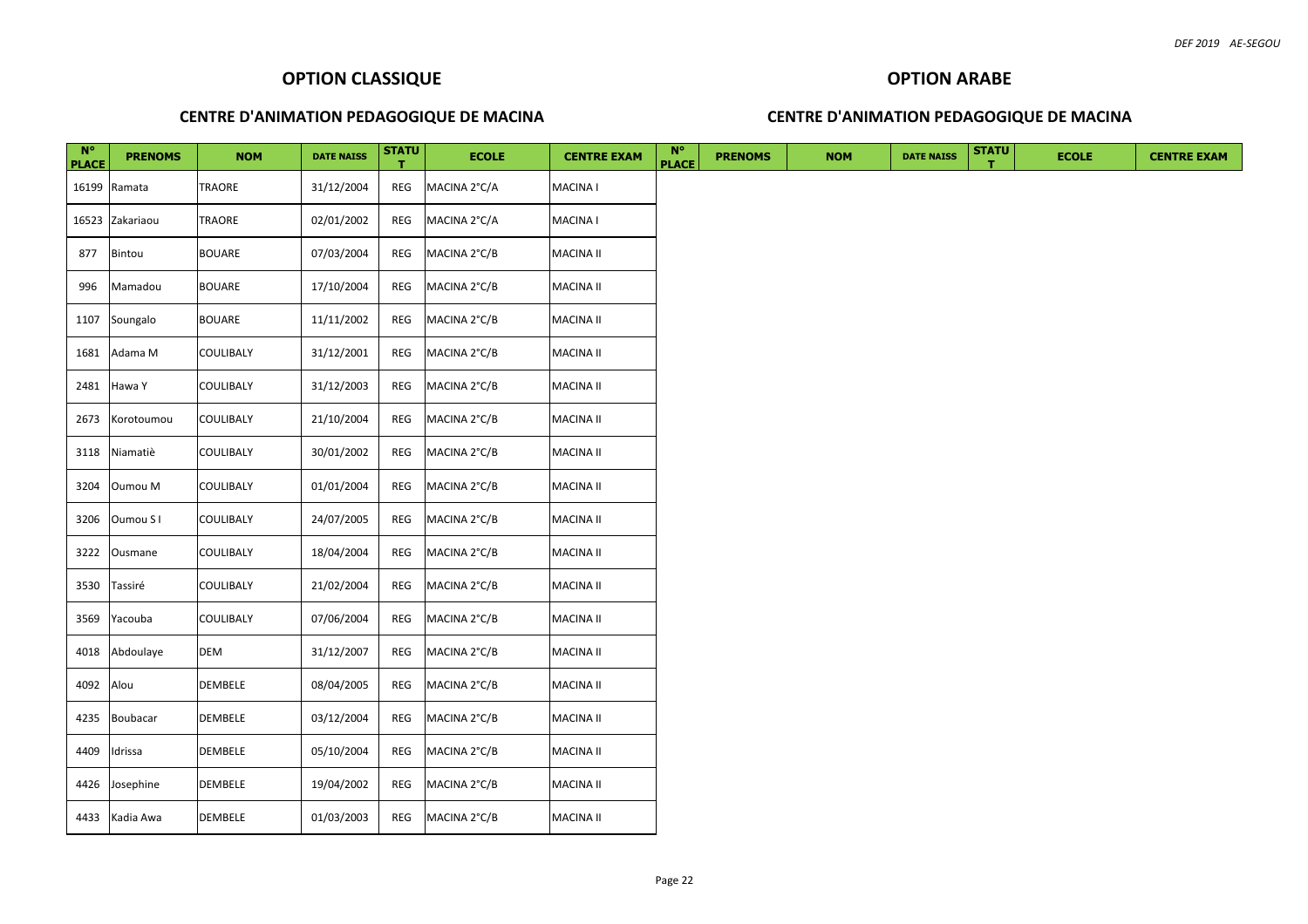## **OPTION ARABE**

## **CENTRE D'ANIMATION PEDAGOGIQUE DE MACINA**

| $N^{\circ}$<br><b>PLACE</b> | <b>PRENOMS</b>          | <b>NOM</b>     | <b>DATE NAISS</b> | <b>STATU</b><br>т. | <b>ECOLE</b> | <b>CENTRE EXAM</b> | $N^{\circ}$<br><b>PLACE</b> | <b>PRENOMS</b> | <b>NOM</b> | <b>DATE NAISS</b> | <b>STATU</b> | <b>ECOLE</b> | <b>CENTRE EXAM</b> |
|-----------------------------|-------------------------|----------------|-------------------|--------------------|--------------|--------------------|-----------------------------|----------------|------------|-------------------|--------------|--------------|--------------------|
| 4701 Rokia                  |                         | DEMBELE        | 07/02/2005        | REG                | MACINA 2°C/B | <b>MACINA II</b>   |                             |                |            |                   |              |              |                    |
| 4926                        | Fatoumata Fama DIABINTA |                | 24/10/2004        | REG                | MACINA 2°C/B | <b>MACINA II</b>   |                             |                |            |                   |              |              |                    |
| 5137                        | Aïcha                   | <b>DIALLO</b>  | 05/02/2006        | REG                | MACINA 2°C/B | <b>MACINA II</b>   |                             |                |            |                   |              |              |                    |
| 5929                        | Bintou                  | <b>DIARRA</b>  | 31/12/2003        | REG                | MACINA 2°C/B | <b>MACINA II</b>   |                             |                |            |                   |              |              |                    |
| 6059                        | Dramane                 | <b>DIARRA</b>  | 18/08/2005        | REG                | MACINA 2°C/B | <b>MACINA II</b>   |                             |                |            |                   |              |              |                    |
| 6161                        | <b>Fatoumata Sory</b>   | <b>DIARRA</b>  | 31/12/2005        | REG                | MACINA 2°C/B | <b>MACINA II</b>   |                             |                |            |                   |              |              |                    |
| 6480                        | Mariam                  | <b>DIARRA</b>  | 01/08/2002        | REG                | MACINA 2°C/B | <b>MACINA II</b>   |                             |                |            |                   |              |              |                    |
| 6811                        | Sitan                   | DIARRA         | 31/12/2002        | REG                | MACINA 2°C/B | <b>MACINA II</b>   |                             |                |            |                   |              |              |                    |
| 6902 Yaya                   |                         | <b>DIARRA</b>  | 31/12/2005        | REG                | MACINA 2°C/B | <b>MACINA II</b>   |                             |                |            |                   |              |              |                    |
| 7052                        | Azahara                 | DICKO          | 13/04/2002        | REG                | MACINA 2°C/B | <b>MACINA II</b>   |                             |                |            |                   |              |              |                    |
| 7066                        | Fatoumata A             | <b>DICKO</b>   | 31/12/2005        | REG                | MACINA 2°C/B | <b>MACINA II</b>   |                             |                |            |                   |              |              |                    |
| 7069                        | Habi                    | <b>DICKO</b>   | 31/12/2004        | REG                | MACINA 2°C/B | <b>MACINA II</b>   |                             |                |            |                   |              |              |                    |
| 7099                        | Moussa Balla            | <b>DICKO</b>   | 15/07/2006        | REG                | MACINA 2°C/B | <b>MACINA II</b>   |                             |                |            |                   |              |              |                    |
|                             | 7133 Djénèba B          | <b>DIENTA</b>  | 10/04/2003        | REG                | MACINA 2°C/B | <b>MACINA II</b>   |                             |                |            |                   |              |              |                    |
| 7136                        | Fatoumata M             | DIENTA         | 28/09/2005        | REG                | MACINA 2°C/B | <b>MACINA II</b>   |                             |                |            |                   |              |              |                    |
| 7138                        | Kassim                  | DIENTA         | 31/12/2005        | REG                | MACINA 2°C/B | <b>MACINA II</b>   |                             |                |            |                   |              |              |                    |
| 7142 Sétou                  |                         | <b>DIENTA</b>  | 18/08/2005        | REG                | MACINA 2°C/B | <b>MACINA II</b>   |                             |                |            |                   |              |              |                    |
| 7181                        | Lallé                   | <b>DJENEPO</b> | 31/12/2007        | REG                | MACINA 2°C/B | <b>MACINA II</b>   |                             |                |            |                   |              |              |                    |
| 7298                        | Fata                    | <b>DJIRE</b>   | 01/01/2002        | REG                | MACINA 2°C/B | <b>MACINA II</b>   |                             |                |            |                   |              |              |                    |
|                             | 7664 Oumou              | <b>DOUMBIA</b> | 02/10/2005        | REG                | MACINA 2°C/B | <b>MACINA II</b>   |                             |                |            |                   |              |              |                    |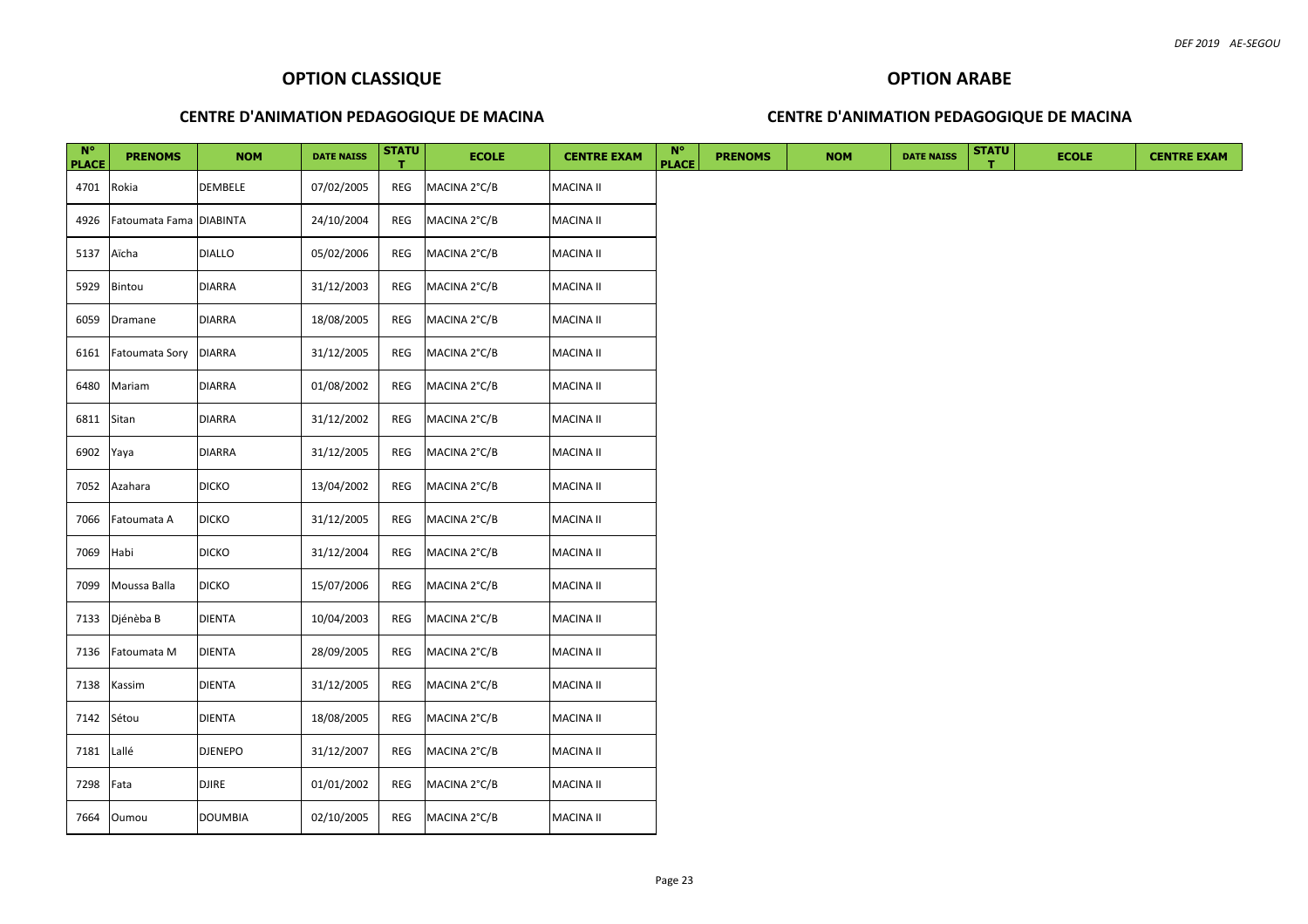## **OPTION ARABE**

## **CENTRE D'ANIMATION PEDAGOGIQUE DE MACINA**

| $N^{\circ}$<br><b>PLACE</b> | <b>PRENOMS</b>       | <b>NOM</b>       | <b>DATE NAISS</b> | <b>STATU</b><br>т | <b>ECOLE</b> | <b>CENTRE EXAM</b> | $N^{\circ}$<br><b>PLACE</b> | <b>PRENOMS</b> | <b>NOM</b> | <b>DATE NAISS</b> | <b>STATU</b> | <b>ECOLE</b> | <b>CENTRE EXAM</b> |
|-----------------------------|----------------------|------------------|-------------------|-------------------|--------------|--------------------|-----------------------------|----------------|------------|-------------------|--------------|--------------|--------------------|
| 8088                        | Kadiatou             | <b>FOFANA</b>    | 01/01/2002        | REG               | MACINA 2°C/B | MACINA II          |                             |                |            |                   |              |              |                    |
| 8117                        | Mamoutou             | <b>FOFANA</b>    | 24/01/2004        | REG               | MACINA 2°C/B | <b>MACINA II</b>   |                             |                |            |                   |              |              |                    |
| 8490                        | Sékou                | <b>GUINDO</b>    | 20/11/2004        | REG               | MACINA 2°C/B | MACINA II          |                             |                |            |                   |              |              |                    |
| 8700                        | Assitan              | <b>KALAPO</b>    | 16/04/2000        | REG               | MACINA 2°C/B | MACINA II          |                             |                |            |                   |              |              |                    |
| 8703                        | Kadiatou<br>Youssouf | <b>KALAPO</b>    | 02/01/2005        | REG               | MACINA 2°C/B | MACINA II          |                             |                |            |                   |              |              |                    |
| 8832                        | Bâminata             | <b>KANAKOMO</b>  | 03/03/2003        | REG               | MACINA 2°C/B | MACINA II          |                             |                |            |                   |              |              |                    |
| 9002                        | Aminata              | <b>KARABENTA</b> | 29/10/2006        | REG               | MACINA 2°C/B | <b>MACINA II</b>   |                             |                |            |                   |              |              |                    |
| 9030                        | Mahamadou            | KARAWATA         | 31/12/2002        | REG               | MACINA 2°C/B | MACINA II          |                             |                |            |                   |              |              |                    |
| 9061                        | Mahamane             | KASSAMBARA       | 05/01/2002        | REG               | MACINA 2°C/B | MACINA II          |                             |                |            |                   |              |              |                    |
| 9179                        | Chaka                | <b>KEINTA</b>    | 07/05/2001        | REG               | MACINA 2°C/B | MACINA II          |                             |                |            |                   |              |              |                    |
| 9289                        | Assane               | KEÏTA            | 11/09/2001        | REG               | MACINA 2°C/B | MACINA II          |                             |                |            |                   |              |              |                    |
| 9301                        | Bakari               | KEÏTA            | 06/10/2004        | REG               | MACINA 2°C/B | <b>MACINA II</b>   |                             |                |            |                   |              |              |                    |
| 9305                        | Barima               | KEÏTA            | 17/10/2004        | REG               | MACINA 2°C/B | MACINA II          |                             |                |            |                   |              |              |                    |
| 9311                        | Bintou Founè         | KEÏTA            | 22/01/2003        | REG               | MACINA 2°C/B | MACINA II          |                             |                |            |                   |              |              |                    |
| 9357                        | Fatoumata M          | KEÏTA            | 31/12/2004        | REG               | MACINA 2°C/B | MACINA II          |                             |                |            |                   |              |              |                    |
| 9399                        | Lassine              | KEÏTA            | 31/12/2002        | REG               | MACINA 2°C/B | MACINA II          |                             |                |            |                   |              |              |                    |
| 9464                        | Ramata               | KEÏTA            | 17/03/2004        | REG               | MACINA 2°C/B | <b>MACINA II</b>   |                             |                |            |                   |              |              |                    |
| 9479                        | Sékou                | KEÏTA            | 12/05/2001        | REG               | MACINA 2°C/B | MACINA II          |                             |                |            |                   |              |              |                    |
| 9566                        | Aminata              | <b>KINTA</b>     | 07/02/2003        | REG               | MACINA 2°C/B | MACINA II          |                             |                |            |                   |              |              |                    |
|                             | 9567 Dramane         | <b>KINTA</b>     | 01/01/2003        | REG               | MACINA 2°C/B | <b>MACINA II</b>   |                             |                |            |                   |              |              |                    |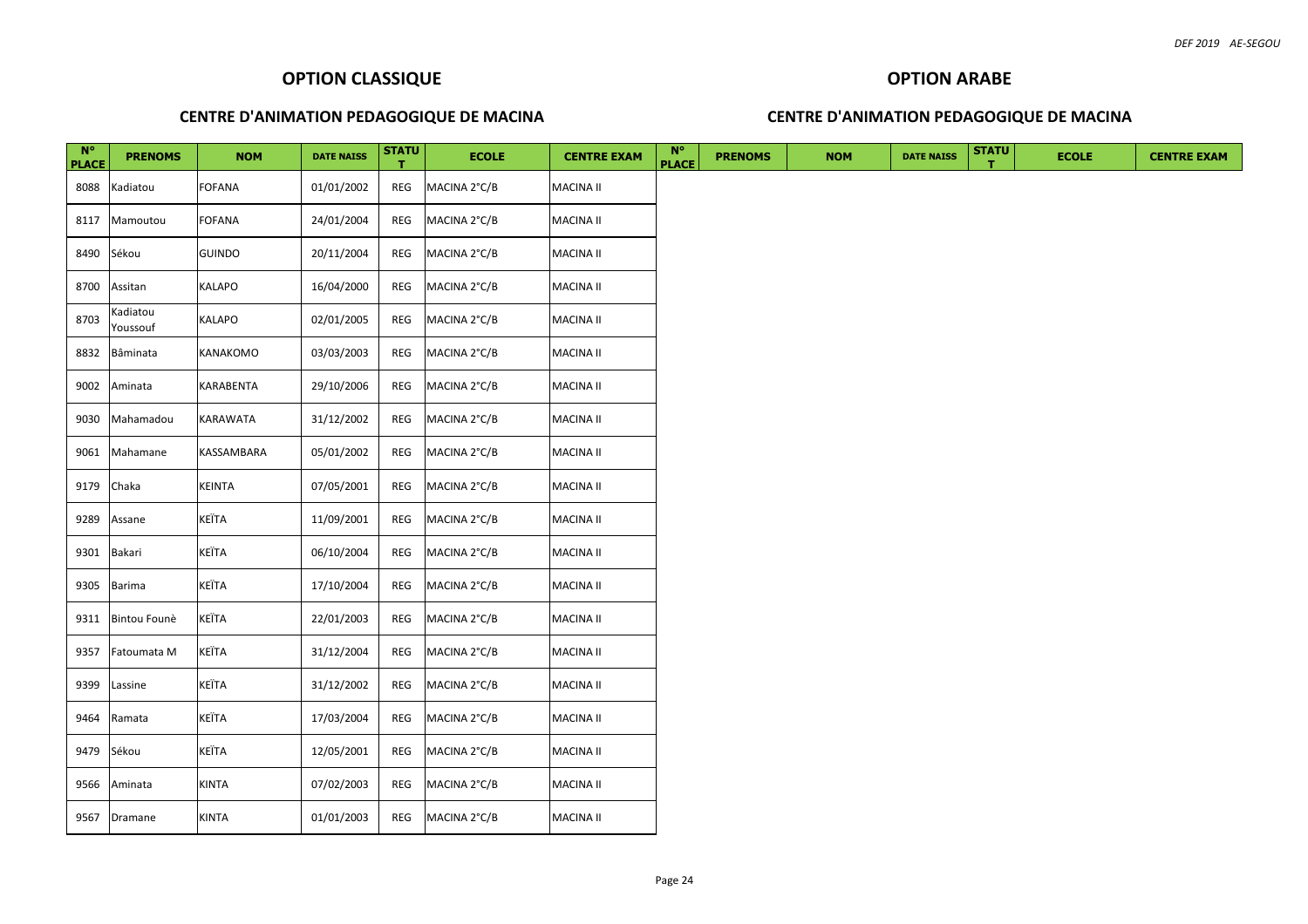## **OPTION ARABE**

## **CENTRE D'ANIMATION PEDAGOGIQUE DE MACINA**

| $N^{\circ}$<br><b>PLACE</b> | <b>PRENOMS</b>        | <b>NOM</b>       | <b>DATE NAISS</b> | <b>STATU</b><br>т. | <b>ECOLE</b> | <b>CENTRE EXAM</b> | $N^{\circ}$<br><b>PLACE</b> | <b>PRENOMS</b> | <b>NOM</b> | <b>DATE NAISS</b> | <b>STATU</b> | <b>ECOLE</b> | <b>CENTRE EXAM</b> |
|-----------------------------|-----------------------|------------------|-------------------|--------------------|--------------|--------------------|-----------------------------|----------------|------------|-------------------|--------------|--------------|--------------------|
| 9568                        | Fama                  | KINTA            | 21/07/2001        | REG                | MACINA 2°C/B | <b>MACINA II</b>   |                             |                |            |                   |              |              |                    |
| 9572                        | Mamou                 | <b>KINTA</b>     | 17/12/2005        | REG                | MACINA 2°C/B | <b>MACINA II</b>   |                             |                |            |                   |              |              |                    |
| 9708                        | Mamadou               | KOMINA           | 31/12/2004        | REG                | MACINA 2°C/B | <b>MACINA II</b>   |                             |                |            |                   |              |              |                    |
|                             | 10127 Fatoumata       | KONE             | 11/02/2004        | REG                | MACINA 2°C/B | <b>MACINA II</b>   |                             |                |            |                   |              |              |                    |
|                             | 10342 Tahirou Dit Aba | KONE             | 13/05/2005        | REG                | MACINA 2°C/B | <b>MACINA II</b>   |                             |                |            |                   |              |              |                    |
|                             | 10369 Fatoumata       | KONFOUROU        | 31/12/2005        | REG                | MACINA 2°C/B | <b>MACINA II</b>   |                             |                |            |                   |              |              |                    |
|                             | 10377 Minata          | KONFOUROU        | 31/12/2006        | REG                | MACINA 2°C/B | <b>MACINA II</b>   |                             |                |            |                   |              |              |                    |
|                             | 10378 Modibo          | KONFOUROU        | 31/12/2005        | REG                | MACINA 2°C/B | <b>MACINA II</b>   |                             |                |            |                   |              |              |                    |
|                             | 10665 Mariam          | LELLEBODO        | 16/01/2005        | REG                | MACINA 2°C/B | <b>MACINA II</b>   |                             |                |            |                   |              |              |                    |
|                             | 10798 Abdramane       | MAÏGA            | 22/12/2005        | REG                | MACINA 2°C/B | <b>MACINA II</b>   |                             |                |            |                   |              |              |                    |
| 11494 Aïché                 |                       | ONGOÏBA          | 18/02/2005        | REG                | MACINA 2°C/B | <b>MACINA II</b>   |                             |                |            |                   |              |              |                    |
|                             | 11617 Mariam          | <b>OUEDRAOGO</b> | 31/12/2004        | REG                | MACINA 2°C/B | <b>MACINA II</b>   |                             |                |            |                   |              |              |                    |
|                             | 11725 Abdoulaye B     | PANAPO           | 05/11/2005        | REG                | MACINA 2°C/B | <b>MACINA II</b>   |                             |                |            |                   |              |              |                    |
|                             | 11726 Bintou          | PANAPO           | 31/07/2004        | REG                | MACINA 2°C/B | <b>MACINA II</b>   |                             |                |            |                   |              |              |                    |
|                             | 11727 Mahamadou       | PANAPO           | 07/05/2003        | REG                | MACINA 2°C/B | <b>MACINA II</b>   |                             |                |            |                   |              |              |                    |
|                             | 12288 Hawa Isso       | SANA             | 01/01/2005        | REG                | MACINA 2°C/B | <b>MACINA II</b>   |                             |                |            |                   |              |              |                    |
| 12995 Issa                  |                       | SIMPARA          | 28/04/2005        | REG                | MACINA 2°C/B | <b>MACINA II</b>   |                             |                |            |                   |              |              |                    |
|                             | 13207 Fatoumata       | SOGOBA           | 31/12/2003        | REG                | MACINA 2°C/B | <b>MACINA II</b>   |                             |                |            |                   |              |              |                    |
| 13216 Hawa                  |                       | SOGOBA           | 31/12/2003        | REG                | MACINA 2°C/B | <b>MACINA II</b>   |                             |                |            |                   |              |              |                    |
|                             | 13760 Assatou         | TANGARA          | 31/12/2005        | REG                | MACINA 2°C/B | <b>MACINA II</b>   |                             |                |            |                   |              |              |                    |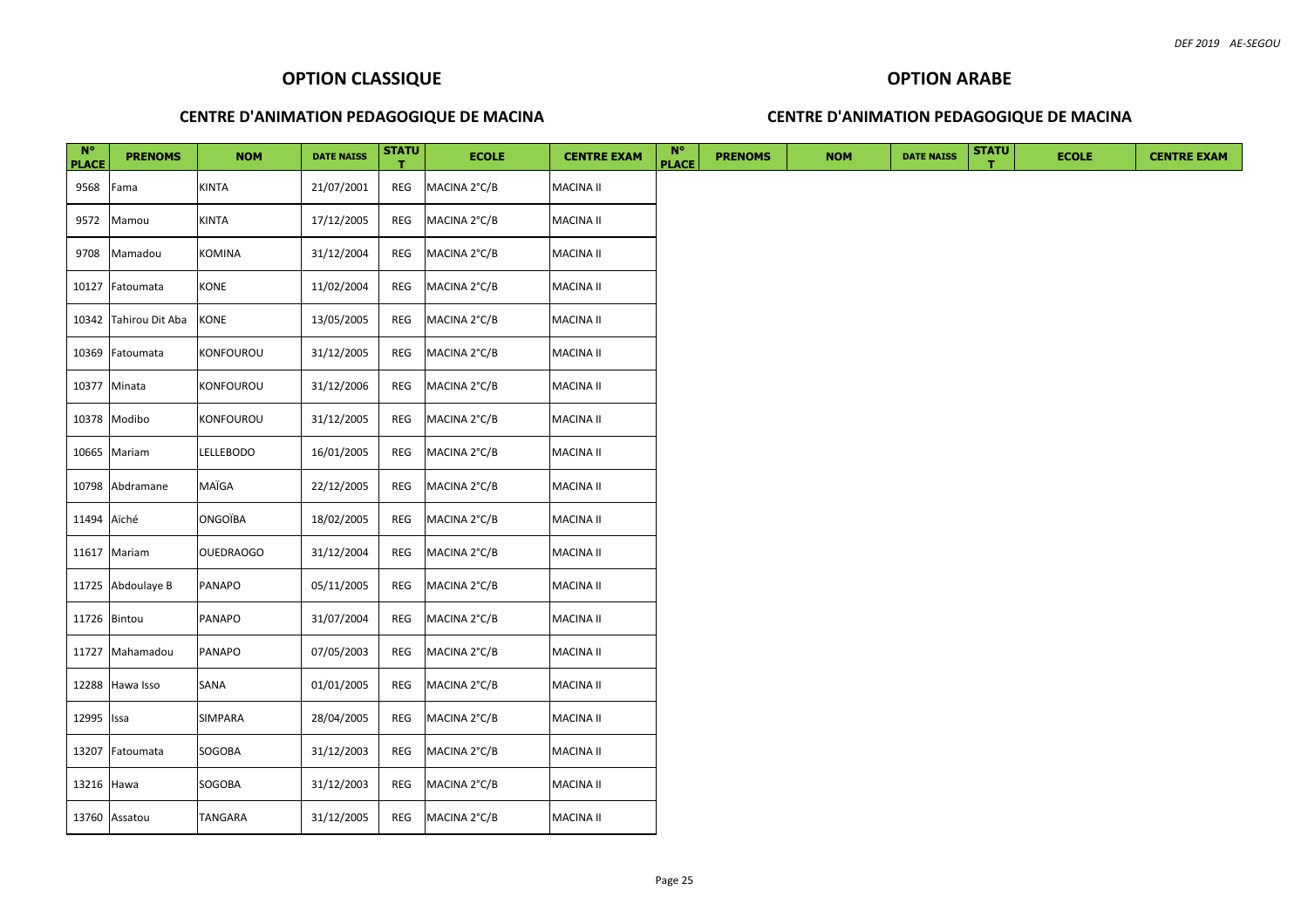## **OPTION ARABE**

## **CENTRE D'ANIMATION PEDAGOGIQUE DE MACINA**

| $N^{\circ}$<br><b>PLACE</b> | <b>PRENOMS</b>       | <b>NOM</b>     | <b>DATE NAISS</b> | <b>STATU</b><br>т. | <b>ECOLE</b> | <b>CENTRE EXAM</b>   | $N^{\circ}$<br><b>PLACE</b> | <b>PRENOMS</b> | <b>NOM</b> | <b>DATE NAISS</b> | <b>STATU</b> | <b>ECOLE</b> | <b>CENTRE EXAM</b> |
|-----------------------------|----------------------|----------------|-------------------|--------------------|--------------|----------------------|-----------------------------|----------------|------------|-------------------|--------------|--------------|--------------------|
|                             | 13779 Bakary Daouda  | TANGARA        | 20/10/2004        | REG                | MACINA 2°C/B | <b>MACINA II</b>     |                             |                |            |                   |              |              |                    |
|                             | 13910 Kadia Ibrahim  | <b>TANGARA</b> | 03/03/2007        | REG                | MACINA 2°C/B | <b>MACINA II</b>     |                             |                |            |                   |              |              |                    |
| 14003 Nana                  |                      | TANGARA        | 17/01/2006        | REG                | MACINA 2°C/B | <b>MACINA II</b>     |                             |                |            |                   |              |              |                    |
|                             | 14340 Aminata Chiaka | <b>TOGO</b>    | 12/08/2001        | REG                | MACINA 2°C/B | <b>MACINA II</b>     |                             |                |            |                   |              |              |                    |
|                             | 14459 Ibrahim        | TOMOTA         | 23/03/2005        | REG                | MACINA 2°C/B | <b>MACINA II</b>     |                             |                |            |                   |              |              |                    |
| 14585 Badia                 |                      | TOURE          | 15/09/2004        | REG                | MACINA 2°C/B | <b>MACINA II</b>     |                             |                |            |                   |              |              |                    |
|                             | 14692 Mamadou        | TOURE          | 31/12/2005        | REG                | MACINA 2°C/B | <b>MACINA II</b>     |                             |                |            |                   |              |              |                    |
|                             | 15355 Djénèba S M    | TRAORE         | 03/09/2004        | REG                | MACINA 2°C/B | <b>MACINA II</b>     |                             |                |            |                   |              |              |                    |
|                             | 15760 Koumba         | TRAORE         | 25/11/2005        | REG                | MACINA 2°C/B | <b>MACINA II</b>     |                             |                |            |                   |              |              |                    |
|                             | 15883 Mama S         | TRAORE         | 03/02/2005        | REG                | MACINA 2°C/B | <b>MACINA II</b>     |                             |                |            |                   |              |              |                    |
|                             | 16268 Saoudatou      | TRAORE         | 31/12/2004        | REG                | MACINA 2°C/B | <b>MACINA II</b>     |                             |                |            |                   |              |              |                    |
| 16349 Sinaly                |                      | TRAORE         | 03/05/2005        | REG                | MACINA 2°C/B | <b>MACINA II</b>     |                             |                |            |                   |              |              |                    |
| 16363 Sitan                 |                      | TRAORE         | 31/12/2002        | REG                | MACINA 2°C/B | <b>MACINA II</b>     |                             |                |            |                   |              |              |                    |
|                             | 16391 Sory Ibrahim   | TRAORE         | 17/07/2004        | REG                | MACINA 2°C/B | <b>MACINA II</b>     |                             |                |            |                   |              |              |                    |
|                             | 16436 Taïbatou       | TRAORE         | 24/04/2004        | REG                | MACINA 2°C/B | <b>MACINA II</b>     |                             |                |            |                   |              |              |                    |
| 384                         | Issa                 | <b>BALLO</b>   | 01/04/2005        | REG                | MONIMPÉ 2°C  | <b>MONIMPEBOUGOU</b> |                             |                |            |                   |              |              |                    |
| 444                         | Soumaïla             | <b>BALLO</b>   | 12/09/2004        | REG                | MONIMPÉ 2°C  | <b>MONIMPEBOUGOU</b> |                             |                |            |                   |              |              |                    |
| 1098                        | Sory Ibrahim         | <b>BOUARE</b>  | 13/06/2003        | REG                | MONIMPÉ 2°C  | <b>MONIMPEBOUGOU</b> |                             |                |            |                   |              |              |                    |
|                             | 1679 Adama B         | COULIBALY      | 27/10/2004        | REG                | MONIMPÉ 2°C  | <b>MONIMPEBOUGOU</b> |                             |                |            |                   |              |              |                    |
|                             | 1916 Assitan         | COULIBALY      | 05/12/2004        | REG                | MONIMPÉ 2°C  | <b>MONIMPEBOUGOU</b> |                             |                |            |                   |              |              |                    |